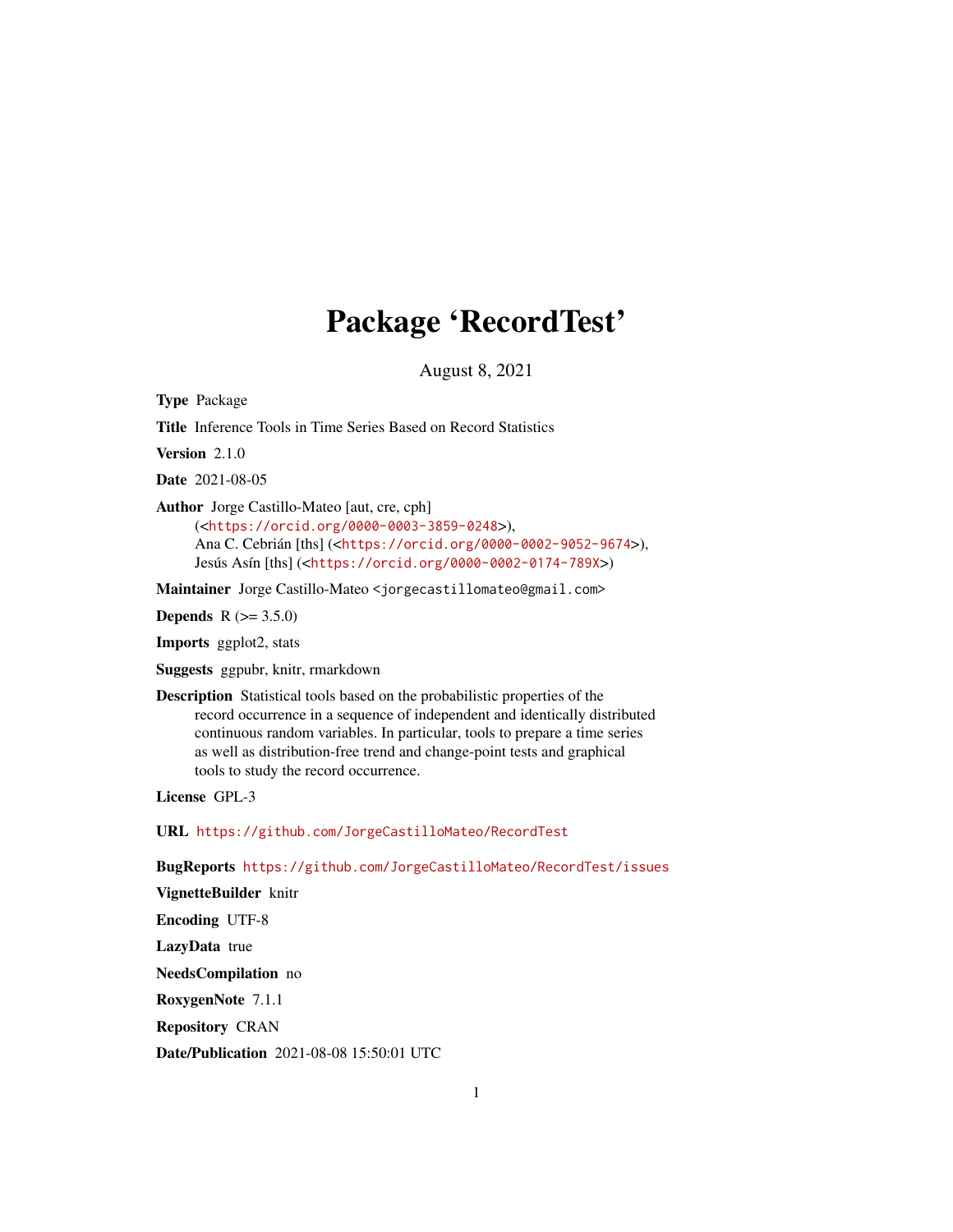# <span id="page-1-0"></span>R topics documented:

|              |  |  |  |  |  |  |  |  |  |  |  | $\overline{2}$ |
|--------------|--|--|--|--|--|--|--|--|--|--|--|----------------|
|              |  |  |  |  |  |  |  |  |  |  |  | 5              |
|              |  |  |  |  |  |  |  |  |  |  |  | $\overline{7}$ |
|              |  |  |  |  |  |  |  |  |  |  |  | 10             |
|              |  |  |  |  |  |  |  |  |  |  |  | 11             |
|              |  |  |  |  |  |  |  |  |  |  |  | 13             |
|              |  |  |  |  |  |  |  |  |  |  |  | 16             |
|              |  |  |  |  |  |  |  |  |  |  |  | 18             |
|              |  |  |  |  |  |  |  |  |  |  |  | 20             |
|              |  |  |  |  |  |  |  |  |  |  |  | 21             |
|              |  |  |  |  |  |  |  |  |  |  |  | 22             |
|              |  |  |  |  |  |  |  |  |  |  |  | 25             |
|              |  |  |  |  |  |  |  |  |  |  |  | 27             |
| N.test       |  |  |  |  |  |  |  |  |  |  |  | 29             |
|              |  |  |  |  |  |  |  |  |  |  |  | 32             |
|              |  |  |  |  |  |  |  |  |  |  |  | 32             |
| p.plot       |  |  |  |  |  |  |  |  |  |  |  | 34             |
|              |  |  |  |  |  |  |  |  |  |  |  | 37             |
|              |  |  |  |  |  |  |  |  |  |  |  | 38             |
|              |  |  |  |  |  |  |  |  |  |  |  | 40             |
|              |  |  |  |  |  |  |  |  |  |  |  | 42             |
|              |  |  |  |  |  |  |  |  |  |  |  | 43             |
|              |  |  |  |  |  |  |  |  |  |  |  | 44             |
| score.test   |  |  |  |  |  |  |  |  |  |  |  | 46             |
|              |  |  |  |  |  |  |  |  |  |  |  | 48             |
|              |  |  |  |  |  |  |  |  |  |  |  | 49             |
|              |  |  |  |  |  |  |  |  |  |  |  | 50             |
| series split |  |  |  |  |  |  |  |  |  |  |  | 51             |
|              |  |  |  |  |  |  |  |  |  |  |  | 53             |
|              |  |  |  |  |  |  |  |  |  |  |  | 54             |
|              |  |  |  |  |  |  |  |  |  |  |  | 56             |
|              |  |  |  |  |  |  |  |  |  |  |  | 57             |
|              |  |  |  |  |  |  |  |  |  |  |  | 58             |
|              |  |  |  |  |  |  |  |  |  |  |  | 59             |
|              |  |  |  |  |  |  |  |  |  |  |  |                |

<span id="page-1-1"></span>RecordTest-package RecordTest: A Package for Testing the Classical Record Model

# Description

RecordTest provides data preparation, exploratory data analysis and inference tools based on theory of records to describe the record occurrence and detect trends, change-points or non-stationarities in the tails of the time series.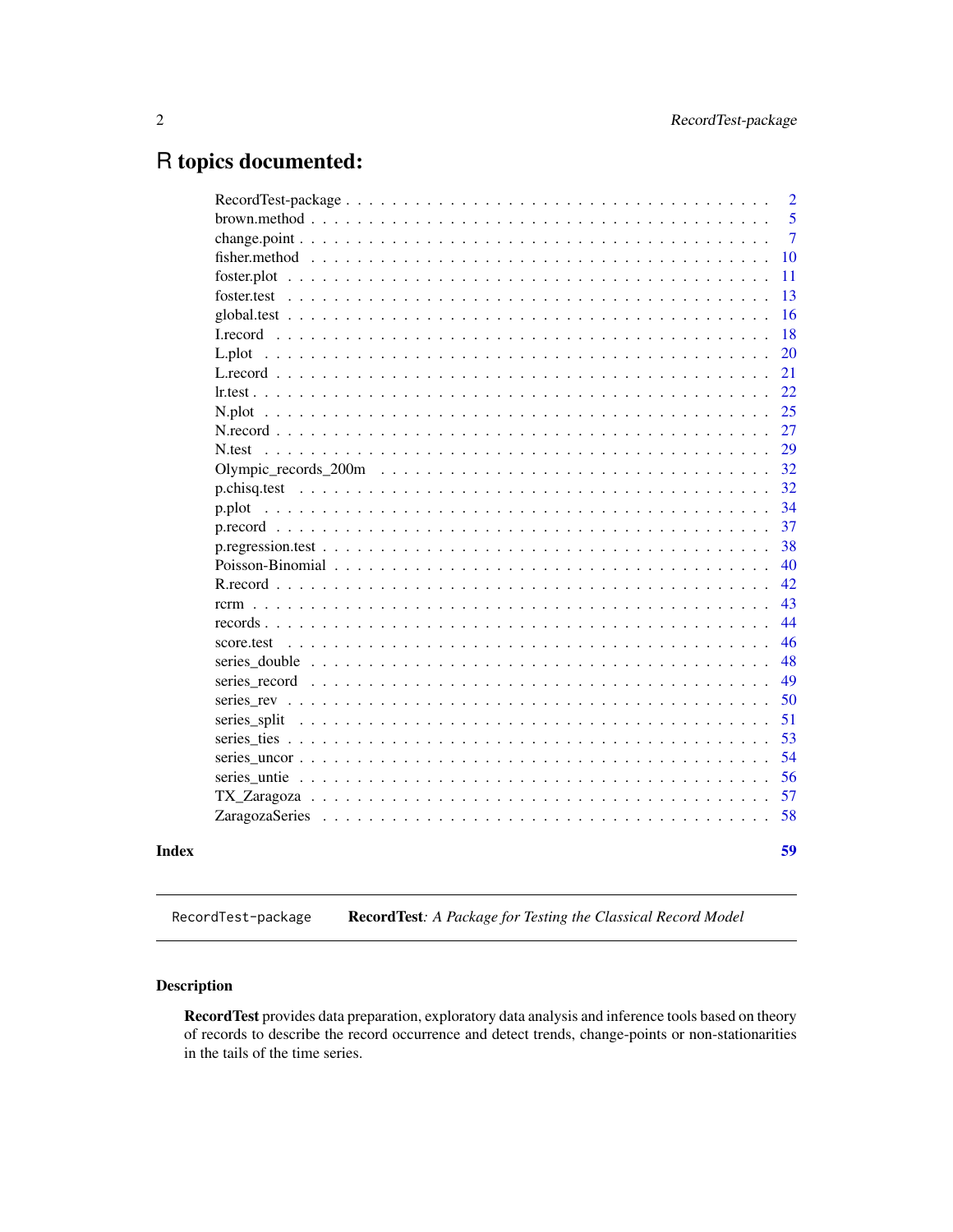#### <span id="page-2-0"></span>Details

The Classical Record Model:

Record statistics are used primarily to quantify the stochastic behaviour of a process at never-seenbefore values, either upper or lower. The setup of independent and identically distibuted (IID) continuous random variables (RVs), often called the classical record model, is particularly interesting because the common continuous distribution underlying the IID continuous RVs will not affect the distribution of the variables relative to the record occurrence. Many fields have begun to use the theory of records to study these remarkable events. Particularly productive is the study of record-breaking temperatures and their connection with climate change, but also records in other environmental fields (precipitations, floods, earthquakes, etc.), economy, biology, physics or even sports have been analysed. See Arnold, Balakrishnan and Nagaraja (1998) for an extensive theoretical introduction to the theory of records and in particular the classical record model. See Foster and Stuart (1954), Diersen and Trenkler (1996, 2001) and Cebrián, Castillo-Mateo and Asín (2021) for the distribution-free trend detection tests and Castillo-Mateo (2021) for the distribution-free changepoint detection tests based on the classical record model. For an easy introduction to **RecordTest** use vignette("RecordTest").

This package provides tests to study the hypothesis of the classical record model, that is that the record occurrence from a series of values observed at regular time units come from an IID series of continuous RVs. If we have sequences of independent variables with no seasonal component, the hypothesis of IID variables is equivalent to test the hypothesis of homogeneity and stationarity.

The functions in the data preparation step:

The functions admit a vector X corresponding to a single series as an argument. However, some situations could take advantage of having  $M$  uncorrelated vectors to infer from the sample. Then, the input of the functions to perform the statistical tools can be a matrix X where each column corresponds to a vector formed by the values of a series  $X_t$ , for  $t = 1, \ldots, T$ , so that each row of the matrix correspond to a time  $t$ .

In many real problems, such as those related to environmental phenomena, the series of variables to analyse show a seasonal behaviour, and only one realisation is available. In order to be able to apply the suggested tools to detect the existence of a trend, the seasonal component has to be removed and a sample of  $M$  uncorrelated series should be obtained. Those problems can be solved by preparing the data adequately. A wide set of tools to carry out a preliminary analysis and to prepare data with a seasonal pattern are implemented in the following functions.

[series\\_record](#page-48-1): If only the record times are available.

[series\\_split](#page-50-1), [series\\_double](#page-47-1): To split the series in several subseries and remove the seasonal component and autocorrelation.

[series\\_uncor](#page-53-1): To extract a subset of uncorrelated subseries

[series\\_ties](#page-52-1), [series\\_untie](#page-55-1): To deal with record ties.

[series\\_rev](#page-49-1): To study the series backwards.

The functions to compute the record statistics are:

[I.record](#page-17-1): Computes the observed record indicators. NA values are taken as no records unless they appear at  $t = 1$ .

N. record, Nmean. record: Compute the observed number of records up to time  $t$ .

S. record: Computes the observed number of records at every time  $t$ , using  $M$  series.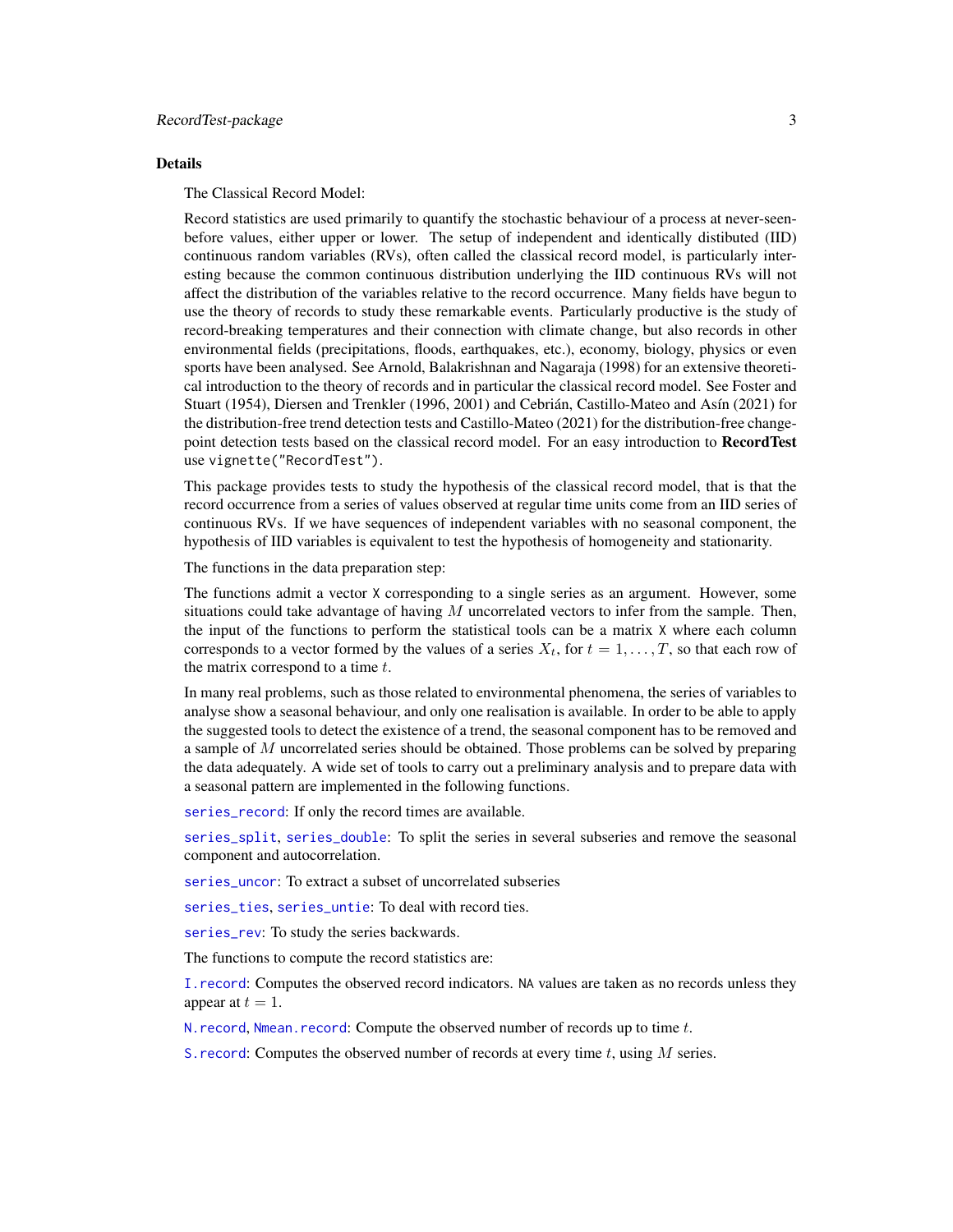<span id="page-3-0"></span>p. record: Computes the estimated record probability at every time  $t$ , using  $M$  series.

[L.record](#page-20-1): Computes the observed record times.

[R.record](#page-41-1): Computes the observed record values.

The functions to compute the tests:

All the tests performed are distribution-free/non-parametric tests in time series for trend, changepoint and non-stationarity in the extremes of the distribution based on the null hypothesis that the record indicators are independent and the probabilities of record at time t are  $p_t = 1/t$ .

[change.point](#page-6-1): Implements Castillo-Mateo change-point tests.

[foster.test](#page-12-1): Implements Foster-Stuart and Diersen-Trenkler trend tests.

[N.test](#page-28-1): Implements tests based on the (weighted) number of records.

[brown.method](#page-4-1): Brown's method to combine dependent p-values from [N.test](#page-28-1).

[fisher.method](#page-9-1): General function to apply Fisher's method to independent p-values.

p. regression. test: Implements a regression test based on the record probabilities.

[p.chisq.test](#page-31-1): Implements a  $\chi^2$ -test based on the record probabilities.

[lr.test](#page-21-1): Implements likelihood ratio tests based on the record indicators.

[score.test](#page-45-1): Implements score or Lagrange multiplier tests based on the record indicators.

The functions to compute the graphical tools:

[records](#page-43-1): Shows the series remarking its records.

[L.plot](#page-19-1): Shows record times in several series.

[foster.plot](#page-10-1): Shows plots based on Foster-Stuart and Diersen-Trenkler statistics.

[N.plot](#page-24-1): Shows the (weighted) number of records.

[p.plot](#page-33-1): Shows the record probabilities in different plots.

All the tests and graphical tools can be applied to both upper and lower records in the forward and backward directions.

Other functions:

[rcrm](#page-42-1): Random generation for the classical record model.

[dpoisbinom](#page-39-1), [ppoisbinom](#page-39-1), [qpoisbinom](#page-39-1), [rpoisbinom](#page-39-1): Density, distribution function, quantile function and random generation for the Poisson binomial distribution. Related to the probability distribution function of the number of records under the null hypothesis.

Example datasets:

There are two example datasets included with this package. It is possible to load these datasets into R using the data function. The datasets have their own help file, which can be accessed by help([dataset\_name]). Data included with RecordTest are:

[TX\\_Zaragoza](#page-56-1) - Daily maximum temperatures at Zaragoza (Spain).

[ZaragozaSeries](#page-57-1) - Splitted and uncorrelated subseries [TX\\_Zaragoza\\$](#page-56-1)TX.

[Olympic\\_records\\_200m](#page-31-2) - 200-meter Olympic records from 1900 to 2020.

To see how to cite RecordTest in publications or elsewhere, use citation ("RecordTest").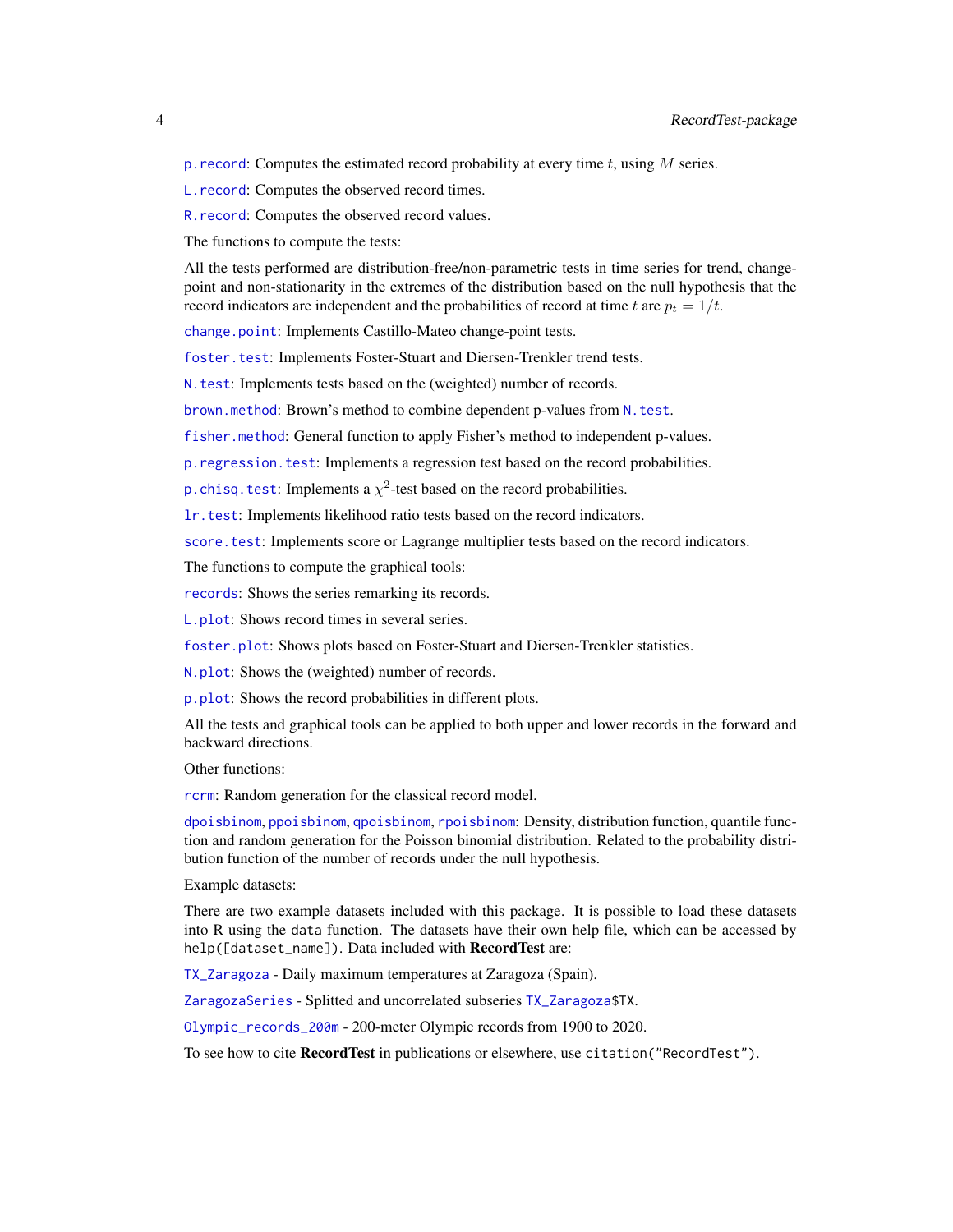# <span id="page-4-0"></span>brown.method 5

#### Author(s)

Jorge Castillo-Mateo, AC Cebrián, J Asín

#### **References**

Arnold BC, Balakrishnan N, Nagaraja HN (1998). *Records*. Wiley Series in Probability and Statistics. Wiley, New York.

Castillo-Mateo J (2021). "Distribution-Free Changepoint Detection Tests Based on the Breaking of Records." Available at [arXiv:2105.08186](https://arxiv.org/abs/2105.08186)

Cebrián A, Castillo-Mateo J, Asín J (2021). "Record Tests to Detect Non Stationarity in the Tails with an Application to Climate Change." Available at Research Square doi: [10.21203/rs.3.rs214787/](https://doi.org/10.21203/rs.3.rs-214787/v1) [v1](https://doi.org/10.21203/rs.3.rs-214787/v1)

Diersen J, Trenkler G (1996). "Records Tests for Trend in Location." *Statistics*, 28(1), 1-12. doi: [10.1080/02331889708802543](https://doi.org/10.1080/02331889708802543)

Diersen J, Trenkler G (2001). "Weighted Records Tests for Splitted Series of Observations." In J Kunert, G Trenkler (eds.), *Mathematical Statistics with Applications in Biometry: Festschrift in Honour of Prof. Dr. Siegfried Schach*, pp. 163–178. Lohmar: Josef Eul Verlag.

Foster FG, Stuart A (1954). "Distribution-Free Tests in Time-Series Based on the Breaking of Records." *Journal of the Royal Statistical Society. Series B (Methodological)*, 16(1), 1-22.

<span id="page-4-1"></span>brown.method *Brown's Method on the Number of Records*

#### Description

Performs Brown's method on the p-values of [N.test](#page-28-1) as proposed by Cebrián, Castillo-Mateo and Asín (2021). The null hypothesis of the classical record model (i.e., of IID continuous RVs) is tested against the alternative hypothesis.

#### Usage

```
brown.method(
 X,
 weights = function(t) 1,
  record = c(FU = 1, FL = 1, BU = 1, BL = 1),alternative = c(FU = "greater", FL = "less", BU = "less", BL = "greater",correct = TRUE)
```
#### Arguments

|         | A numeric vector, matrix (or data frame).                                          |
|---------|------------------------------------------------------------------------------------|
| weights | A function indicating the weight given to the different records according to their |
|         | position in the series, e.g., if function(t) t-1 then $\omega_t = t - 1$ .         |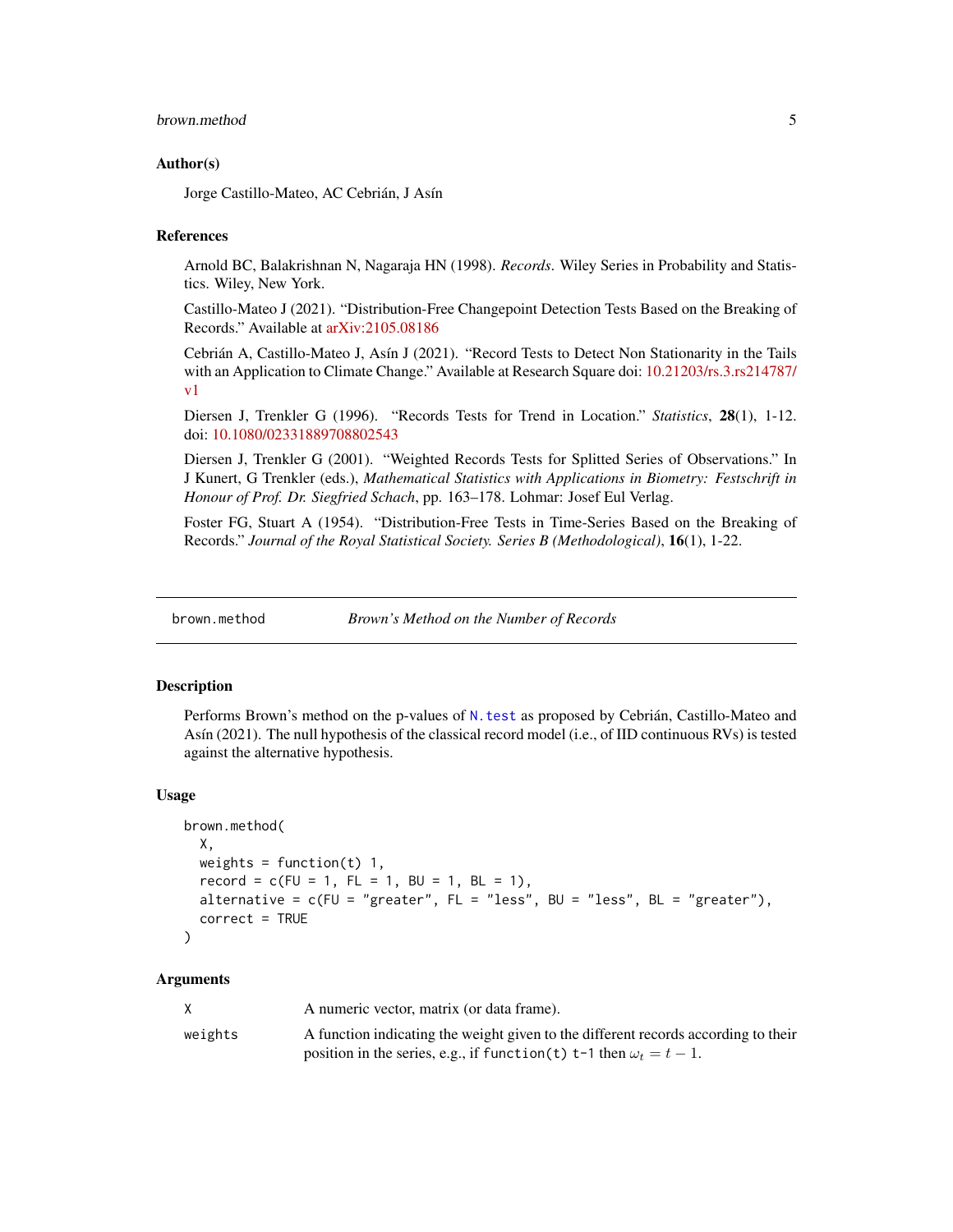<span id="page-5-0"></span>

| record      | Vector of length four. Each element is a logical indicating if the p-value of the<br>test for forward upper, forward lower, backward upper and backward lower are<br>going to be used, respectively. Logical values or 0,1 values are accepted.                                                                                                                                                                                                                   |
|-------------|-------------------------------------------------------------------------------------------------------------------------------------------------------------------------------------------------------------------------------------------------------------------------------------------------------------------------------------------------------------------------------------------------------------------------------------------------------------------|
| alternative | Vector of length four. Each element is one of "greater" or "less" indicating<br>the alternative hypothesis in every test (for forward upper, forward lower, back-<br>ward upper and backward lower records, respectively). Under the alternative<br>hypothesis of linear trend the FU and BL records will be greater and the FL and<br>BU records will be less than under the null, but other combinations (e.g., for<br>trend in variation) could be considered. |
| correct     | Logical. Indicates, whether a continuity correction should be applied in $N$ . test;<br>defaults to TRUE.                                                                                                                                                                                                                                                                                                                                                         |

#### Details

The test is implemented as given by Cebrián, Castillo-Mateo and Asín (2021), where the p-values  $p^{(FU)}$ ,  $p^{(FL)}$ ,  $p^{(BU)}$ , and  $p^{(BL)}$  of the test N. test for the four types of record are used for the statistic:

$$
-2\left(\log(p^{(FU)}) + \log(p^{(FL)}) + \log(p^{(BU)}) + \log(p^{(BL)})\right).
$$

Any other combination of p-values for the test is also allowed (see argument record).

According to Brown's method (Brown, 1975) for the union of dependent p-values, the statistic follows a  $c\chi^2_{df}$  distribution, with a scale parameter c and df degrees of freedom that depend on the covariance of the p-values. This covariances are approximated according to Kost and McDermott (2002):

$$
COV\left(-2\log(p^{(i)}), -2\log(p^{(j)})\right) \approx 3.263\rho_{ij} + 0.710\rho_{ij}^2 + 0.027\rho_{ij}^3,
$$

where  $\rho_{ij}$  is the correlation between their respective statistics.

Power studies indicate that this and foster. test using all four types of record and linear weights are the two most powerful records tests for trend detection against a linear drift model. In particular, this test is more powerful than Mann-Kendall test against alternatives with a linear drift in location in series of generalised Pareto variables and some cases of the generalised extreme value variables (see Cebrián, Castillo-Mateo and Asín, 2021).

#### Value

A "htest" object with elements:

| statistic | Value of the chi-square statistic (not scaled).           |
|-----------|-----------------------------------------------------------|
| parameter | Degrees of freedom $df$ and scale parameter $c$ .         |
| p.value   | P-value.                                                  |
| method    | A character string indicating the type of test performed. |
| data.name | A character string giving the name of the data.           |

#### Author(s)

Jorge Castillo-Mateo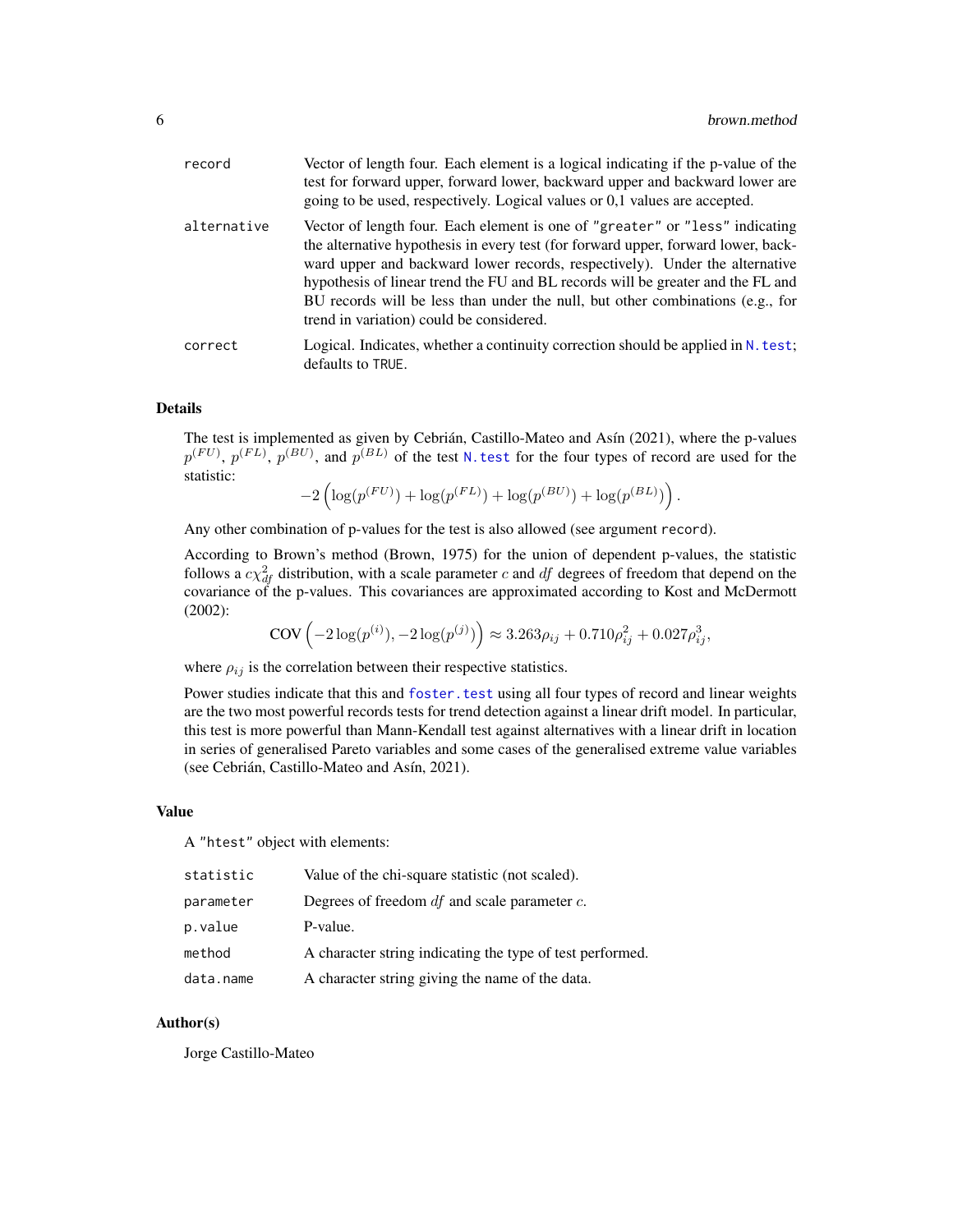# <span id="page-6-0"></span>change.point 7

#### References

Brown M (1975). "A Method for Combining Non-Independent, One-Sided Tests of Significance." *Biometrics*. 31(4), 987–992.

Cebrián A, Castillo-Mateo J, Asín J (2021). "Record Tests to Detect Non Stationarity in the Tails with an Application to Climate Change." Available at Research Square doi: [10.21203/rs.3.rs214787/](https://doi.org/10.21203/rs.3.rs-214787/v1) [v1](https://doi.org/10.21203/rs.3.rs-214787/v1)

Kost JT, McDermott MP (2002). "Combining Dependent P-Values." *Statistics & Probability Letters*, 60(2), 183-190.

#### See Also

[fisher.method](#page-9-1), [foster.test](#page-12-1), [N.test](#page-28-1)

#### Examples

```
brown.method(ZaragozaSeries)
brown.method(ZaragozaSeries, weights = function(t) t-1)
brown.method(ZaragozaSeries, weights = function(t) t-1, correct = FALSE)
# Join p-values of upper records
brown.method(ZaragozaSeries, weights = function(t) t-1, record = c(1,0,1,0))
# Join p-values of lower records
brown.method(ZaragozaSeries, weights = function(t) t-1, record = c(0,1,0,1))
```
<span id="page-6-1"></span>change.point *Change-point Detection Tests Based on Records*

#### Description

Performs change-point detection tests based on the record occurrence. The hypothesis of the classical record model (i.e., of IID continuous RVs) is tested against the alternative hypothesis that after a certain time the series stops being stationary.

#### Usage

```
change.point(
 X,
 weights = function(t) 1,
 record = c("upper", "lower", "d", "s"),
 correct = c("none", "fisher", "vrbik").simulate.p.value = FALSE,
 B = 1000)
```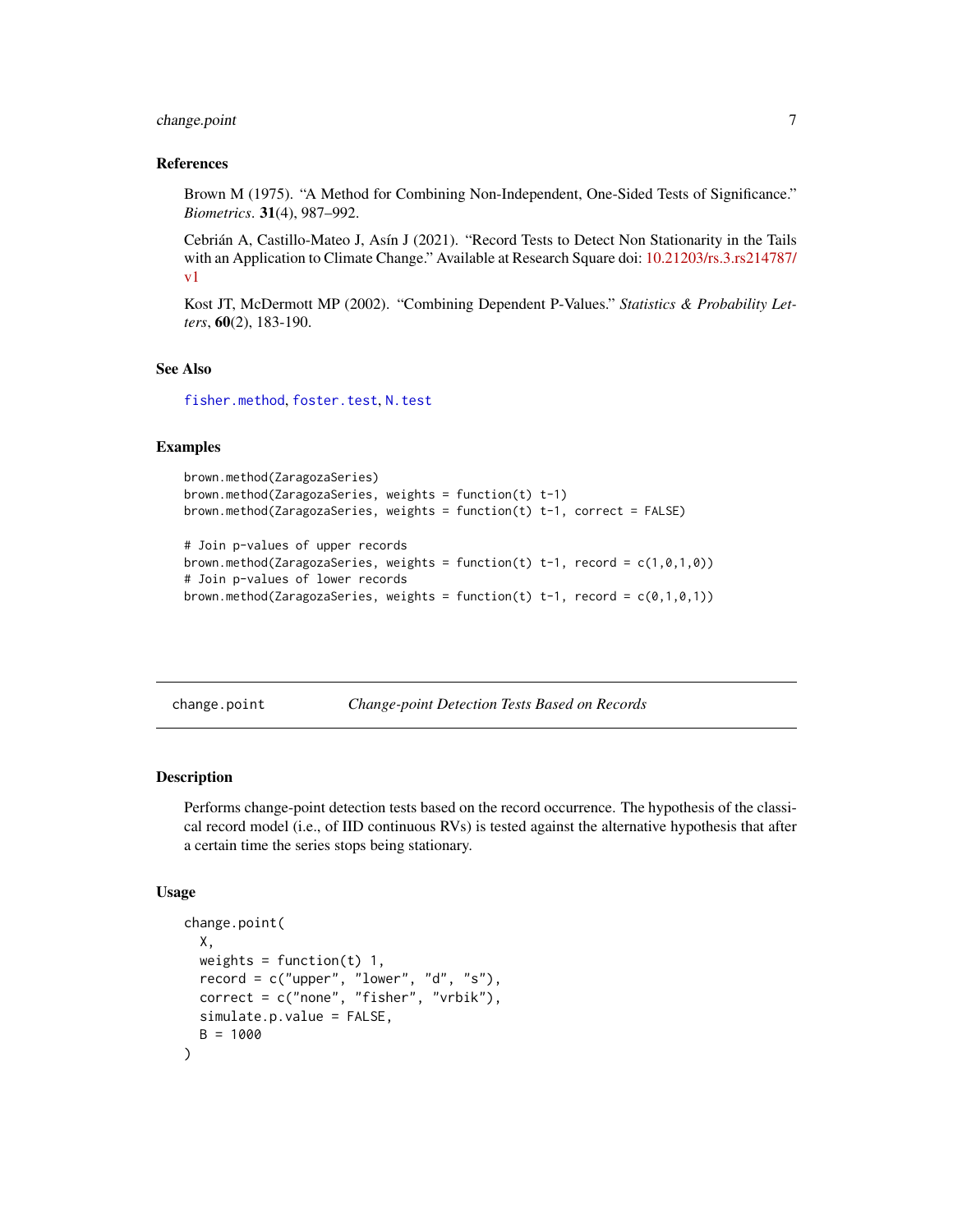#### <span id="page-7-0"></span>Arguments

| Χ                | A numeric vector, matrix (or data frame).                                                                                                                                                                                                                                                                                                                                                                                                                                                                                                                  |
|------------------|------------------------------------------------------------------------------------------------------------------------------------------------------------------------------------------------------------------------------------------------------------------------------------------------------------------------------------------------------------------------------------------------------------------------------------------------------------------------------------------------------------------------------------------------------------|
| weights          | A function indicating the weight given to the different records according to their<br>position in the series. Castillo-Mateo (2021) showed that the weights that get<br>more power for this test are $\omega_t = \sqrt{t^2/(t-1)}$ , i.e., weights = function(t)<br>ifelse(t == 1,0,sqrt(t^2 / (t-1))) if record = "upper" or = "lower". $\omega_t$ =<br>$\sqrt{t}$ , i.e., weights = function(t) sqrt(t) if record = "d" and $\omega_t = \sqrt{t^2/(t-2)}$ ,<br>i.e., weights = function(t) ifelse(t %in% 1:2,0, sqrt(t^2 / (t-2))) if record<br>$=$ "s". |
| record           | A character string that indicates the type of statistic used. If record = "upper"<br>or = "lower", the $I_{tm}$ 's are the upper or lower record indicators, respectively. If<br>record = "d" or = "s", $I_{tm}$ is substituted in the expressions above by $I_{tm}^{(FU)}$ –<br>$I_{tm}^{(FL)}$ or $I_{tm}^{(FU)} + I_{tm}^{(FL)}$ , respectively.                                                                                                                                                                                                        |
| correct          | A character string that indicates the continuity correction in the Kolmogorov<br>distribution made to the statistic. "fisher" (Fisher and Robbins 2019), "vrbik" for<br>the proposal by Vrbik (2020) or "none" (the default) if no correction is made.<br>The former shows better size and power, but if the value of the statistic is too<br>large it becomes NaN and p-value NA.                                                                                                                                                                         |
| simulate.p.value |                                                                                                                                                                                                                                                                                                                                                                                                                                                                                                                                                            |
|                  | Logical. Indicates whether to compute p-values by Monte Carlo simulation.                                                                                                                                                                                                                                                                                                                                                                                                                                                                                  |
| B                | If simulate.p.value = TRUE, an integer specifying the number of replicates<br>used in the Monte Carlo estimation.                                                                                                                                                                                                                                                                                                                                                                                                                                          |

#### Details

The test is implemented as given by Castillo-Mateo (2021). The null hypothesis is that

$$
H_0: p_t = 1/t, \t t = 1, ..., T,
$$

where  $p_t$  is the probability of (upper and/or lower) record at time t and T is the length of the series, which corresponds to the setup where the data come from a population with continuous independent and identically distributed realisations. The two-sided alternative hypothesis is that

$$
H_1: p_t = 1/t, \quad t = 1, \dots, t_0, \qquad p_t \neq 1/t, \quad t = t_0 + 1, \dots, T,
$$

for a change-point  $t_0$ .

The variables used for the statistic are

$$
\xi_{Tt} = \omega_t \frac{\left(\frac{1}{M} \sum_{m=1}^{M} I_{tm} - E(I_{tm})\right)}{\sigma_T},
$$

where  $\sigma_t^2 = \sum_{k=1}^t \omega_k^2 Var(I_k)/M$  and  $\omega_t$  are weights given to the different records according to their position in the mth series of length T. If record = "upper" or = "lower", the  $I_{tm}$ 's are the upper or lower record indicators, respectively (see I. record). If record = "d" or = "s",  $I_{tm}$ is substituted in the expressions above by  $I_{tm}^{(FU)} - I_{tm}^{(FL)}$  or  $I_{tm}^{(FU)} + I_{tm}^{(FL)}$ , respectively. Let  $S_{Tt} = \sum_{k=1}^{t} \xi_{Tk}, s_{Tt} = \sum_{k=1}^{t} Var(\xi_{Tk})$  and define the statistic

$$
W_T(s) = S_{Tt} + \xi_{T,t+1} \frac{s - s_{Tt}}{s_{T,t+1} - s_{Tt}},
$$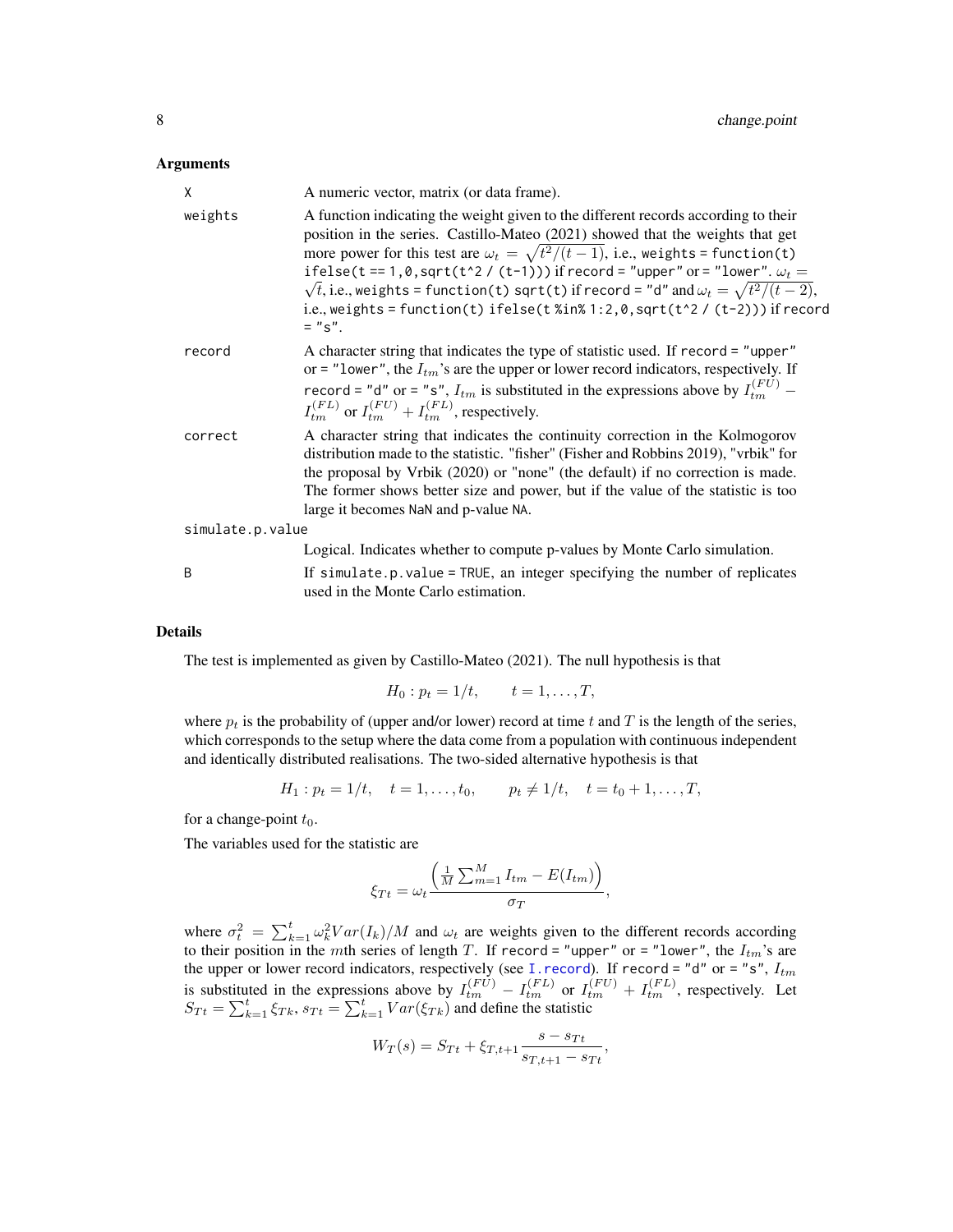# <span id="page-8-0"></span>change.point 9

where  $s \in [s_{Tt}, s_{T,t+1}].$ 

The test statistic is the maximum of the absolute value of the vector

$$
K_T = \max_{1 \le t \le T} |B_T(s_{Tt})|,
$$

where  $B_T(s) = W_T(s) - sW_T(1), s \in [0, 1].$ 

The probable change-point  $\hat{t}_0$  is located where  $|B_T(s_{Tt})|$  has its maximum. The p-value is calculated by means of the asymptotic Kolmogorov distribution. When  $\omega_t \neq 1$ , the asymptotic result is not fulfilled. In that case, the p-value can be simulated using Monte Carlo techniques with the option simulate.p.value = TRUE.

As this is an asymptotic result, it has been seen that the size and power may be a little below than expected, to correct this, any of the continuity corrections can be used:

If correct = "fisher",

$$
K_T = -\sqrt{T}\log\left(1-\frac{K_T}{\sqrt{T}}\right).
$$

If correct =  $"vrbik",$ 

$$
K_T = K_T + \frac{1}{6\sqrt{T}} + \frac{K_T - 1}{4T}.
$$

Value

|  |  |  |  | A "htest" object with elements: |
|--|--|--|--|---------------------------------|
|--|--|--|--|---------------------------------|

| statistic   | Value of the test statistic.                              |
|-------------|-----------------------------------------------------------|
| p.value     | P-value.                                                  |
| alternative | The alternative hypothesis.                               |
| estimate    | The estimated change-point time.                          |
| method      | A character string indicating the type of test performed. |
| data.name   | A character string giving the name of the data.           |

#### Author(s)

Jorge Castillo-Mateo

#### References

Castillo-Mateo J (2021). "Distribution-Free Changepoint Detection Tests Based on the Breaking of Records." Available at [arXiv:2105.08186](https://arxiv.org/abs/2105.08186)

Fisher TJ, Robbins MW (2019). "A Cheap Trick to Improve the Power of a Conservative Hypothesis Test." *The American Statistician*, 73(3), 232-242. doi: [10.1080/00031305.2017.1395364](https://doi.org/10.1080/00031305.2017.1395364)

Vrbik J (2020). "Deriving CDF of Kolmogorov-Smirnov Test Statistic." *Applied Mathematics*, 11(3), 227-246. doi: [10.4236/am.2020.113018](https://doi.org/10.4236/am.2020.113018)

# See Also

[records](#page-43-1), [foster.test](#page-12-1)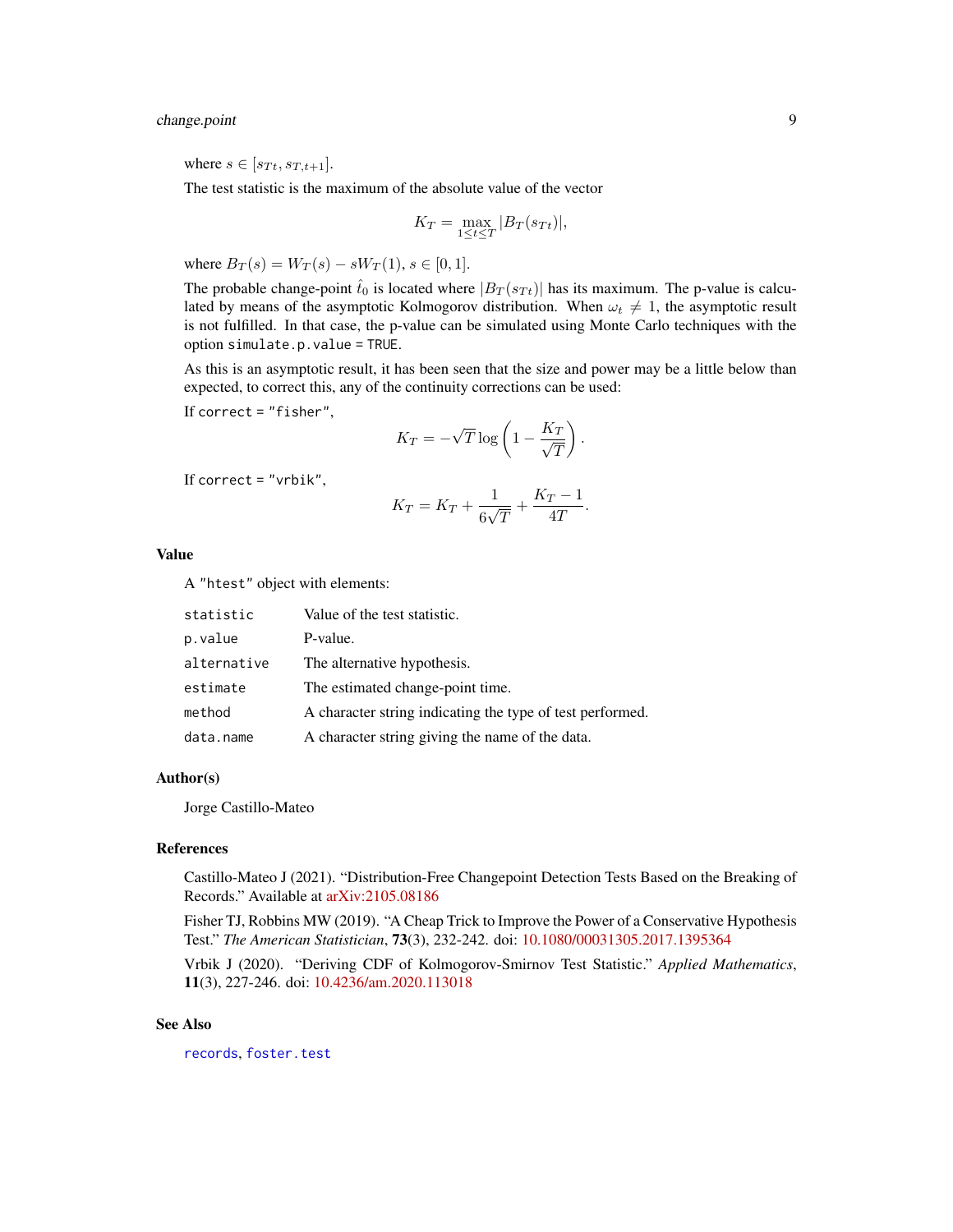# Examples

```
change.point(ZaragozaSeries)
change.point(ZaragozaSeries, record = "d",
 weights = function(t) sqrt(t), simulate.p.value = TRUE)
test.result <- change.point(rowMeans(ZaragozaSeries))
test.result
## Not run: Load package ggplot2 to plot the changepoint
#library("ggplot2")
#records(rowMeans(ZaragozaSeries)) +
# ggplot2::geom_vline(xintercept = test.result$estimate, colour = "red")
```
<span id="page-9-1"></span>fisher.method *Fisher's Method*

#### Description

Performs Fisher's method, which is used to combine the p-values from several independent tests bearing upon the same overall null hypothesis.

#### Usage

```
fisher.method(p.values)
```
#### Arguments

p. values A vector containing the p-values from the single tests.

# Details

Fisher's method (Fisher, 1925) combines the p-values from  $k$  independent tests, into one test statistic using the following formula:

$$
-2\sum_{i=1}^{k}\log(p_i) \sim \chi_{2k}^2,
$$

where  $p_i$  is the p-value for the *i*th hypothesis test.

For example, Foster and Stuart (1954) proposed this method to combine the information of the p-values from the D and S-statistics (see Examples), since they are independent.

#### Value

A "htest" object with elements:

| statistic | Value of the test statistic. |
|-----------|------------------------------|
| parameter | Degrees of freedom.          |

<span id="page-9-0"></span>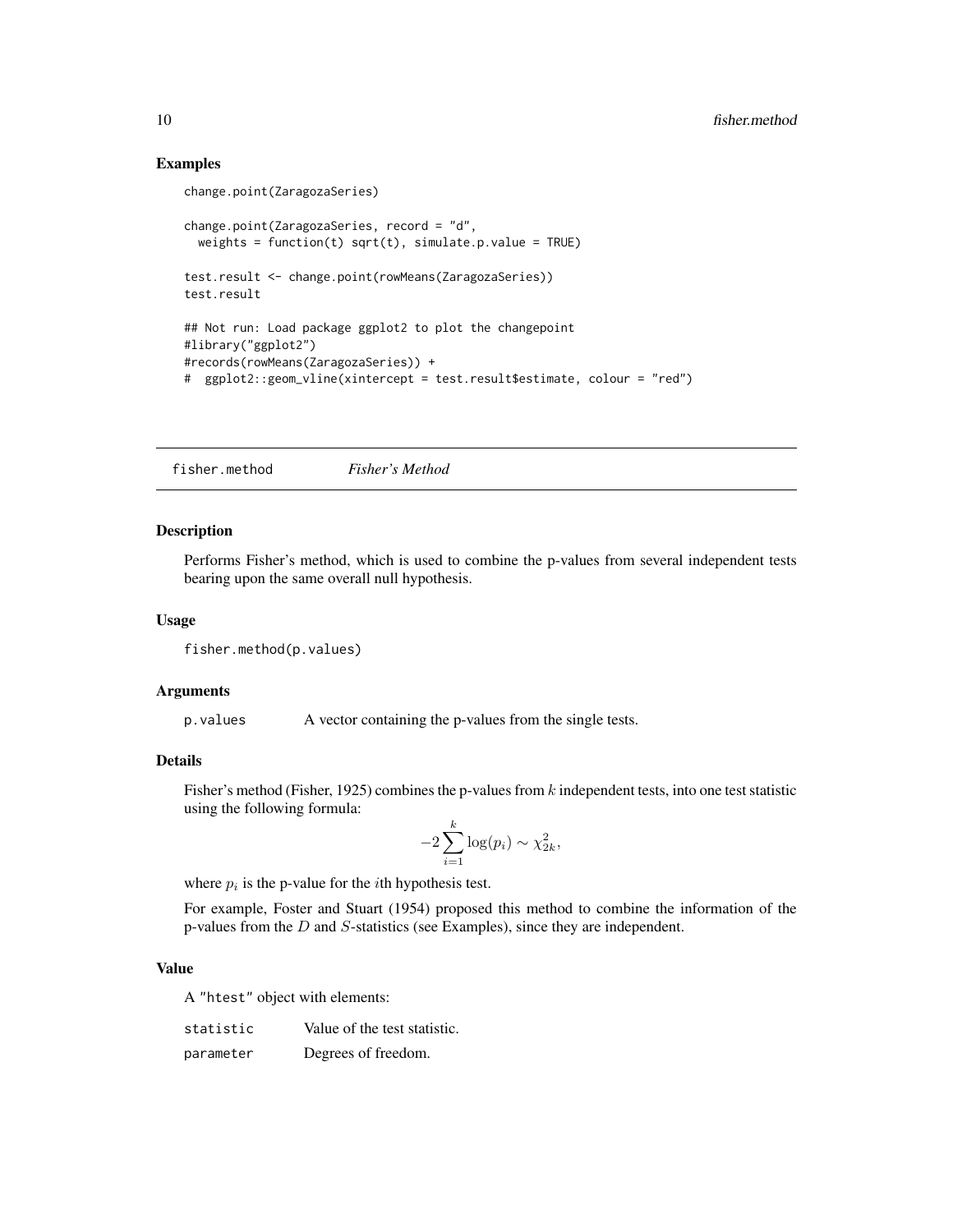#### <span id="page-10-0"></span>foster.plot that the contract of the contract of the contract of the contract of the contract of the contract of the contract of the contract of the contract of the contract of the contract of the contract of the contract

| p.value   | P-value.                                                  |
|-----------|-----------------------------------------------------------|
| method    | A character string indicating the type of test performed. |
| data.name | A character string giving the name of the data.           |

# Author(s)

Jorge Castillo-Mateo

#### References

Fisher RA (1925). *Statistical Methods for Research Workers*. Oliver and Boyd, Edinburgh.

Foster FG, Stuart A (1954). "Distribution-Free Tests in Time-Series Based on the Breaking of Records." *Journal of the Royal Statistical Society. Series B (Methodological)*, 16(1), 1-22.

# See Also

[brown.method](#page-4-1), [foster.test](#page-12-1)

#### Examples

```
# Join the independent p-values of the D and S-statistics
fisher.method(c(foster.test(ZaragozaSeries, statistic = "D")$p.value,
  foster.test(ZaragozaSeries, statistic = "S")$p.value))
# Adding weights
fisher.method(c(foster.test(ZaragozaSeries, weights = function(t) t-1, statistic = "D")$p.value,
  foster.test(ZaragozaSeries, weights = function(t) t-1, statistic = "S")$p.value))
```
<span id="page-10-1"></span>foster.plot *Plots Based on Foster-Stuart and Diersen-Trenkler Statistics*

#### Description

This function builds a ggplot object to display two-sided confidence intervals based on Foster-Stuart and Diersen-Trenkler statistics to study the hypothesis of the classical record model (i.e., of IID continuous RVs).

#### Usage

```
foster.plot(
  X,
 weights = function(t) 1,
  statistic = c("D", "d", "S", "s", "U", "L", "W"),
  point.col = "black",
 point.shape = 19,
  conf.int = TRUE,conf. level = 0.9,
```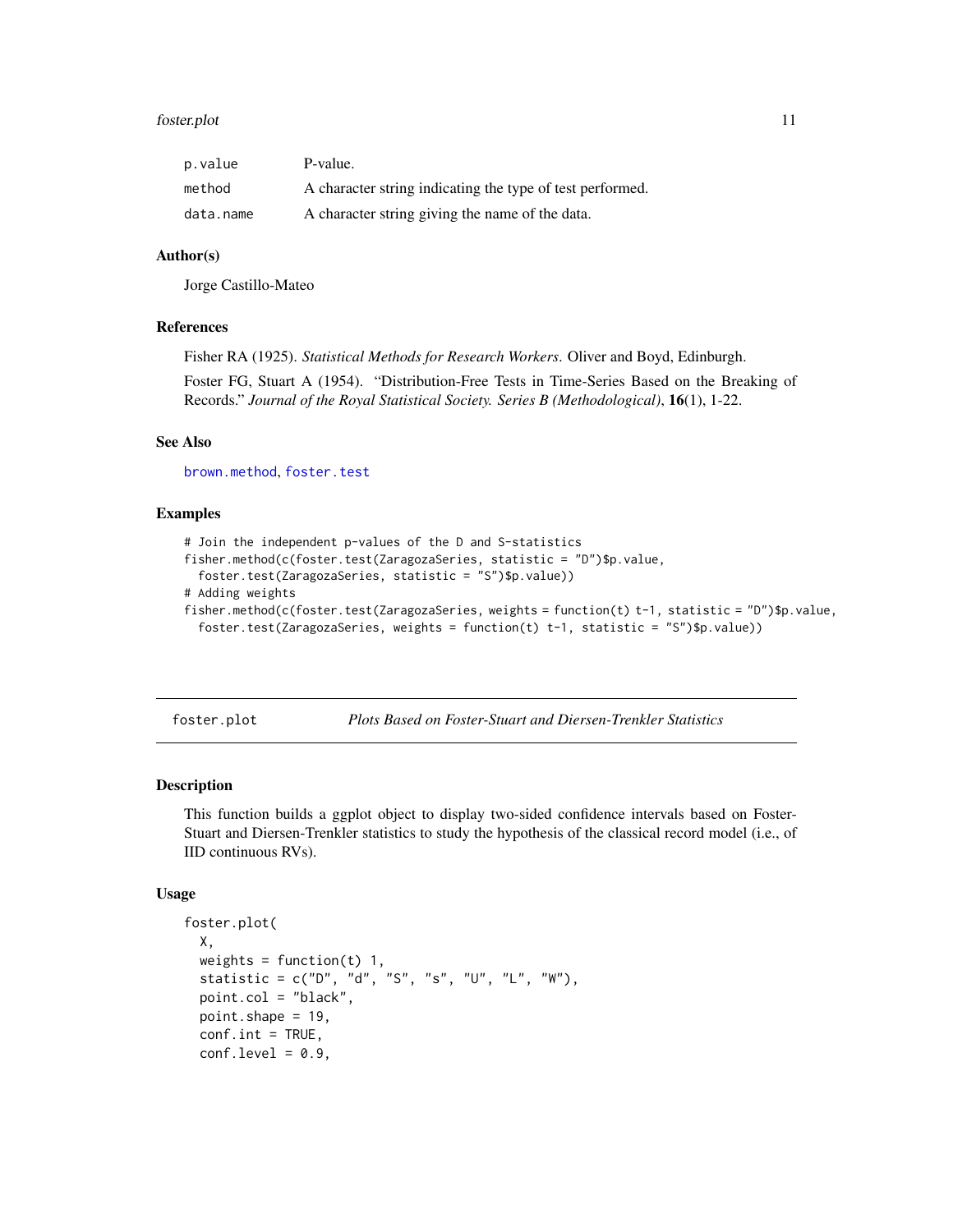```
conf.aes = c("ribbon", "errorbar"),
  conf.col = "grey69")
```
#### Arguments

| Χ                      | A numeric vector, matrix (or data frame).                                                                                                                        |  |  |  |  |
|------------------------|------------------------------------------------------------------------------------------------------------------------------------------------------------------|--|--|--|--|
| weights                | A function indicating the weight given to the different records according to their<br>position in the series, e.g., if function(t) t-1 then $\omega_t = t - 1$ . |  |  |  |  |
| statistic              | A character string indicating the type of statistic to be calculated, i.e., one of<br>"D", "d", "S", "s", "U", "L" or "W" (see foster.test).                     |  |  |  |  |
| point.col, point.shape |                                                                                                                                                                  |  |  |  |  |
|                        | Value with the colour and shape of the points.                                                                                                                   |  |  |  |  |
| conf.int               | Logical. Indicates if the CIs are also shown.                                                                                                                    |  |  |  |  |
| conf.level             | (If conf. $int = TRUE$ ) Confidence level of the CIs.                                                                                                            |  |  |  |  |
| conf.aes               | (If conf. int == TRUE) A character string indicating the aesthetic to display for<br>the CIs, "ribbon" (grey area) or "errorbar" (vertical lines).               |  |  |  |  |
| conf.col               | Colour used to plot the expected value and (if conf. $int = TRUE$ ) CIs.                                                                                         |  |  |  |  |
|                        |                                                                                                                                                                  |  |  |  |  |

#### Details

The function plots the observed values of the statistic selected with statistic, obtained with the series up to time t for  $t = 1, \ldots, T$ . The plot also includes the expected values and confidence intervals (CIs) based on the asymptotic normal distribution of the statistics under the null hypothesis.

This function implements the same ideas that  $N$ . plot, but with the statistics computed in foster. test.

These plots are useful to see the evolution in the record occurrence and to follow the evolution of the trend. The plot was proposed by Cebrián, Castillo-Mateo, Asín (2021) where its application is shown.

#### Value

A ggplot graph object.

#### Author(s)

Jorge Castillo-Mateo

#### References

Cebrián A, Castillo-Mateo J, Asín J (2021). "Record Tests to Detect Non Stationarity in the Tails with an Application to Climate Change." Available at Research Square doi: [10.21203/rs.3.rs214787/](https://doi.org/10.21203/rs.3.rs-214787/v1) [v1](https://doi.org/10.21203/rs.3.rs-214787/v1)

Diersen J, Trenkler G (1996). "Records Tests for Trend in Location." *Statistics*, 28(1), 1-12. doi: [10.1080/02331889708802543](https://doi.org/10.1080/02331889708802543)

Diersen J, Trenkler G (2001). "Weighted Records Tests for Splitted Series of Observations." In J Kunert, G Trenkler (eds.), *Mathematical Statistics with Applications in Biometry: Festschrift in Honour of Prof. Dr. Siegfried Schach*, pp. 163–178. Lohmar: Josef Eul Verlag.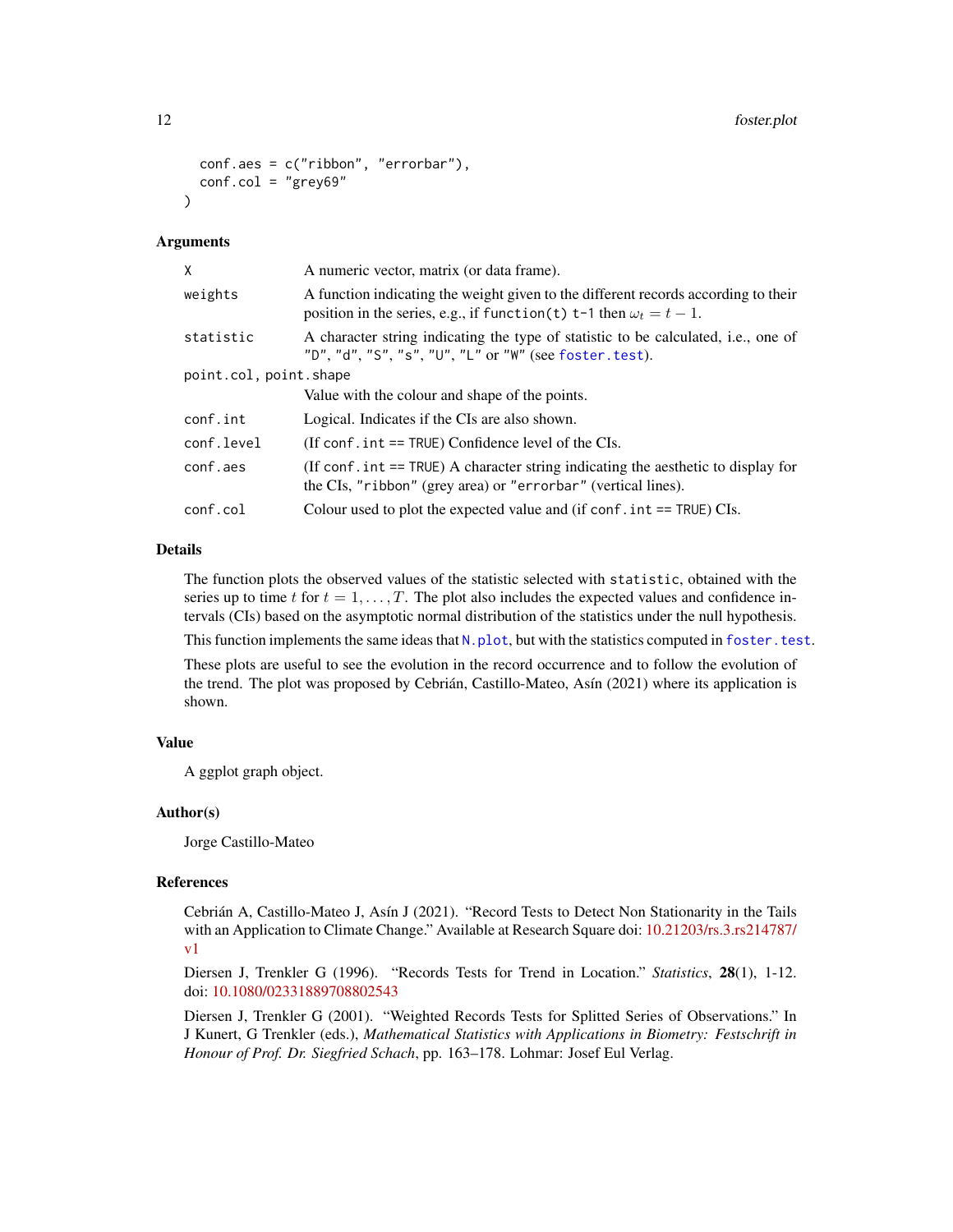#### <span id="page-12-0"></span>foster.test 13

Foster FG, Stuart A (1954). "Distribution-Free Tests in Time-Series Based on the Breaking of Records." *Journal of the Royal Statistical Society. Series B (Methodological)*, 16(1), 1-22.

# See Also

[foster.test](#page-12-1), [N.plot](#page-24-1), [N.test](#page-28-1)

#### Examples

```
# D-statistic
foster.plot(ZaragozaSeries)
# D-statistic with linear weights
foster.plot(ZaragozaSeries, weights = function(t) t-1)
# S-statistic with linear weights
foster.plot(ZaragozaSeries, statistic = "S", weights = function(t) t-1)
# U-statistic with weights (upper tail)
foster.plot(ZaragozaSeries, statistic = "U", weights = function(t) t-1)
# L-statistic with weights (lower tail)
foster.plot(ZaragozaSeries, statistic = "L", weights = function(t) t-1)
```
<span id="page-12-1"></span>

foster.test *Foster-Stuart and Diersen-Trenkler Tests*

# Description

Performs Foster-Stuart, Diersen-Trenkler and Cebrián-Castillo-Asín records tests for trend in location, variation or the tails. The hypothesis of the classical record model (i.e., of IID continuous RVs) is tested against the alternative hypothesis.

#### Usage

```
foster.test(
 X,
 weights = function(t) 1,
  statistic = c("D", "d", "S", "s", "U", "L", "W"),
 distribution = c("normal", "t"),
 alternative = c("greater", "less"),
 correct = FALSE,simulate.p.value = FALSE,
 B = 1000)
```
#### Arguments

|         | A numeric vector, matrix (or data frame).                                          |
|---------|------------------------------------------------------------------------------------|
| weights | A function indicating the weight given to the different records according to their |
|         | position in the series, e.g., if function(t) t-1 then $\omega_t = t - 1$ .         |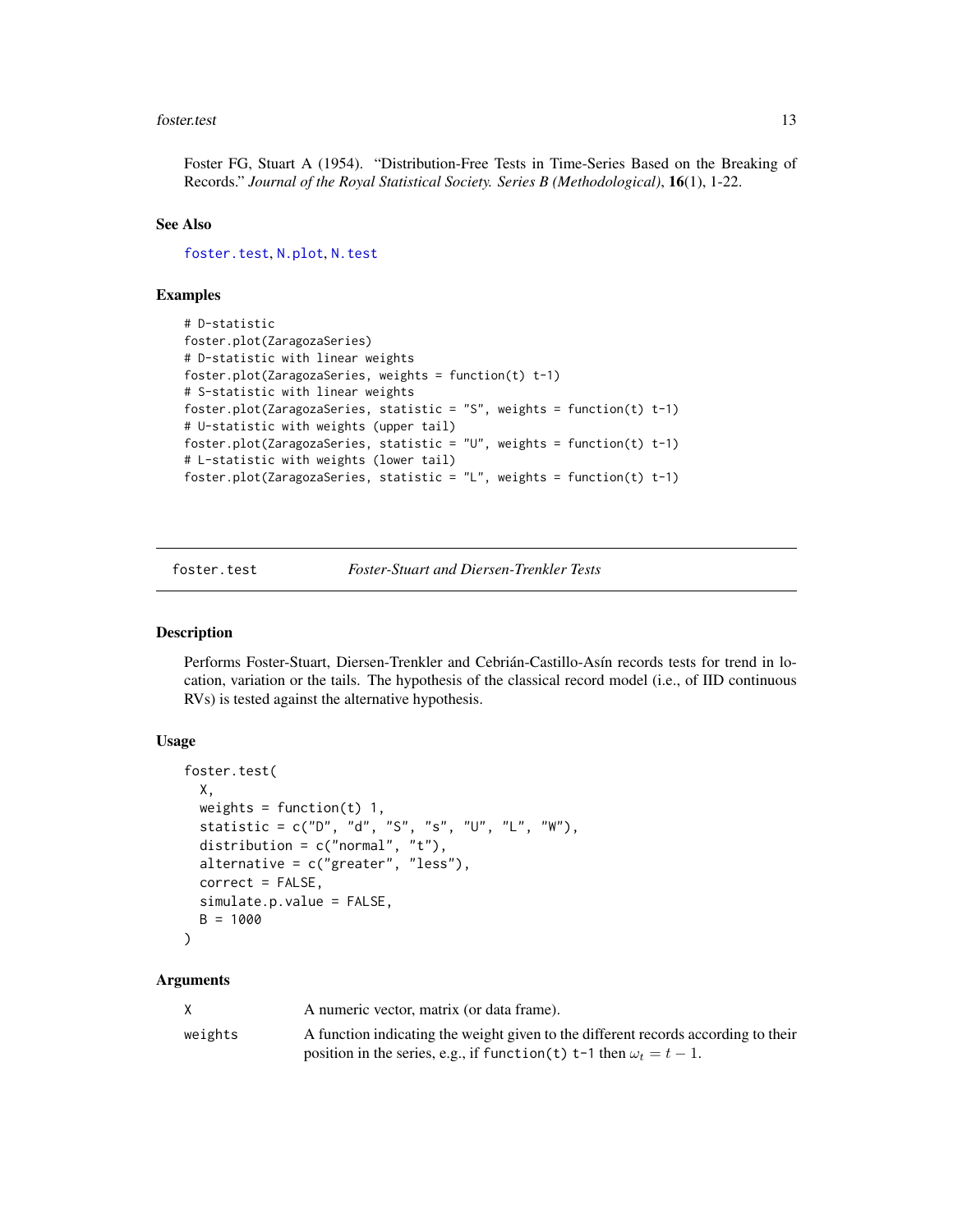| statistic        | A character string indicating the type of statistic to be calculated, i.e., one of<br>"D", "d", "S", "s", "U", "L" or "W" (see Details).     |
|------------------|----------------------------------------------------------------------------------------------------------------------------------------------|
| distribution     | A character string indicating the asymptotic distribution of the statistic, "normal"<br>or Student's "t" distribution.                       |
| alternative      | A character string indicating the type of alternative hypothesis, "greater" num-<br>ber of records or "less" number of records.              |
| correct          | Logical. Indicates, whether a continuity correction should be done; defaults to<br>FALSE. No correction is done if simulate.p. value = TRUE. |
| simulate.p.value |                                                                                                                                              |
|                  | Logical. Indicates whether to compute p-values by Monte Carlo simulation.                                                                    |
| B                | If $simulate.p.value = TRUE$ , an integer specifying the number of replicates<br>used in the Monte Carlo estimation.                         |

# Details

In this function, the tests are implemented as given by Foster and Stuart (1954), Diersen and Trenkler (1996, 2001) and some modifications in the standardisation of the previous statistics given by Cebrián, Castillo-Mateo and Asín (2021). The null hypothesis is that the data come from a population with independent and identically distributed realisations. The one-sided alternative hypothesis is that the chosen statistic is greater (or less) than under the null hypothesis. The different statistics are calculated according to:

If statistic  $== "d",$ 

$$
\sum_{m=1}^{M} \sum_{t=1}^{T} \omega_t \left( I_{tm}^{(FU)} - I_{tm}^{(FL)} \right).
$$

If statistic == "D",

$$
\sum_{m=1}^{M} \sum_{t=1}^{T} \omega_t \left( I_{tm}^{(FU)} - I_{tm}^{(FL)} - I_{tm}^{(BU)} + I_{tm}^{(BL)} \right).
$$

If statistic  $== "s",$ 

$$
\sum_{m=1}^{M} \sum_{t=1}^{T} \omega_t \left( I_{tm}^{(FU)} + I_{tm}^{(FL)} \right).
$$

If statistic  $== "S",$ 

$$
\sum_{m=1}^{M} \sum_{t=1}^{T} \omega_t \left( I_{tm}^{(FU)} + I_{tm}^{(FL)} + I_{tm}^{(BU)} + I_{tm}^{(BL)} \right).
$$

If statistic  $== "U",$ 

$$
\sum_{m=1}^{M} \sum_{t=1}^{T} \omega_t \left( I_{tm}^{(FU)} - I_{tm}^{(BU)} \right).
$$

If statistic  $== "L",$ 

$$
\sum_{m=1}^{M} \sum_{t=1}^{T} \omega_t \left( I_{tm}^{(BL)} - I_{tm}^{(FL)} \right).
$$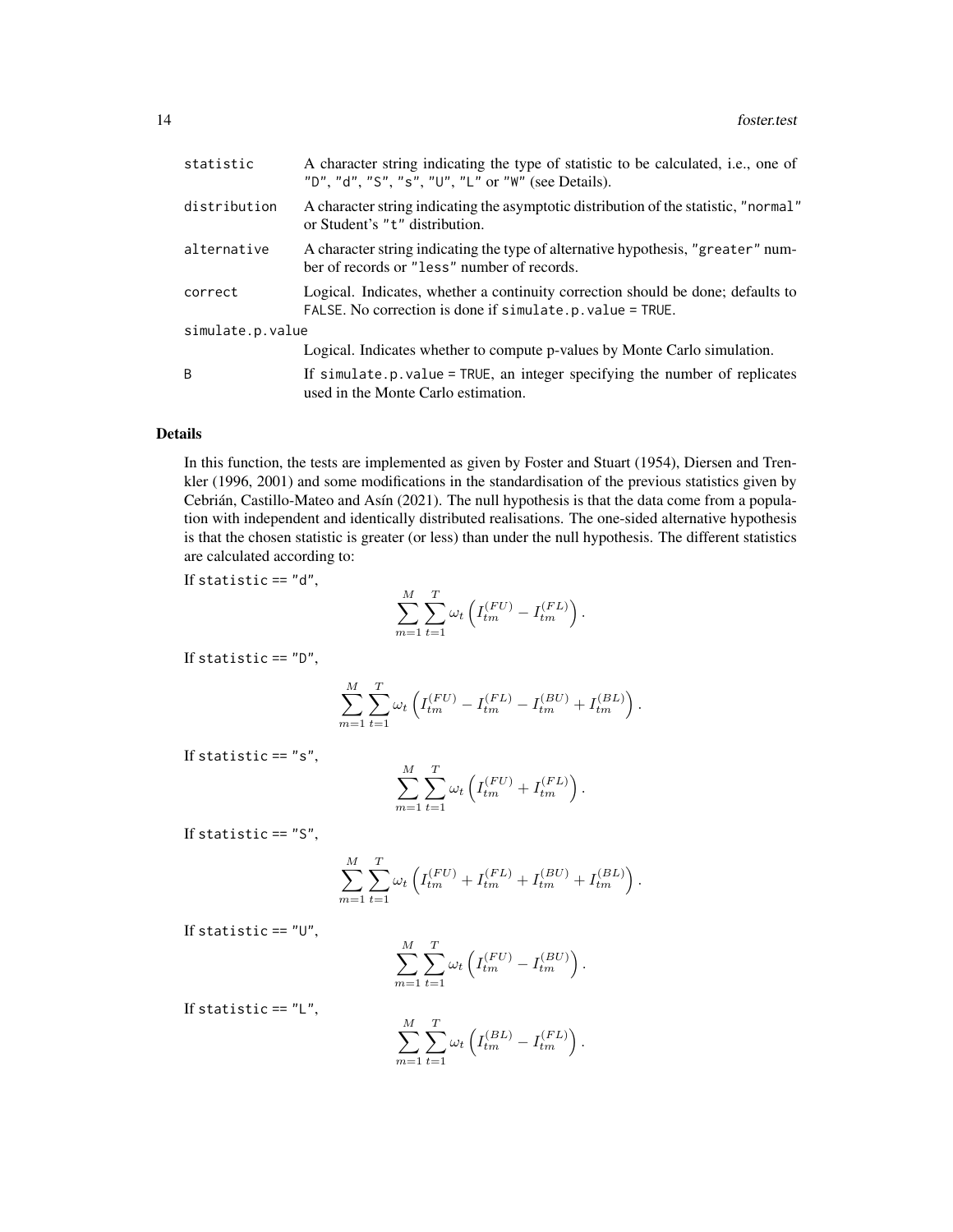<span id="page-14-0"></span>foster.test 15

If statistic  $== "W".$ 

$$
\sum_{m=1}^{M} \sum_{t=1}^{T} \omega_t \left( I_{tm}^{(FU)} + I_{tm}^{(BL)} \right).
$$

Where  $\omega_t$  are weights given to the different records according to their position in the series,  $I_{tm}$  are the record indicators (see [I.record](#page-17-1)), and  $(FU)$ ,  $(FL)$ ,  $(BU)$ , and  $(BL)$  represent forward upper, forward lower, backward upper and backward lower records, respectively. The statistics  $d, D$  and W may be used for trend in location; s and S may be used for trend in variation; and U and L may be used for trend in the upper and lower tails of the distribution respectively.

The statistics, say  $X$ , are approximately normally distributed, with

$$
Z=\frac{X-\mu}{\sigma},
$$

while the mean  $\mu$  of the particular statistic considered is simple to calculate, its variance  $\sigma^2$  become a cumbersome expression and some are given by Diersen and Trenkler (2001) and all of them can be easily computed out of the expression of the covariances given by Cebrián, Castillo-Mateo and Asín (2021).

If correct = TRUE, then a continuity correction will be employed:

$$
Z = \frac{X \pm 0.5 - \mu}{\sigma}
$$

,

with "-" if the alternative is greater and "+" if the alternative is less. Not recommended for the statistics with  $\mu = 0$ .

When  $M > 1$ , the expression of the variance under the null hypothesis can be substituted by the sample variance in the M series,  $\hat{\sigma}^2$ . In this case, the statistics are asymptotically t distributed, which is a more robust alternative against serial correlation.

If simulate.p.value = TRUE, the p-value is estimated by Monte Carlo simulations.

# Value

A "htest" object with elements:

| statistic   | Value of the test statistic.                                                                     |
|-------------|--------------------------------------------------------------------------------------------------|
| parameter   | (If distribution = "t") Degrees of freedom of the t statistic (equal to $M-1$ ).                 |
| p.value     | P-value.                                                                                         |
| alternative | The alternative hypothesis.                                                                      |
| estimate    | (If distribution = "normal") A vector with the value of the statistic, $\mu$ and<br>$\sigma^2$ . |
| method      | A character string indicating the type of test performed.                                        |
| data.name   | A character string giving the name of the data.                                                  |

#### Author(s)

Jorge Castillo-Mateo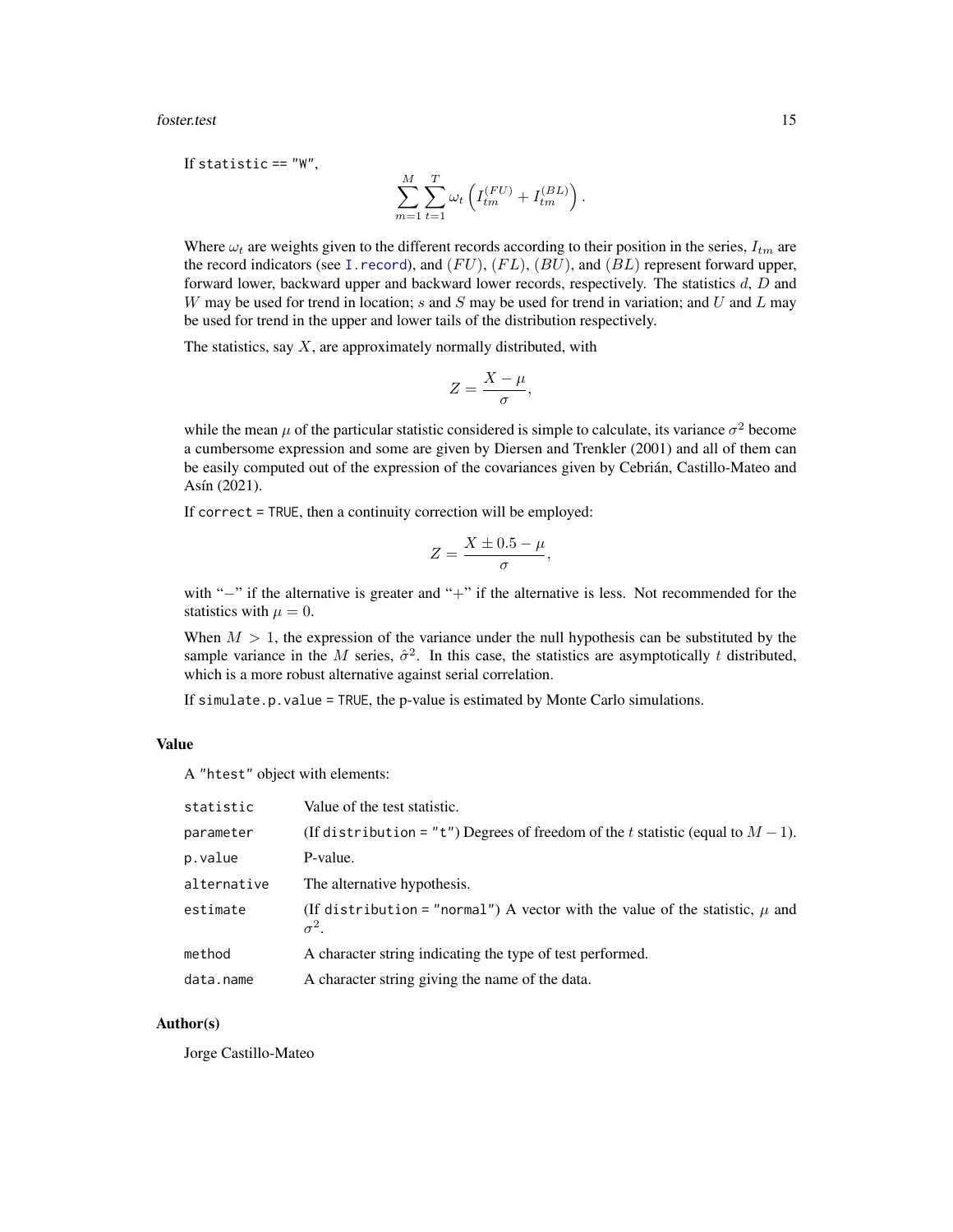#### <span id="page-15-0"></span>References

Cebrián A, Castillo-Mateo J, Asín J (2021). "Record Tests to Detect Non Stationarity in the Tails with an Application to Climate Change." Available at Research Square doi: [10.21203/rs.3.rs214787/](https://doi.org/10.21203/rs.3.rs-214787/v1) [v1](https://doi.org/10.21203/rs.3.rs-214787/v1)

Diersen J, Trenkler G (1996). "Records Tests for Trend in Location." *Statistics*, 28(1), 1-12. doi: [10.1080/02331889708802543](https://doi.org/10.1080/02331889708802543)

Diersen J, Trenkler G (2001). "Weighted Records Tests for Splitted Series of Observations." In J Kunert, G Trenkler (eds.), *Mathematical Statistics with Applications in Biometry: Festschrift in Honour of Prof. Dr. Siegfried Schach*, pp. 163–178. Lohmar: Josef Eul Verlag.

Foster FG, Stuart A (1954). "Distribution-Free Tests in Time-Series Based on the Breaking of Records." *Journal of the Royal Statistical Society. Series B (Methodological)*, 16(1), 1-22.

#### See Also

[foster.plot](#page-10-1), [N.plot](#page-24-1), [N.test](#page-28-1)

# Examples

```
# D-statistic
foster.test(ZaragozaSeries)
# D-statistic with linear weights
foster.test(ZaragozaSeries, weights = function(t) t-1)
# S-statistic with linear weights
foster.test(ZaragozaSeries, statistic = "S", weights = function(t) t-1)
# D-statistic with weights and t approach
foster.test(ZaragozaSeries, distribution = "t", weights = function(t) t-1)
# U-statistic with weights (upper tail)
foster.test(ZaragozaSeries, statistic = "U", weights = function(t) t-1)
# L-statistic with weights (lower tail)
foster.test(ZaragozaSeries, statistic = "L", weights = function(t) t-1)
```
<span id="page-15-1"></span>

global.test *Global Statistic for Two-Sided Tests*

#### **Description**

Performs a more powerful generalisation of the two-sided tests in this package by means of the sum of the statistics of upper and lower records in the forward and backward directions to study the hypothesis of the classical record model (i.e., of IID continuous RVs). The tests considered are the chi-square goodness-of-fit test [p.chisq.test](#page-31-1), the regression test [p.regression.test](#page-37-1), the likelihood-ratio test 1r.test, and the score test [score.test](#page-45-1).

# Usage

```
global.test(X, FUN, record = c(FU = 1, FL = 1, BU = 1, BL = 1), B = 1000, ...)
```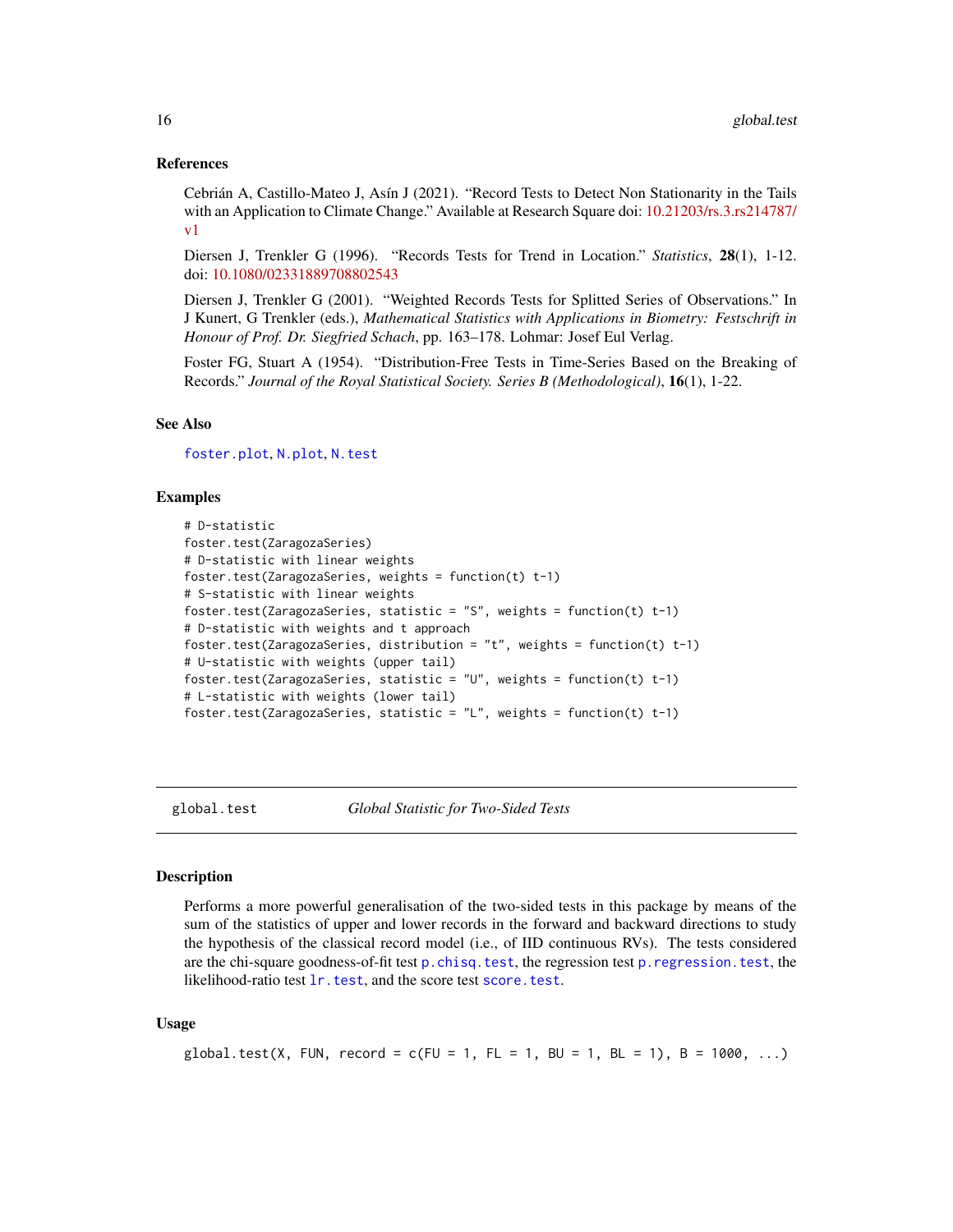#### <span id="page-16-0"></span>global.test 17

# Arguments

| X          | A numeric vector, matrix (or data frame).                                                                                                                                                                     |
|------------|---------------------------------------------------------------------------------------------------------------------------------------------------------------------------------------------------------------|
| <b>FUN</b> | One of the functions whose statistic is going to be used. One of p. chisq. test,<br>p.regression.test, lr.test or score.test.                                                                                 |
| record     | Logical vector. Vector with four elements indicating if forward upper, forward<br>lower, backward upper and backward lower are going to be shown, respectively.<br>Logical values or 0,1 values are accepted. |
| B          | An integer specifying the number of replicates used in the Monte Carlo ap-<br>proach.                                                                                                                         |
| $\ddotsc$  | Further arguments in the FUN function.                                                                                                                                                                        |

# Details

The statistics, say  $X$ , of the tests [p.chisq.test](#page-31-1), [p.regression.test](#page-37-1),  $\text{lr}$ .test or [score.test](#page-45-1) applied to the series of the forward upper, forward lower, backward upper and backward lower records are summed to develop a more powerful statistic:

$$
X^{(FU)} + X^{(FL)} + X^{(BU)} + X^{(BL)}.
$$

Other sums of statistics are allowed.

The distribution of this global statistics is unknown, but the p-value can be estimated with Monte Carlo simulations

#### Value

A list of class "htest" with the following elements:

| statistic | Value of the statistic.                         |
|-----------|-------------------------------------------------|
| p.value   | Simulated p-value.                              |
| method    | A character string indicating the type of test. |
| data.name | A character string giving the name of the data. |

#### Author(s)

Jorge Castillo-Mateo

#### See Also

[p.chisq.test](#page-31-1), [p.regression.test](#page-37-1), [lr.test](#page-21-1), [score.test](#page-45-1)

#### Examples

```
# not run because the simulations take a while if B > 1000
## global statistic with 4 types of record for p.chisq.test
#global.test(ZaragozaSeries, FUN = p.chisq.test)
## global statistic with 4 types of record for p.regression.test
#global.test(ZaragozaSeries, FUN = p.regression.test)
## global statistic with 4 types of record for score.test with restricted alternative
```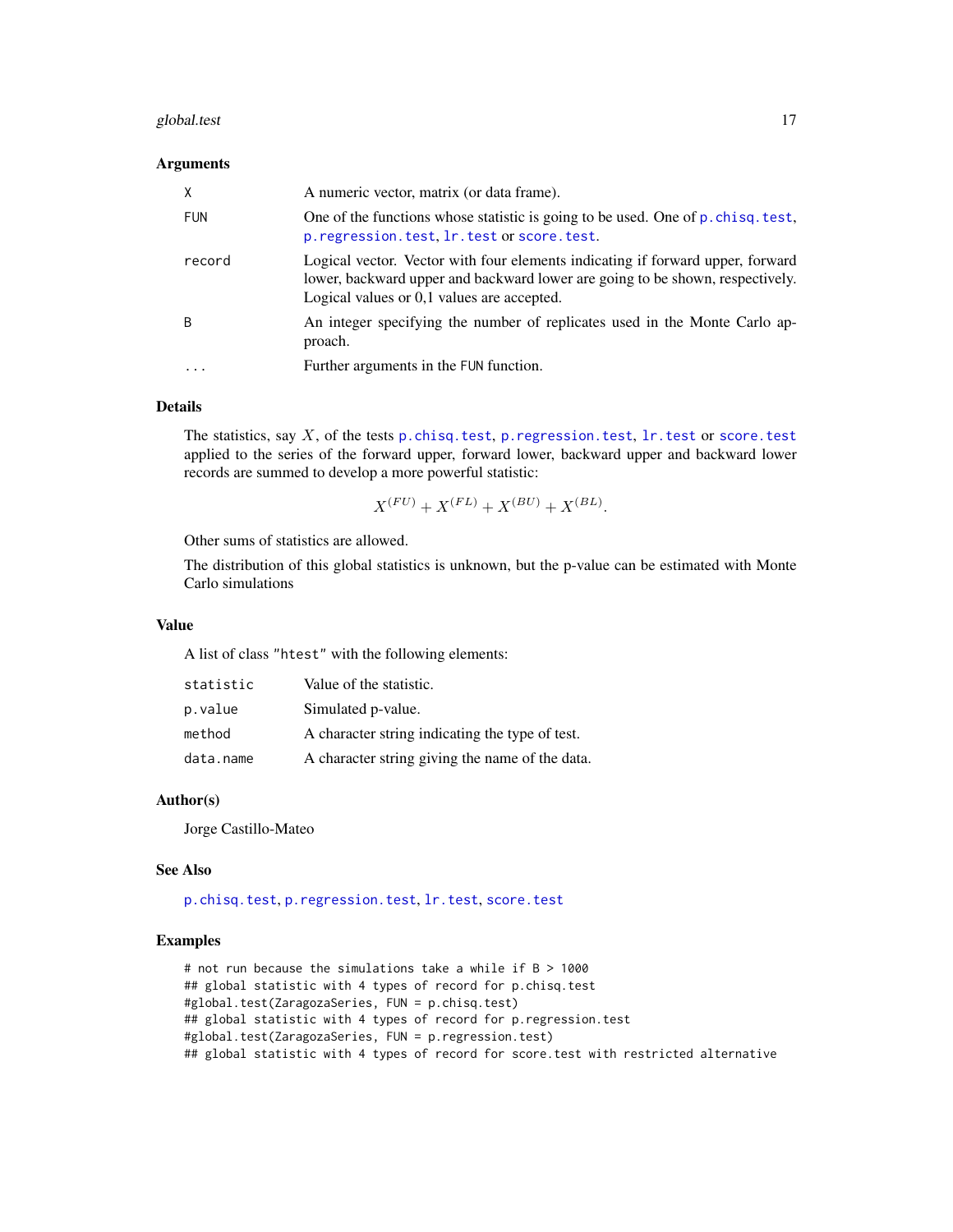```
#global.test(ZaragozaSeries, FUN = score.test, probabilities = "equal")
## global statistic with 4 types of record for lr.test with restricted alternative
#global.test(ZaragozaSeries, FUN = lr.test, probabilities = "equal")
## global statistic with 2 types of 'almost' independent records for lr.test
#global.test(ZaragozaSeries, FUN = lr.test, record = c(1,0,0,1), probabilities = "different")
```

```
I.record Record Indicators
```
#### **Description**

Returns the record indicators of the values in a vector. The record indicator for each value in a vector is a binary variable which takes the value 1 if the corresponding value in the vector is a record and 0 otherwise.

If the argument X is a matrix, then each column is treated as a different vector.

#### Usage

```
I. record(X, record = c("upper", "lower"), weak = FALSE)## Default S3 method:
I. record(X, record = c("upper", "lower"), weak = FALSE)## S3 method for class 'numeric'
I. record(X, record = c("upper", "lower"), weak = FALSE)## S3 method for class 'matrix'
I. record(X, record = c("upper", "lower"), weak = FALSE)
```
#### Arguments

| X      | A numeric vector, matrix (or data frame).                                                 |
|--------|-------------------------------------------------------------------------------------------|
| record | A character string indicating the type of record to be calculated, "upper" or<br>"lower". |
| weak   | Logical. If TRUE, weak records are also counted. Default to FALSE.                        |

# Details

Let  $\{X_1, \ldots, X_T\}$  be a vector of random variables of size T. An observation  $X_t$  will be called an upper record value if its value exceeds that of all previous observations. An analogous definition deals with lower record values. Here,  $X_1$  is referred to as the reference value or the trivial record. Then, the sequence of record indicator random variables  $\{I_1, \ldots, I_T\}$  is given by

> $I_t = \begin{cases} 1 & \text{if } X_t \text{ is a record,} \\ 0 & \text{if } Y \text{ is not a free.} \end{cases}$ 0 if  $X_t$  is not a record.

<span id="page-17-0"></span>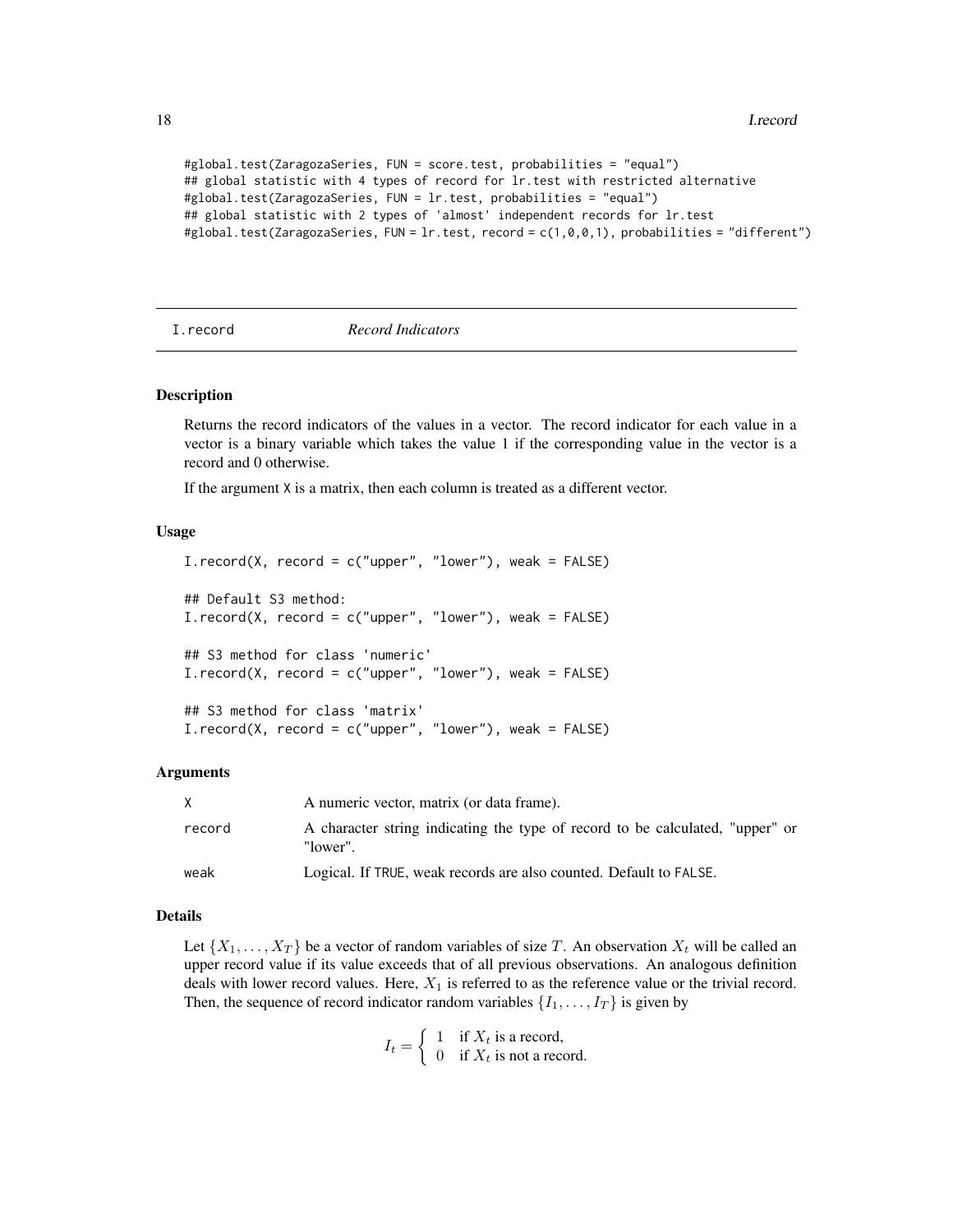#### <span id="page-18-0"></span>**I.record** 19

The method I.record calculates the sample sequence above if the argument X is a numeric vector. If the argument X is a matrix (or data frame) with  $M$  columns, the method I. record calculates the sample sequence above for each column of the object as if all columns were different sequences.

In summary:

$$
\text{I. record}: \mathsf{X} = \left( \begin{array}{cccc} X_{1,1} & X_{1,2} & \cdots & X_{1,M} \\ X_{2,1} & X_{2,2} & \cdots & X_{2,M} \\ \vdots & \vdots & & \vdots \\ X_{T,1} & X_{T,2} & \cdots & X_{T,M} \end{array} \right) \longrightarrow \left( \begin{array}{cccc} I_{1,1} & I_{1,2} & \cdots & I_{1,M} \\ I_{2,1} & I_{2,2} & \cdots & I_{2,M} \\ \vdots & \vdots & & \vdots \\ I_{T,1} & I_{T,2} & \cdots & I_{T,M} \end{array} \right).
$$

Indicators of record occurrence can be calculated for both upper and lower records.

All the procedure above can be extended to weak records, which also count the ties as a new (weak) record. Ties are possible in discrete variables or if a continuous variable has been rounded. Weak records can be computed if weak = TRUE.

NA values in X are assigned -Inf for upper records and Inf for lower records, so they are records only if they are placed at  $t = 1$ .

# Value

A binary matrix of the same length or dimension as X, indicating the record occurrence.

#### Author(s)

Jorge Castillo-Mateo

#### References

Arnold BC, Balakrishnan N, Nagaraja HN (1998). *Records*. Wiley Series in Probability and Statistics. Wiley, New York.

# See Also

[L.record](#page-20-1), [N.record](#page-26-1), [Nmean.record](#page-26-2), [p.record](#page-36-2), [R.record](#page-41-1), [records](#page-43-1), [S.record](#page-36-1)

#### Examples

```
X \leq -c(1, 5, 3, 6, 6, 9, 2, 11, 17, 8)I.record(X)
I.record(X, weak = TRUE)
I.record(ZaragozaSeries)
# record argument can be shortened
I.record(ZaragozaSeries, record = "l")
```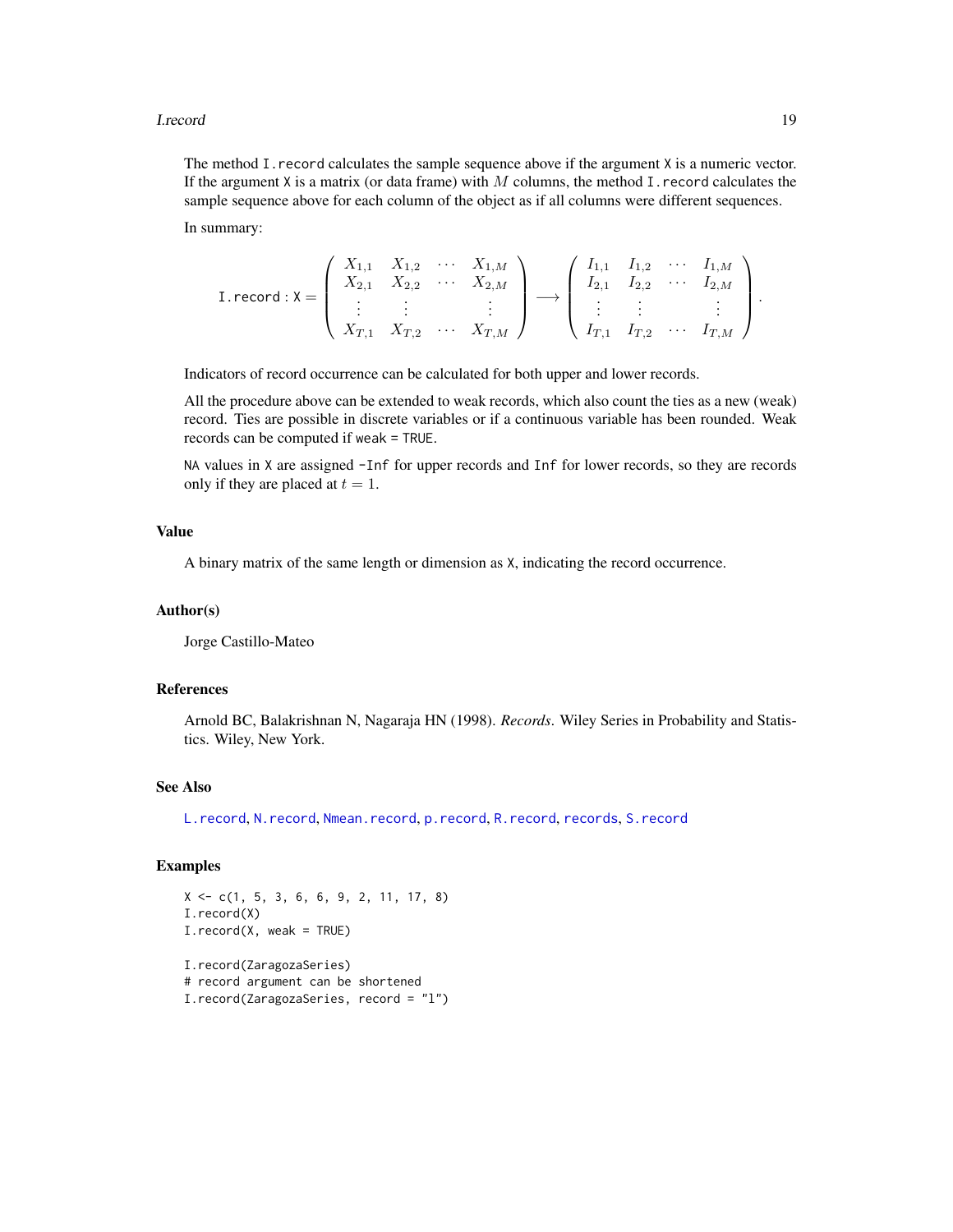<span id="page-19-1"></span><span id="page-19-0"></span>

#### Description

This function builds a ggplot object to display the upper and lower record times for both forward and backward directions.

# Usage

```
L.plot(
 X,
  all = TRUE,record = c("upper", "lower"),
  point.col = "grey23",
  point.alpha = 0.8,
  line.col = "grey95")
```
# Arguments

| X                      | A numeric vector, matrix (or data frame).                                                                    |  |
|------------------------|--------------------------------------------------------------------------------------------------------------|--|
| all                    | Logical. If TRUE (the default) the four types of record are displayed.                                       |  |
| record                 | If $all = FALSE$ , a character string indicating the type of record to be calculated,<br>"upper" or "lower". |  |
| point.col, point.alpha |                                                                                                              |  |
|                        | Colour and transparency of the points.                                                                       |  |
| line.col               | Colour to plot lines.                                                                                        |  |

# Details

The function can be applied to plot the record times in a vector (if argument X is a vector) or to plot and compare the record times in a set of vectors (if argument X is a matrix). In the latter case, the approach to obtain the record times is applied to each column of the matrix.

If all = TRUE, a matrix of four panels is displayed for upper and lower records, and for the forward and backward ([series\\_rev](#page-49-1)) directions. Otherwise, only one type of forward record is displayed.

An example of use of a plot with similar ideas is shown in Benestad (2004, Figures 3 and 8).

# Value

A ggplot object.

#### Author(s)

Jorge Castillo-Mateo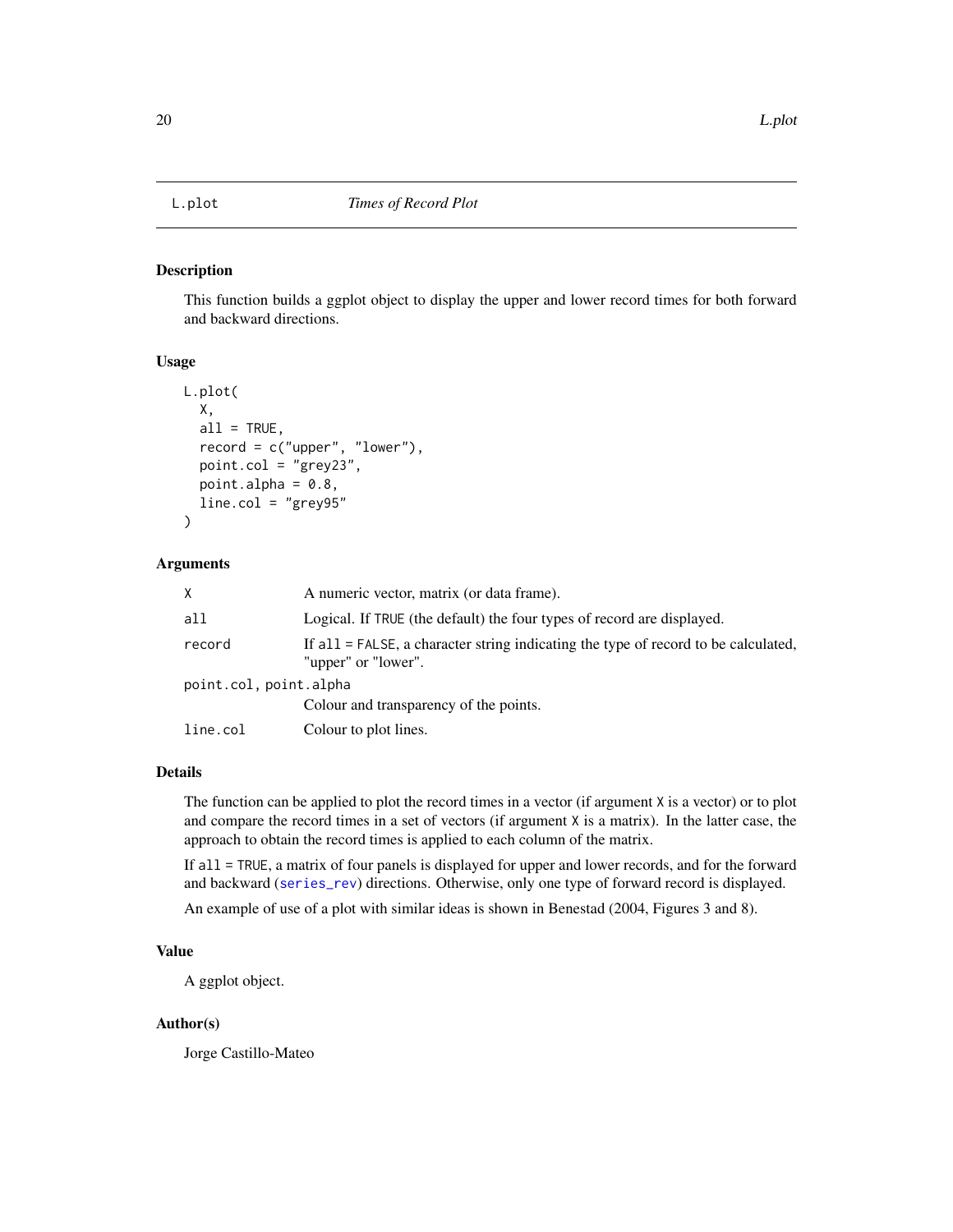#### <span id="page-20-0"></span>L.record 21

# References

Benestad RE (2004). "Record-Values, Nonstationarity Tests and Extreme Value Distributions." *Global and Planetary Change*, 44(1-4), 11-26.

# See Also

[L.record](#page-20-1)

# Examples

```
Y <- c(1, 5, 3, 6, 6, 9, 2, 11, 17, 8)
L.plot(Y, all = FALSE)
L.plot(ZaragozaSeries, point.col = 1)
```
<span id="page-20-1"></span>L.record *Record Times*

### Description

Returns the record times of the values in a vector. The record times are the positions in a vector where a record occurs.

If the argument X is a matrix, then each column is treated as a different vector.

# Usage

```
L.record(X, record = c("upper", "lower"), weak = FALSE)
```
#### Arguments

| X      | A numeric vector, matrix (or data frame).                                                 |
|--------|-------------------------------------------------------------------------------------------|
| record | A character string indicating the type of record to be calculated, "upper" or<br>"lower". |
| weak   | Logical. If TRUE, weak records are also counted. Default to FALSE.                        |

# Details

The sequence of record times  $\{L_1, \ldots, L_I\}$  can be expressed in terms of the record indicator random variables I. record by

 $L_i = \min\{t \mid I_1 + I_2 + \ldots + I_t = i\}.$ 

Record times can be calculated for both upper and lower records.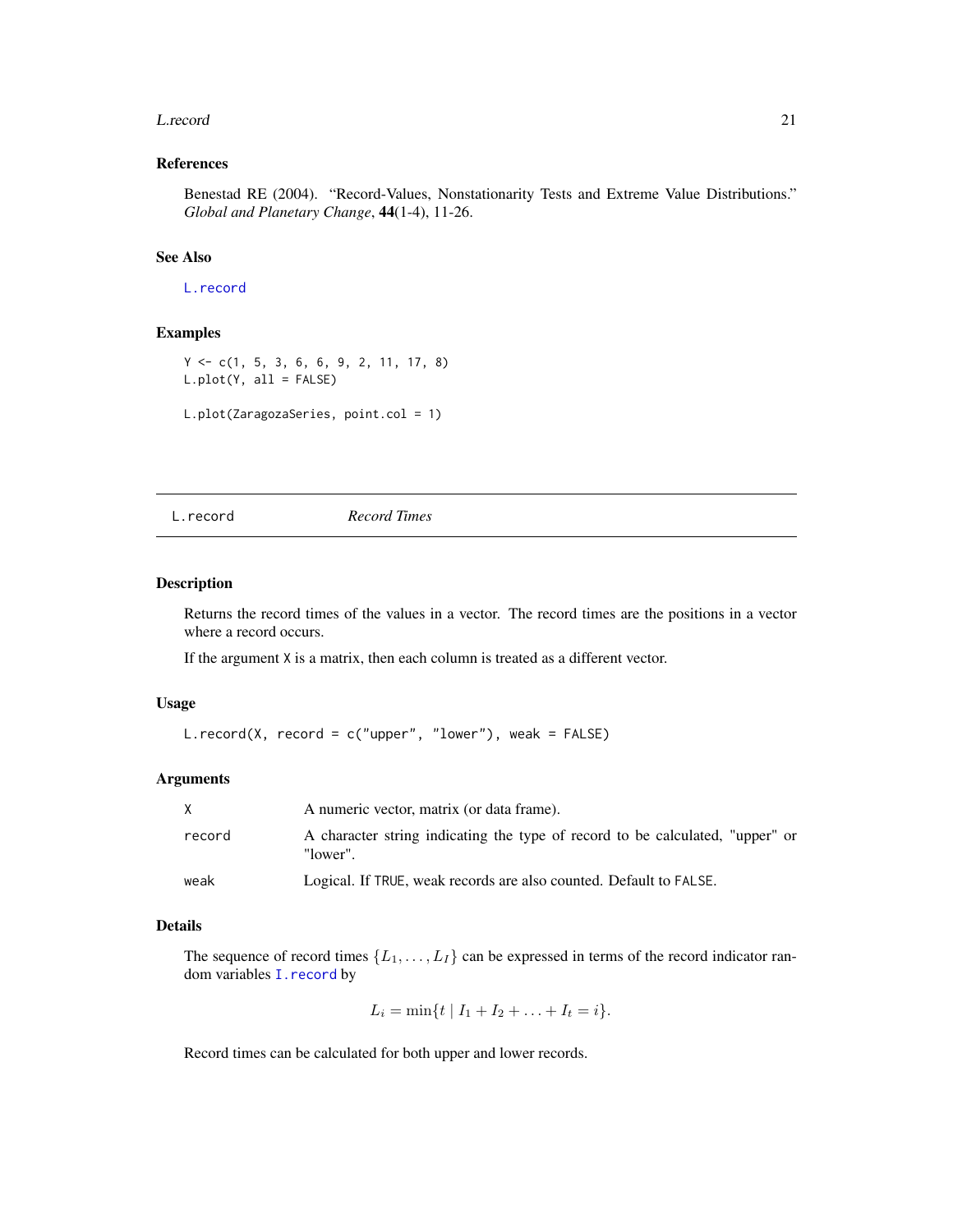# <span id="page-21-0"></span>Value

If  $X$  is a vector, the function returns a column matrix containing the record times. If  $X$  is a matrix, the function returns a list where each element is a vector indicating the record times of the corresponding X column.

# Author(s)

Jorge Castillo-Mateo

# References

Arnold BC, Balakrishnan N, Nagaraja HN (1998). *Records*. Wiley Series in Probability and Statistics. Wiley, New York.

# See Also

[I.record](#page-17-1), [N.record](#page-26-1), [Nmean.record](#page-26-2), [p.record](#page-36-2), [R.record](#page-41-1), [records](#page-43-1), [S.record](#page-36-1)

# Examples

```
Y1 <- c( 1, 5, 3, 6, 6, 9, 2)
Y2 <- c(10, 5, 3, 6, 6, 9, 2)
Y3 <- c( 5, 7, 3, 6, 19, 2, 20)
Y <- cbind(Y1, Y2, Y3)
L.record(Y1)
L.record(Y)
```
<span id="page-21-1"></span>lr.test *Likelihood-Ratio Test for the Likelihood of the Record Indicators*

#### Description

This function performs likelihood-ratio tests for the likelihood of the record indicators  $I_t$  to study the hypothesis of the classical record model (i.e., of IID continuous RVs).

#### Usage

```
lr.test(
 X,
  record = c("upper", "lower"),
 alternative = c("two.sided", "greater", "less"),
 probabilities = c("different", "equal"),
 simulate.p.value = FALSE,
 B = 1000)
```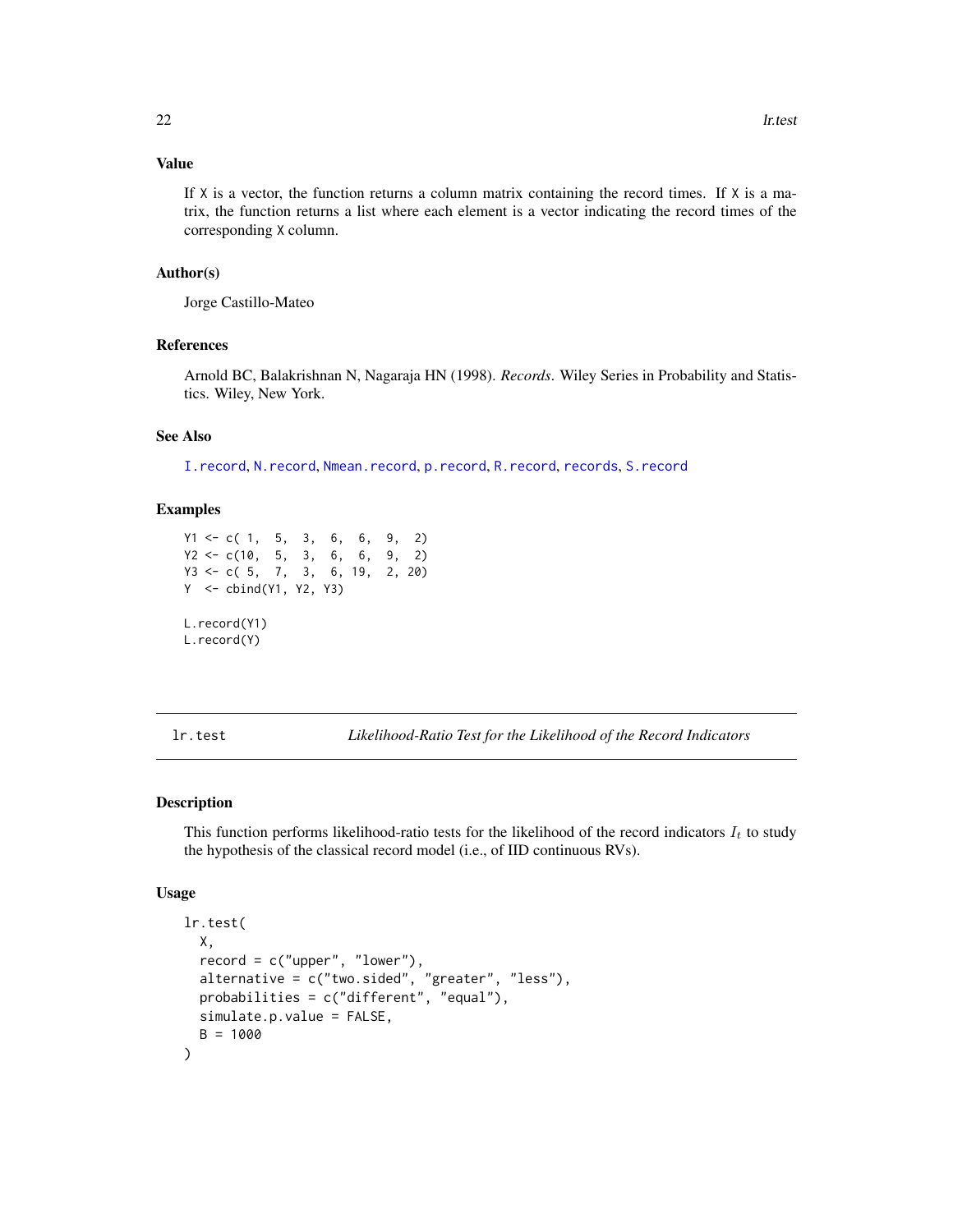#### <span id="page-22-0"></span>lr.test 23

#### Arguments

| X                | A numeric vector, matrix (or data frame).                                                                                                                                            |  |
|------------------|--------------------------------------------------------------------------------------------------------------------------------------------------------------------------------------|--|
| record           | A character string indicating the type of record, "upper" or "lower".                                                                                                                |  |
| alternative      | A character indicating the alternative hypothesis ("two.sided", "greater" or<br>"less"). Different statistics are used in the one-sided and two-sided alternatives<br>(see Details). |  |
| probabilities    | A character indicating if the alternative hypothesis assume all series with "equal"<br>or "different" probabilities of record.                                                       |  |
| simulate.p.value |                                                                                                                                                                                      |  |
|                  | Logical. Indicates whether to compute p-values by Monte Carlo simulation.                                                                                                            |  |
| B                | An integer specifying the number of replicates used in the Monte Carlo estima-<br>tion.                                                                                              |  |

# Details

The null hypothesis of the likelihood-ratio tests is that in every vector (columns of the matrix X), the probability of record at time t is  $1/t$  as in the classical record model, and the alternative depends on the alternative and probabilities arguments. The probability at time  $t$  is any value, but equal in the  $M$  series if probabilities = "equal" or different in the  $M$  series if probabilities = "different". The alternative hypothesis is more specific in the first case than in the second one. Furthermore, the "two.sided" alternative is tested with the usual likelihood ratio statistic, while the one-sided alternatives use specific statistics based on likelihoods (see Cebrián, Castillo-Mateo and Asín, 2021, for the details).

If alternative = "two.sided" & probabilities = "equal", under the null, the likelihood ratio statistic has an asymptotic  $\chi^2$  distribution with  $T-1$  degrees of freedom. It has been seen that for the approximation to be adequate  $M$  must be between 4 and 5 times greater than  $T$ . Otherwise, a simulate.p.value is recommended.

If alternative = "two.sided" & probabilities = "different", the asymptotic behaviour is not fulfilled, but the Monte Carlo approach to simulate the p-value is applied. This statistic is the same as  $\ell$  below multiplied by a factor of 2, so the p-value is the same.

If alternative is one-sided and probabilities = "equal", the statistic of the test is

$$
-2\sum_{t=2}^T \left\{-S_t \log\left(\frac{tS_t}{M}\right)+(M-S_t)\left(\log\left(1-\frac{1}{t}\right)-\log\left(1-\frac{S_t}{M}\right)I_{\{S_tM/t\}}.
$$

The p-value of this test is estimated with Monte Carlo simulations, because the computation of its exact distribution is very expensive.

If alternative is one-sided and probabilities = "different", the statistic of the test is

$$
\ell = \sum_{t=2}^{T} S_t \log(t-1) - M \log\left(1 - \frac{1}{t}\right).
$$

The p-value of this test is estimated with Monte Carlo simulations. However, it is equivalent to the statistic of the weighted number of records N. test with weights  $\omega_t = \log(t-1)$   $(t = 2, \dots, T)$ .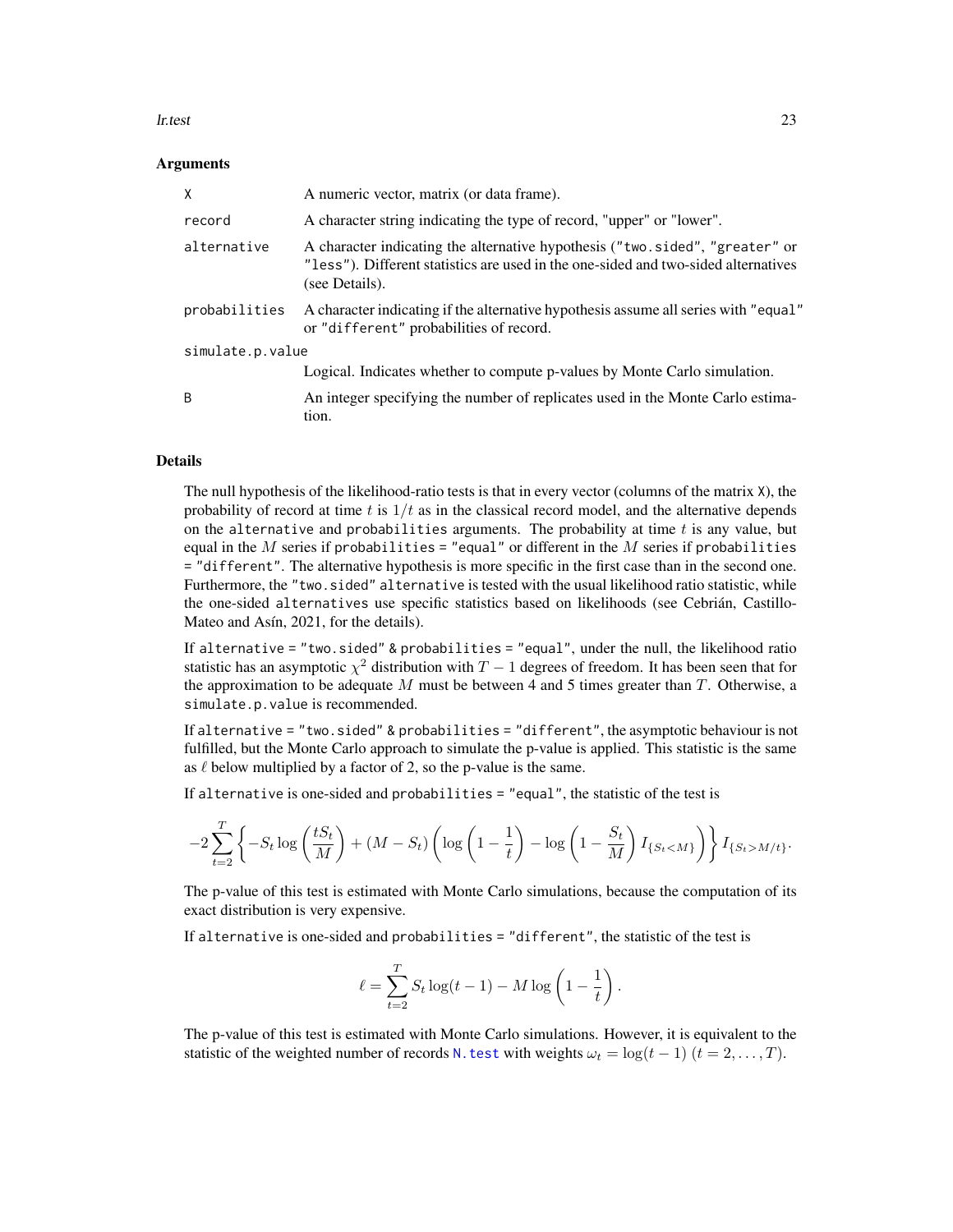# Value

A list of class "htest" with the following elements:

| statistic   | Value of the statistic.                                      |
|-------------|--------------------------------------------------------------|
| parameter   | Degrees of freedom of the approximate $\chi^2$ distribution. |
| p.value     | (Estimated) P-value.                                         |
| method      | A character string indicating the type of test.              |
| data.name   | A character string giving the name of the data.              |
| alternative | A character string indicating the alternative hypothesis.    |

#### Author(s)

Jorge Castillo-Mateo

#### References

Cebrián A, Castillo-Mateo J, Asín J (2021). "Record Tests to Detect Non Stationarity in the Tails with an Application to Climate Change." Available at Research Square doi: [10.21203/rs.3.rs214787/](https://doi.org/10.21203/rs.3.rs-214787/v1) [v1](https://doi.org/10.21203/rs.3.rs-214787/v1)

#### See Also

[global.test](#page-15-1), [score.test](#page-45-1)

#### Examples

```
set.seed(23)
# two-sided and different probabilities of record, always simulated the p-value
lr.test(ZaragozaSeries, probabilities = "different")
# equal probabilities
lr.test(ZaragozaSeries, probabilities = "equal")
# equal probabilities with simulated p-value
lr.test(ZaragozaSeries, probabilities = "equal", simulate.p.value = TRUE)
# one-sided and different probabilities of record
lr.test(ZaragozaSeries, alternative = "greater", probabilities = "different")
# different probabilities with simulated p-value
lr.test(ZaragozaSeries, alternative = "greater", probabilities = "different",
  simulate.p.value = TRUE)
# equal probabilities, always simulated the p-value
lr.test(ZaragozaSeries, alternative = "greater", probabilities = "equal")
```
<span id="page-23-0"></span>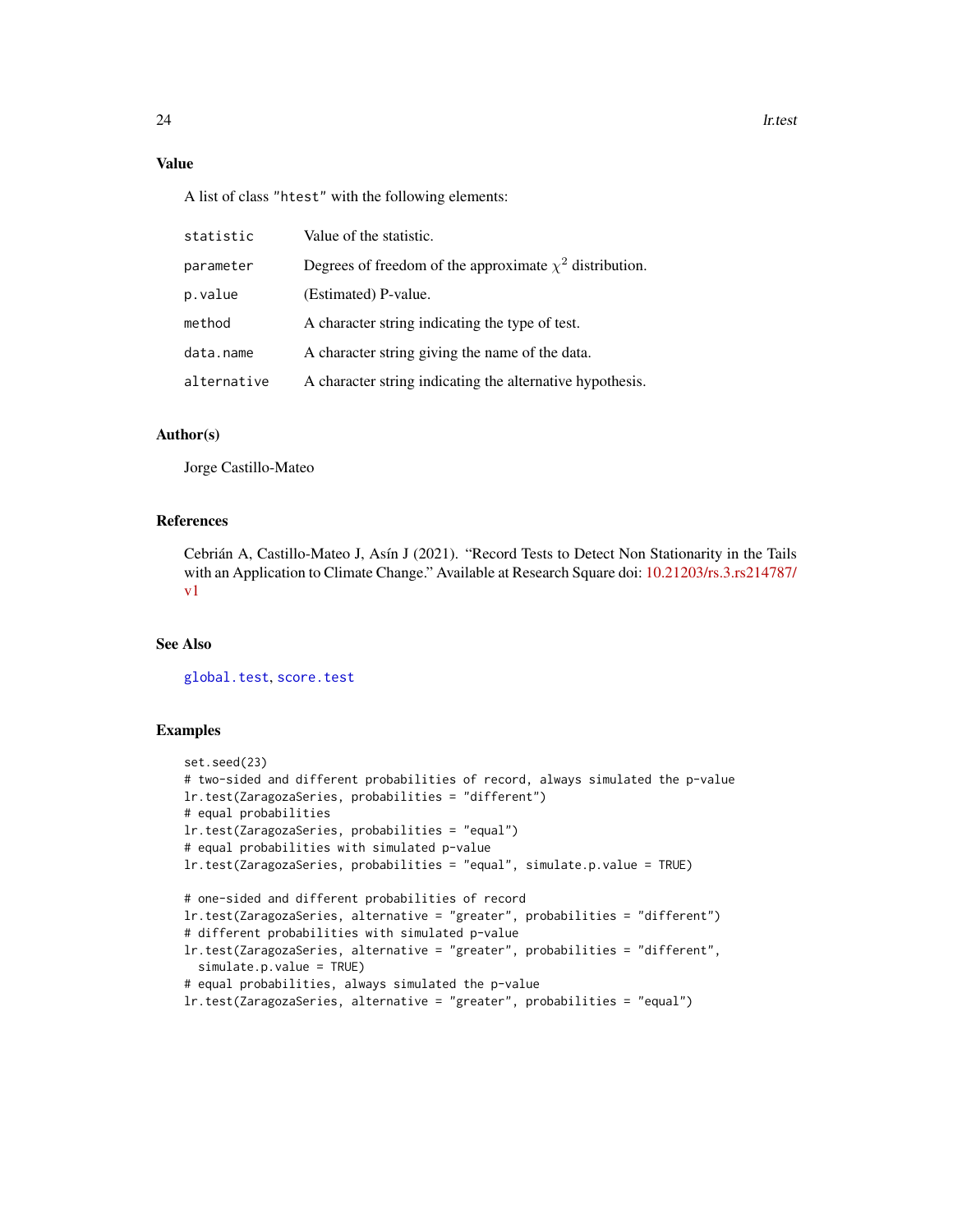# <span id="page-24-1"></span><span id="page-24-0"></span>Description

This function builds a ggplot object to compare the sample means of the (weighted) number of records in a vector up to time t,  $\bar{N}_{t}^{\omega}$ , and the expected values  $E(N_t^{\omega})$  under the classical record model (i.e., of IID continuous RVs).

# Usage

```
N.plot(
 X,
 weights = function(t) 1,
  record = c(FU = 1, FL = 1, BU = 1, BL = 1),backward = c("T", "t"),point.col = c(FU = "red", FL = "blue", BU = "red", BL = "blue"),
 point.shape = c(FU = 19, FL = 19, BU = 4, BL = 4),
 conf.int = TRUE,conf.level = 0.9,conf.aes = c("ribbon", "errorbar"),
  conf.col = "grey69")
```
# Arguments

| X                      | A numeric vector, matrix (or data frame).                                                                                                                                                                                                                                                                                                                                                                    |  |
|------------------------|--------------------------------------------------------------------------------------------------------------------------------------------------------------------------------------------------------------------------------------------------------------------------------------------------------------------------------------------------------------------------------------------------------------|--|
| weights                | A function indicating the weight given to the different records according to their<br>position in the series, e.g., if function(t) t-1 then $\omega_t = t - 1$ .                                                                                                                                                                                                                                             |  |
| record                 | Logical vector. Vector with four elements indicating if forward upper, forward<br>lower, backward upper and backward lower are going to be shown, respectively.<br>Logical values or 0,1 values are accepted.                                                                                                                                                                                                |  |
| backward               | A character string "T" or "t" indicating if the backward number of records<br>shown are calculated up to time t in the backward series $\{X_T, \ldots, X_1\}$ or in<br>the series $\{X_t, \ldots, X_1\}$ . While the first option considers the evolution of a<br>series of records observed up to time $T$ , the second considers that until each<br>time $t$ the series has only been observed up to $t$ . |  |
| point.col, point.shape |                                                                                                                                                                                                                                                                                                                                                                                                              |  |
|                        | Vector with four elements indicating the colour and shape of the points. Every<br>one of the four elements represents forward upper, forward lower, backward<br>upper and backward lower, respectively.                                                                                                                                                                                                      |  |
| conf.int               | Logical. Indicates if the CIs are also shown.                                                                                                                                                                                                                                                                                                                                                                |  |
| conf.level             | (If conf.int == TRUE) Confidence level of the CIs.                                                                                                                                                                                                                                                                                                                                                           |  |
| conf.aes               | (If conf. $int = TRUE$ ) A character string indicating the aesthetic to display for<br>the CIs, "ribbon" (grey area) or "errorbar" (vertical lines).                                                                                                                                                                                                                                                         |  |
| conf.col               | Colour used to plot the expected value and (if $conf$ . int == TRUE) $CIs$ .                                                                                                                                                                                                                                                                                                                                 |  |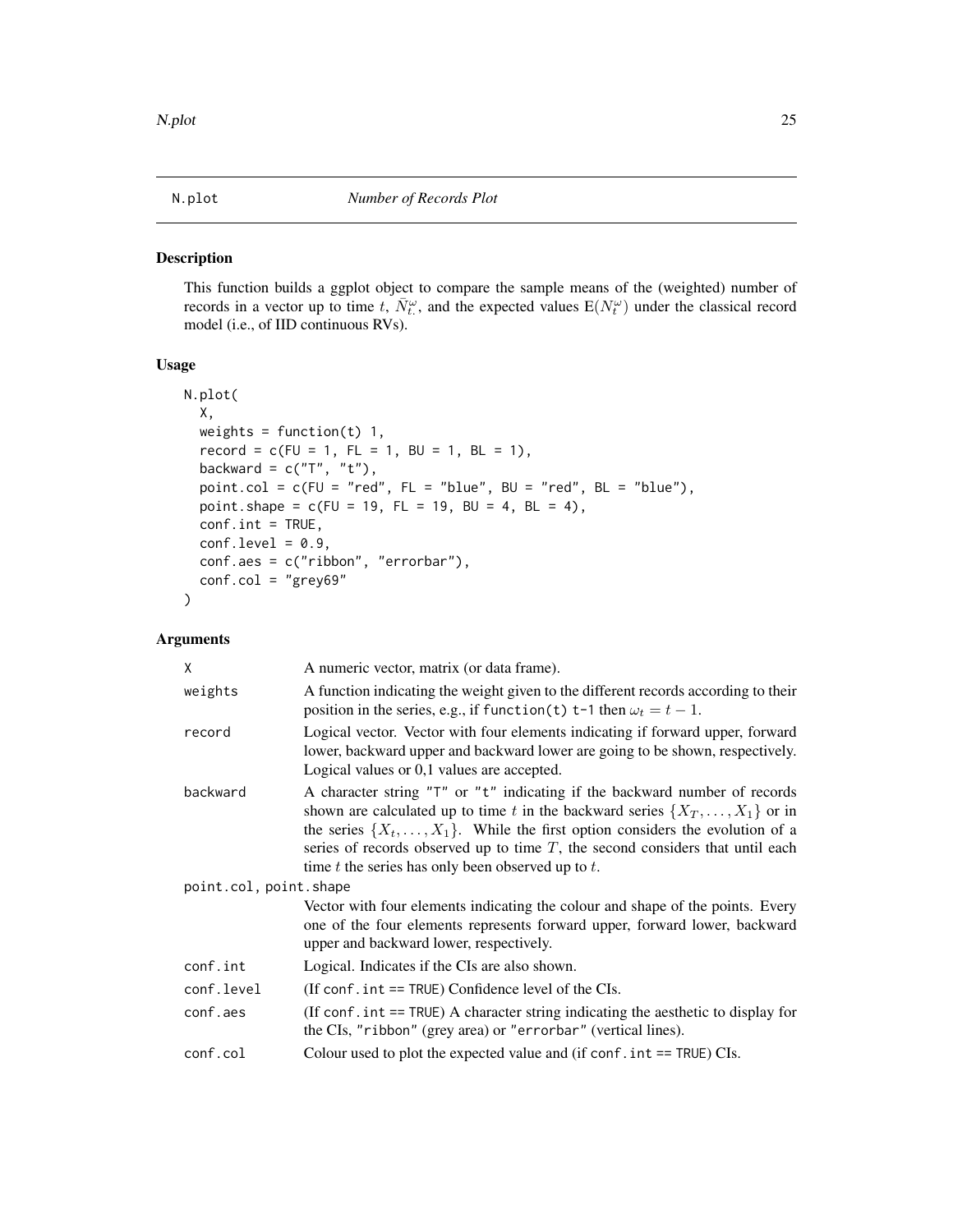#### Details

This plot is associated to the test N. test. It calculates the sample means of the number of records in a set of vectors up to every time t (see [Nmean.record](#page-26-2)). These sample means  $\bar{N}_{t}^{\omega}$  are calculated from the sample of  $M$  values obtained from  $M$  vectors, the columns of matrix  $X$ . Then, these values are plotted and compared with the expected values  $E(N_t^{\omega})$  and their confidence intervals (CIs), under the hypothesis of the classical record model. The CIs of  $\bar{N}_t^{\omega}$  uses the fact that, under the classical record model, the statistic is asymptotically Normal.

The plot can show the four types of record at the same time (i.e., forward upper, forward lower, backward upper and backward lower). In their interpretations one must be careful, for forward records each time  $t$  corresponds to the same year of observation, but for the backward series, time t corresponds to the year of observation  $T - t + 1$  where T is the total number of observations in every series. Two types of backward records can be considered (see argument backward).

More details of this plot are shown in Cebrián, Castillo-Mateo, Asín (2021).

#### Value

A ggplot object.

# Author(s)

Jorge Castillo-Mateo

#### References

Cebrián A, Castillo-Mateo J, Asín J (2021). "Record Tests to Detect Non Stationarity in the Tails with an Application to Climate Change." Available at Research Square doi: [10.21203/rs.3.rs214787/](https://doi.org/10.21203/rs.3.rs-214787/v1) [v1](https://doi.org/10.21203/rs.3.rs-214787/v1)

#### See Also

[N.record](#page-26-1), [N.test](#page-28-1), [foster.test](#page-12-1), [foster.plot](#page-10-1)

#### Examples

```
# Plot at Zaragoza, with linear weights and error bar as CIs aesthetic
N.plot(ZaragozaSeries, weights = function(t) t-1, conf.aes = "errorbar")# Plot only upper records
N.plot(ZaragozaSeries, record = c(1, 0, 1, 0))
# Change point colour and shape
Zplot <- N.plot(ZaragozaSeries,
 point.col = c("red", "red", "blue", "blue"),
 point.shape = c(19, 4, 19, 4))
## Not run: Load package ggplot2 to change the plot
#library("ggplot2")
## Remove legend
#Zplot + ggplot2::theme(legend.position = "none")
## Fancy axis
```
<span id="page-25-0"></span>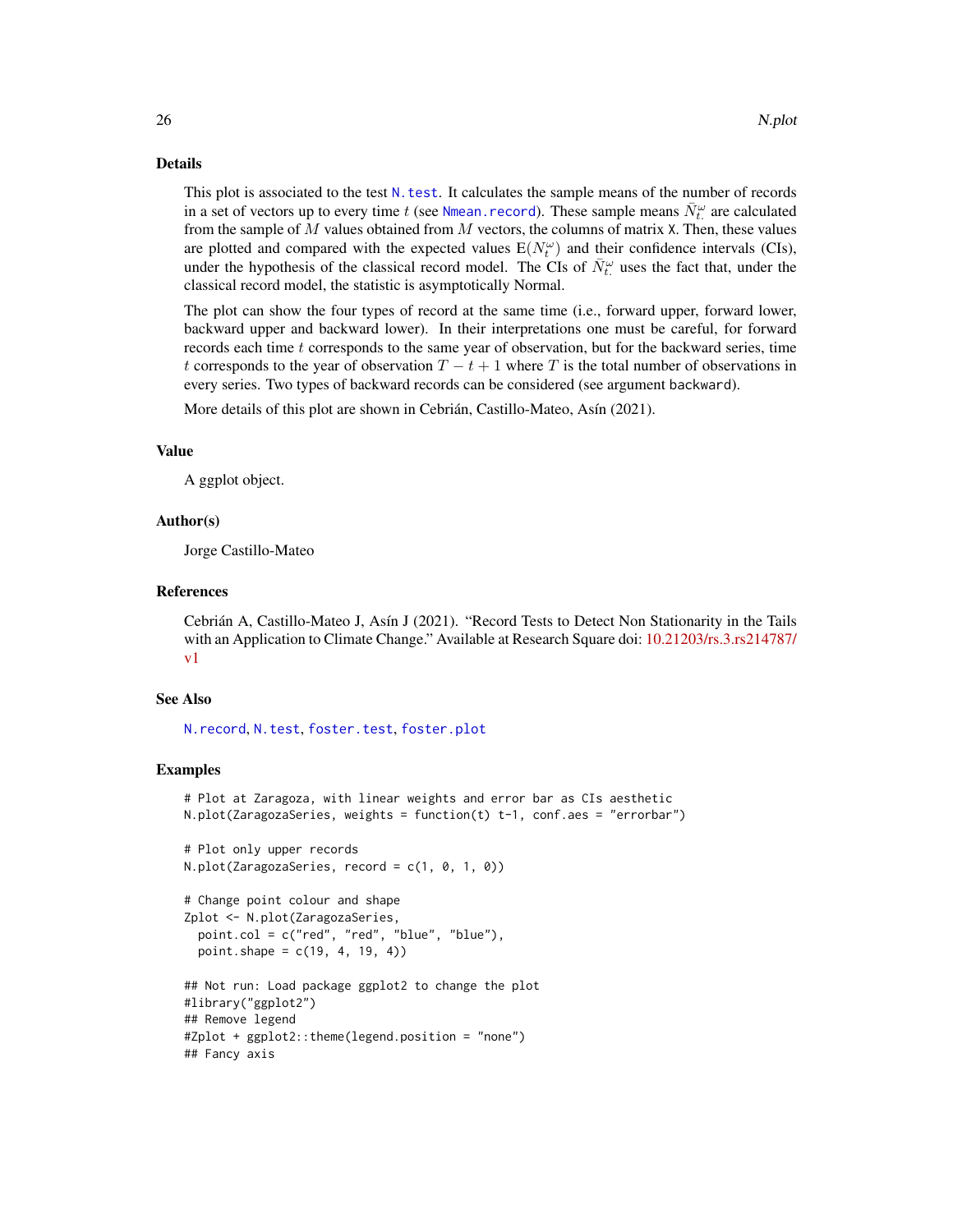#### <span id="page-26-0"></span>N.record 27

```
# Zplot +
# ggplot2::scale_x_continuous(name = "Year (forward)",
# breaks = c(10, 30, 50, 70),
# labels=c("1960", "1980", "2000", "2020"),
# sec.axis = ggplot2::sec_axis(~ nrow(ZaragozaSeries) - . + 1951, name = "Year (backward)")) +
# ggplot2::theme(axis.title.x = ggplot2::element_text(colour = "red"),
# axis.text.x = ggplot2::element_text(colour = "red"),
# axis.title.x.top = ggplot2::element_text(colour = "blue"),
# axis.text.x.top = ggplot2::element_text(colour = "blue"))
```
N.record *Number of Records*

# <span id="page-26-2"></span>Description

Returns the number of records up to time  $t$  of the values in a vector.

If the argument X is a matrix, then each column is treated as a different vector.

# Usage

```
N.record(X, record = c("upper", "lower"), weak = FALSE)
```

```
Nmean.record(X, record = c("upper", "lower"), weak = FALSE)
```
#### Arguments

|        | A numeric vector, matrix (or data frame).                                                 |
|--------|-------------------------------------------------------------------------------------------|
| record | A character string indicating the type of record to be calculated, "upper" or<br>"lower". |
| weak   | Logical. If TRUE, weak records are also counted. Default to FALSE.                        |

#### Details

The record counting process  $\{N_1, \ldots, N_T\}$  is defined by the number of records up to time t, and can be expressed in terms of the record indicator random variables [I.record](#page-17-1) by

$$
N_t = I_1 + I_2 + \ldots + I_t.
$$

If X is a matrix with  $M > 1$  columns, each column is treated as a vector and Nmean. record calculates for each t,

$$
\bar{N}_t = \frac{N_{t1} + \ldots + N_{tM}}{M}.
$$

In summary:

N. record: 
$$
X = \begin{pmatrix} X_{1,1} & X_{1,2} & \cdots & X_{1,M} \\ X_{2,1} & X_{2,2} & \cdots & X_{2,M} \\ \vdots & \vdots & & \vdots \\ X_{T,1} & X_{T,2} & \cdots & X_{T,M} \end{pmatrix} \longrightarrow \begin{pmatrix} N_{1,1} & N_{1,2} & \cdots & N_{1,M} \\ N_{2,1} & N_{2,2} & \cdots & N_{2,M} \\ \vdots & \vdots & & \vdots \\ N_{T,1} & N_{T,2} & \cdots & N_{T,M} \end{pmatrix}
$$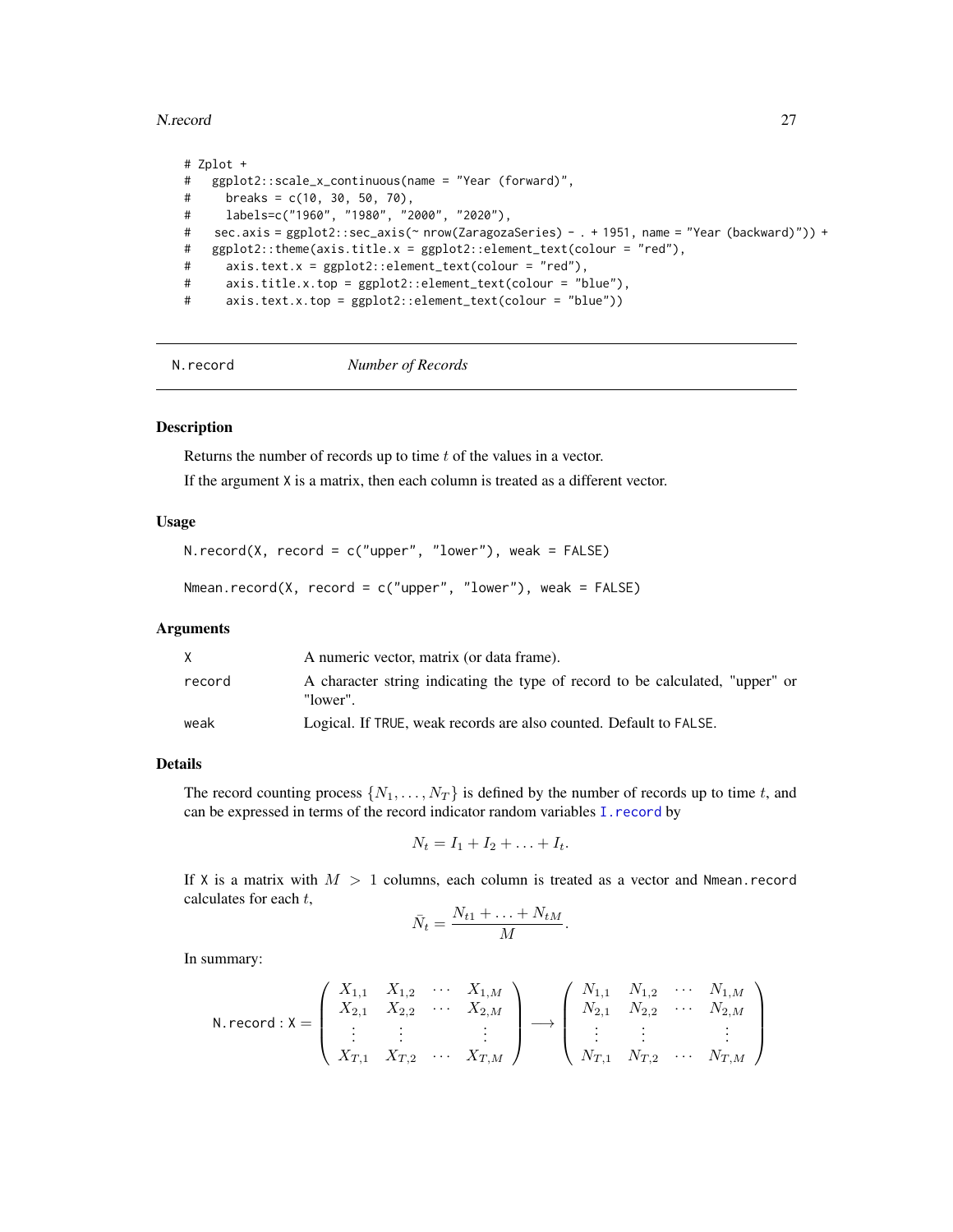<span id="page-27-0"></span>and

$$
\textsf{Nmean}.\, \textsf{record}: \textsf{X} \longrightarrow \big(\bar{N}_1, \bar{N}_2, \cdots, \bar{N}_T\big).
$$

Number and mean number of records for both upper and lower records can be calculated.

#### Value

N. record returns a numeric matrix with the number of records up to each time (row)  $t$  for a vector or each column in X. Nmean. record returns a numeric vector with the mean number of records in  $M$  series (columns) up to each time (row)  $t$ .

# Note

If X is a vector both functions return the same values, N.record as a matrix and Nmean.record as a vector.

#### Author(s)

Jorge Castillo-Mateo

# References

Arnold BC, Balakrishnan N, Nagaraja HN (1998). *Records*. Wiley Series in Probability and Statistics. Wiley, New York.

# See Also

[I.record](#page-17-1), [L.record](#page-20-1), [p.record](#page-36-2), [R.record](#page-41-1), [records](#page-43-1), [S.record](#page-36-1)

#### Examples

```
Y1 \leq -c(1, 5, 3, 6, 6, 9, 2)Y2 \leq -c(10, 5, 3, 6, 6, 9, 2)Y3 <- c( 5, 7, 3, 6, 19, 2, 20)
Y <- cbind(Y1, Y2, Y3)
```
N.record(Y) Nmean.record(Y)

```
N.record(ZaragozaSeries)
Nmean.record(ZaragozaSeries, record = 'l')
```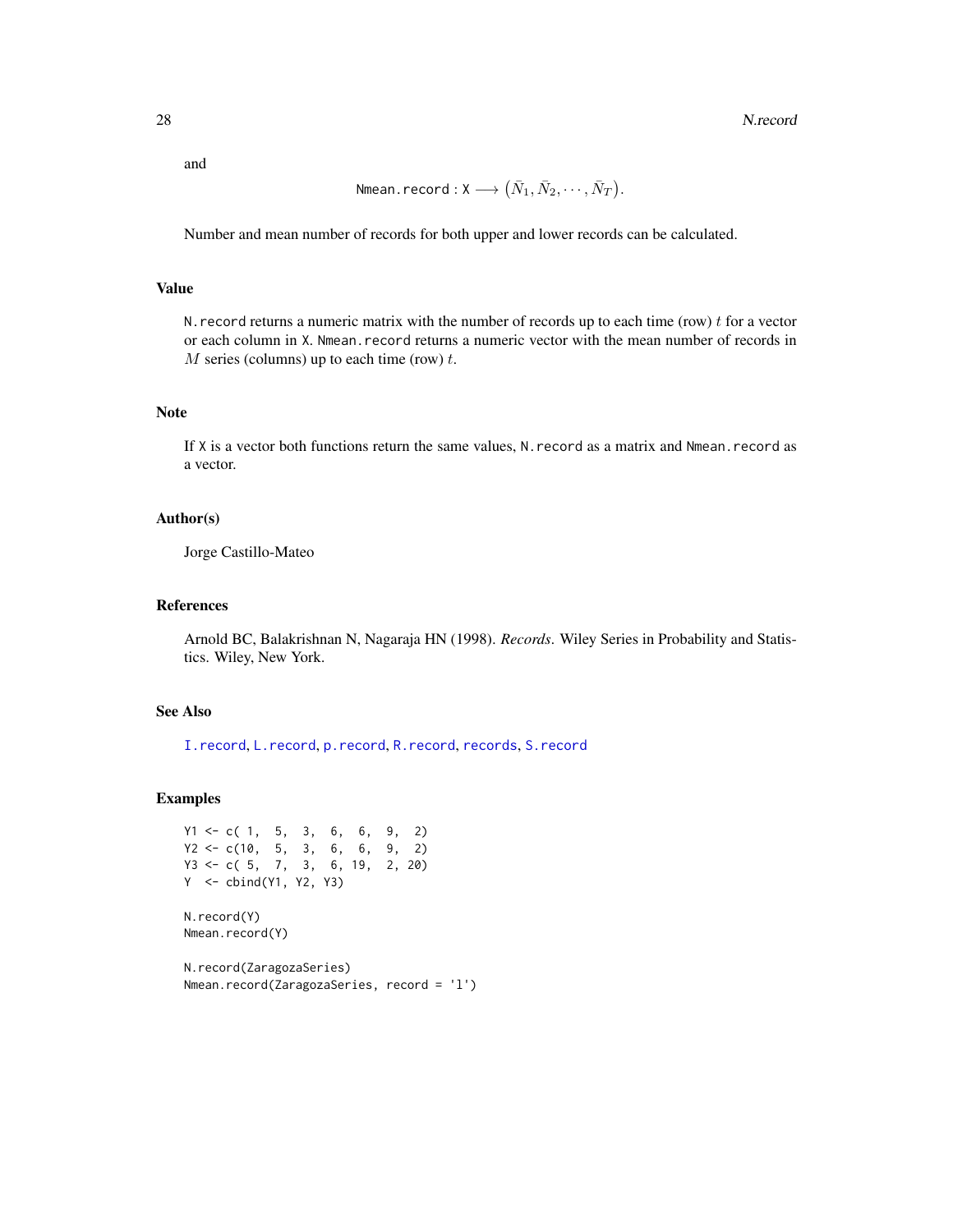### <span id="page-28-1"></span><span id="page-28-0"></span>Description

Performs tests based on the (weighted) number of records,  $N^{\omega}$ . The hypothesis of the classical record model (i.e., of IID continuous RVs) is tested against the alternative hypothesis.

#### Usage

```
N.test(
 X,
 weights = function(t) 1,
 record = c("upper", "lower"),
  distribution = c("normal", "t", "poisson-binomial"),
  alternative = c("greater", "less"),
 correct = TRUE,
 method = c("mixed", "dft", "butler"),
 simulate.p.value = FALSE,
 B = 1000)
```
# Arguments

| X                | A numeric vector, matrix (or data frame).                                                                                                                                                                                                                                                                                                                                                                                                                        |
|------------------|------------------------------------------------------------------------------------------------------------------------------------------------------------------------------------------------------------------------------------------------------------------------------------------------------------------------------------------------------------------------------------------------------------------------------------------------------------------|
| weights          | A function indicating the weight given to the different records according to their<br>position in the series, e.g., if function(t) t-1 then $\omega_t = t - 1$ .                                                                                                                                                                                                                                                                                                 |
| record           | A character string indicating the type of record to be calculated, "upper" or<br>"lower".                                                                                                                                                                                                                                                                                                                                                                        |
| distribution     | A character string indicating the asymptotic distribution of the statistic, "normal"<br>distribution, Student's "t"-distribution or exact "poisson-binomial" distribu-<br>tion.                                                                                                                                                                                                                                                                                  |
| alternative      | A character string indicating the type of alternative hypothesis, "greater" num-<br>ber of records or "less" number of records.                                                                                                                                                                                                                                                                                                                                  |
| correct          | Logical. Indicates, whether a continuity correction should be done; defaults to<br>TRUE. No correction is done if simulate.p. value = TRUE or distribution =<br>"poisson-binomial".                                                                                                                                                                                                                                                                              |
| method           | (If distribution = "poisson-binomial".) A character string that indicates<br>the method by which the cdf of the Poisson binomial distribution is calculated<br>and therefore the p-value. "mixed" is the preferred (and default) method, it is<br>a more efficient combination of the later algorithms. "dft" uses the discrete<br>Fourier transform which algorithm is given in Hong (2013). "butler" use the<br>algorithm given by Butler and Stephens (2016). |
| simulate.p.value |                                                                                                                                                                                                                                                                                                                                                                                                                                                                  |
|                  | Logical. Indicates whether to compute p-values by Monte Carlo simulation. No<br>simulation is done if distribution = "poisson-binomial".                                                                                                                                                                                                                                                                                                                         |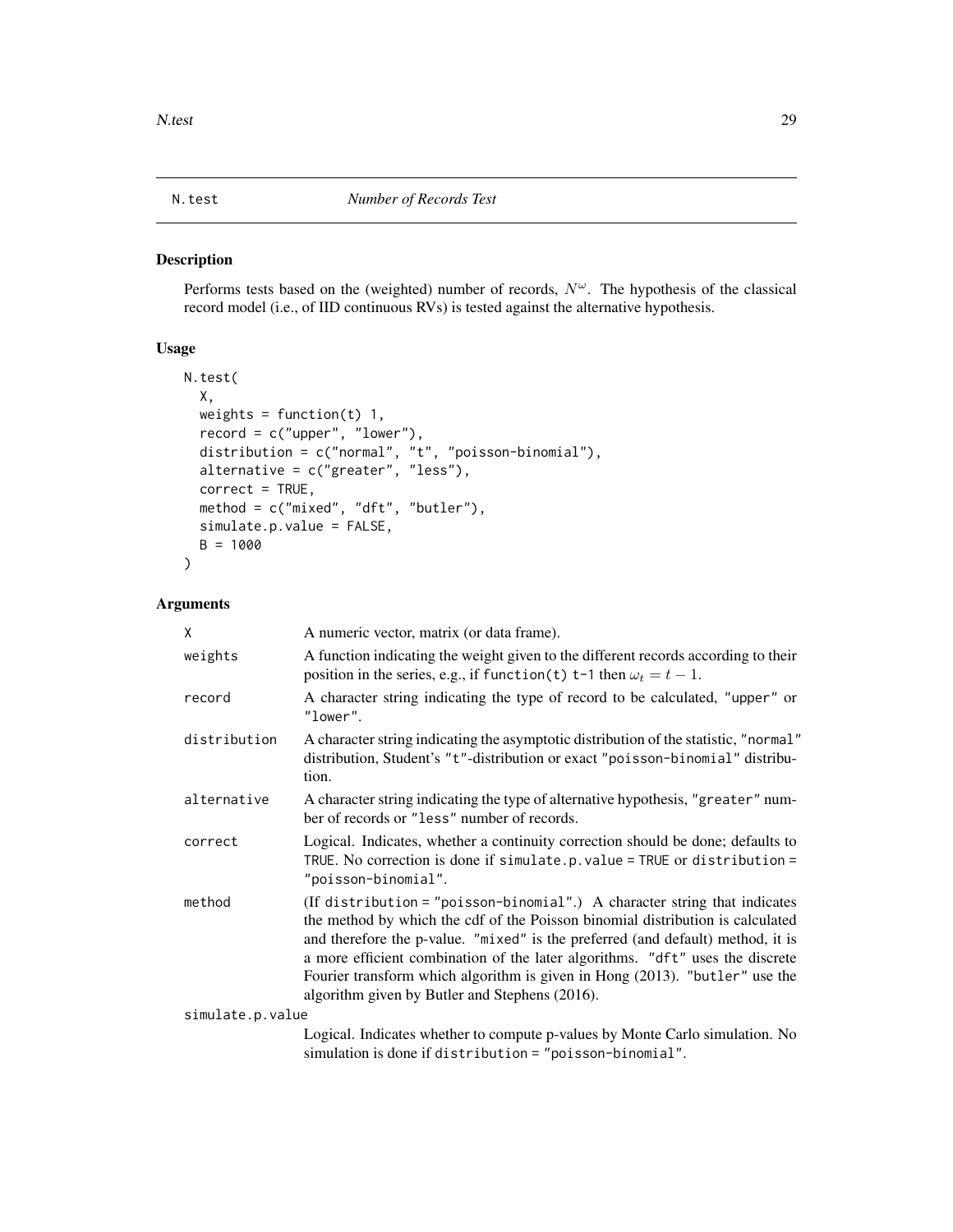<span id="page-29-0"></span>B If simulate.p.value = TRUE, an integer specifying the number of replicates used in the Monte Carlo estimation.

#### Details

The null hypothesis is that the data come from a population with independent and identically distributed continuous realisations. The one-sided alternative hypothesis is that the (weighted) number of records is greater (or less) than under the null hypothesis. The (weighted)-number-of-records statistic is calculated according to:

$$
N_{\cdot\cdot}^{\omega} = \sum_{m=1}^{M} \sum_{t=1}^{T} \omega_t I_{tm},
$$

where  $\omega_t$  are weights given to the different records according to their position in the series and  $I_{tm}$ are the record indicators (see [I.record](#page-17-1)).

The statistic  $N_{\mu}^{\omega}$  is exact Poisson binomial distributed when the  $\omega_t$ 's only take values in  $\{0, 1\}$ . In any case, it is also approximately normally distributed, with

$$
Z = \frac{N_{\cdot\cdot}^{\omega} - \mu}{\sigma},
$$

where its mean and variance are

$$
\mu = M \sum_{t=1}^{T} \omega_t \frac{1}{t},
$$

$$
\sigma^2 = M \sum_{t=2}^{T} \omega_t^2 \frac{1}{t} \left( 1 - \frac{1}{t} \right).
$$

If correct = TRUE, then a continuity correction will be employed:

$$
Z = \frac{N_{\cdot\cdot}^{\omega} \pm 0.5 - \mu}{\sigma},
$$

with "−" if the alternative is greater and "+" if the alternative is less.

When  $M > 1$ , the expression of the variance under the null hypothesis can be substituted by the sample variance in the M series,  $\hat{\sigma}^2$ . In this case, the statistic  $N_{S,..}^{\omega}$  is asymptotically t distributed, which is a more robust alternative against serial correlation.

If simulate.p.value = TRUE, the p-value is estimated by Monte Carlo simulations.

The size of the tests is adequate for any values of  $T$  and  $M$ . Some comments and a power study are given by Cebrián, Castillo-Mateo and Asín (2021).

#### Value

A "htest" object with elements:

| statistic | Value of the test statistic.                                                      |
|-----------|-----------------------------------------------------------------------------------|
| parameter | (If distribution = "t".) Degrees of freedom of the t statistic (equal to $M-1$ ). |
| p.value   | P-value.                                                                          |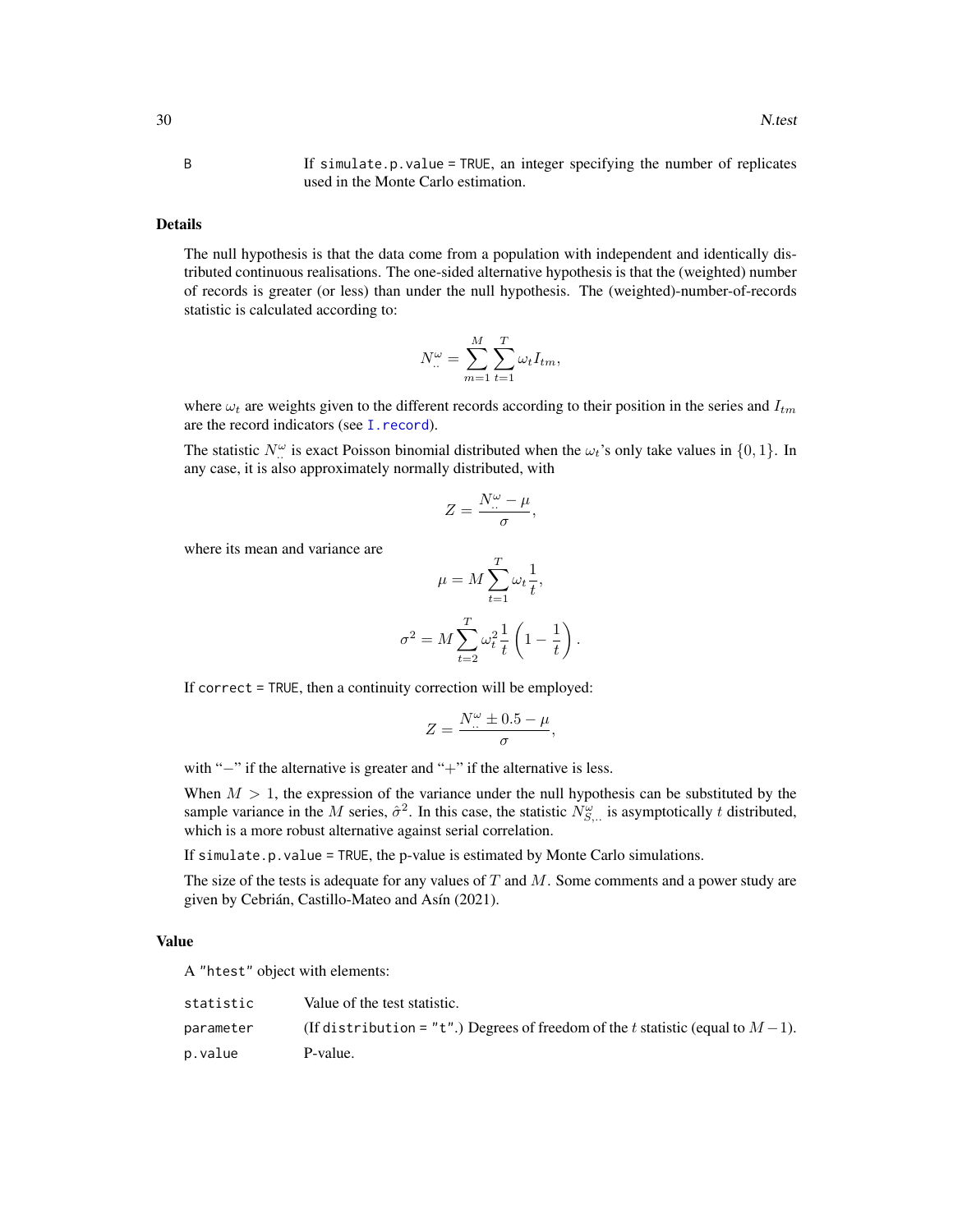#### <span id="page-30-0"></span>N.test 31

| alternative | The alternative hypothesis.                                                                   |
|-------------|-----------------------------------------------------------------------------------------------|
| estimate    | (If distribution = "normal") A vector with the value of $N^{\omega}$ , $\mu$ and $\sigma^2$ . |
| method      | A character string indicating the type of test performed.                                     |
| data.name   | A character string giving the name of the data.                                               |

# Author(s)

Jorge Castillo-Mateo

#### References

Butler K, Stephens MA (2017). "The Distribution of a Sum of Independent Binomial Random Variables." *Methodology and Computing in Applied Probability*, 19(2), 557-571. doi: [10.1007/](https://doi.org/10.1007/s11009-016-9533-4) [s1100901695334](https://doi.org/10.1007/s11009-016-9533-4)

Cebrián A, Castillo-Mateo J and Asín J (2021). "Record Tests to Detect Non Stationarity in the Tails with an Application to Climate Change." Available at Research Square doi: [10.21203/rs.3.rs-](https://doi.org/10.21203/rs.3.rs-214787/v1)[214787/v1](https://doi.org/10.21203/rs.3.rs-214787/v1)

Hong Y (2013). "On Computing the Distribution Function for the Poisson Binomial Distribution." *Computational Statistics & Data Analysis*, 59(1), 41-51. doi: [10.1016/j.csda.2012.10.006](https://doi.org/10.1016/j.csda.2012.10.006)

#### See Also

[N.record](#page-26-1), [N.plot](#page-24-1), [foster.test](#page-12-1), [foster.plot](#page-10-1), [brown.method](#page-4-1)

#### Examples

```
# Forward Upper records
N.test(ZaragozaSeries)
# Forward Lower records
N.test(ZaragozaSeries, record = "lower", alternative = "less")
# Forward Upper records
N.test(series_rev(ZaragozaSeries), alternative = "less")
# Forward Upper records
N.test(series_rev(ZaragozaSeries), record = "lower")
# Exact test
N.test(ZaragozaSeries, distribution = "poisson-binom")
# Exact test for records in the last decade
N.test(ZaragozaSeries, weights = function(t) ifelse(t < 61, 0, 1), distribution = "poisson-binom")
# Linear weights for a more powerful test (without continuity correction)
N.test(ZaragozaSeries, weights = function(t) t-1, correct = FALSE)
```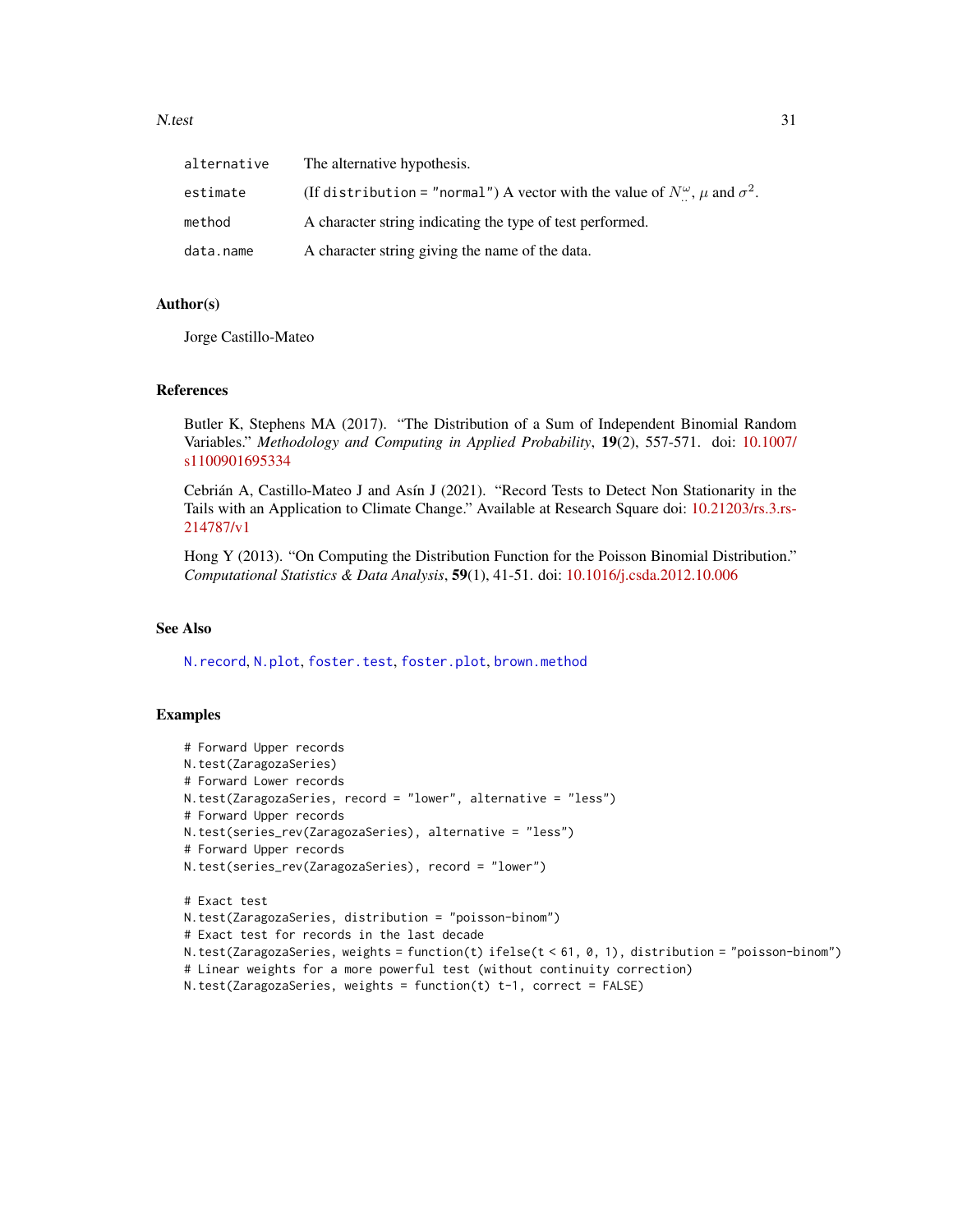<span id="page-31-2"></span><span id="page-31-0"></span>Olympic\_records\_200m *200-Meter Olympic Records from 1900 to 2020*

#### Description

A data set containing the record times and record values of the 200-meter competition at the Olympic games, from 1900 to 2020. The variables are the following:

- year : Year of the record time
- time : Record time
- value : Record value in seconds

#### Usage

data(Olympic\_records\_200m)

# Format

A data frame with 12 rows and 3 variables.

#### Note

In this data set, the interest lies in the lower records. Although the Olympic Games are held every 4 years, not all of these occasions have been held, so only the games that have taken place are considered in the definition of time.

#### Source

<https://olympics.com/en/>

# See Also

[series\\_record](#page-48-1)

<span id="page-31-1"></span>p.chisq.test *Pearson's Chi-Square Test for Probabilities of Record*

# Description

This function performs a chi-square goodness-of-fit test based on the record probabiliteis  $p_t$  to study the hypothesis of the classical record model (i.e., of IID continuous RVs).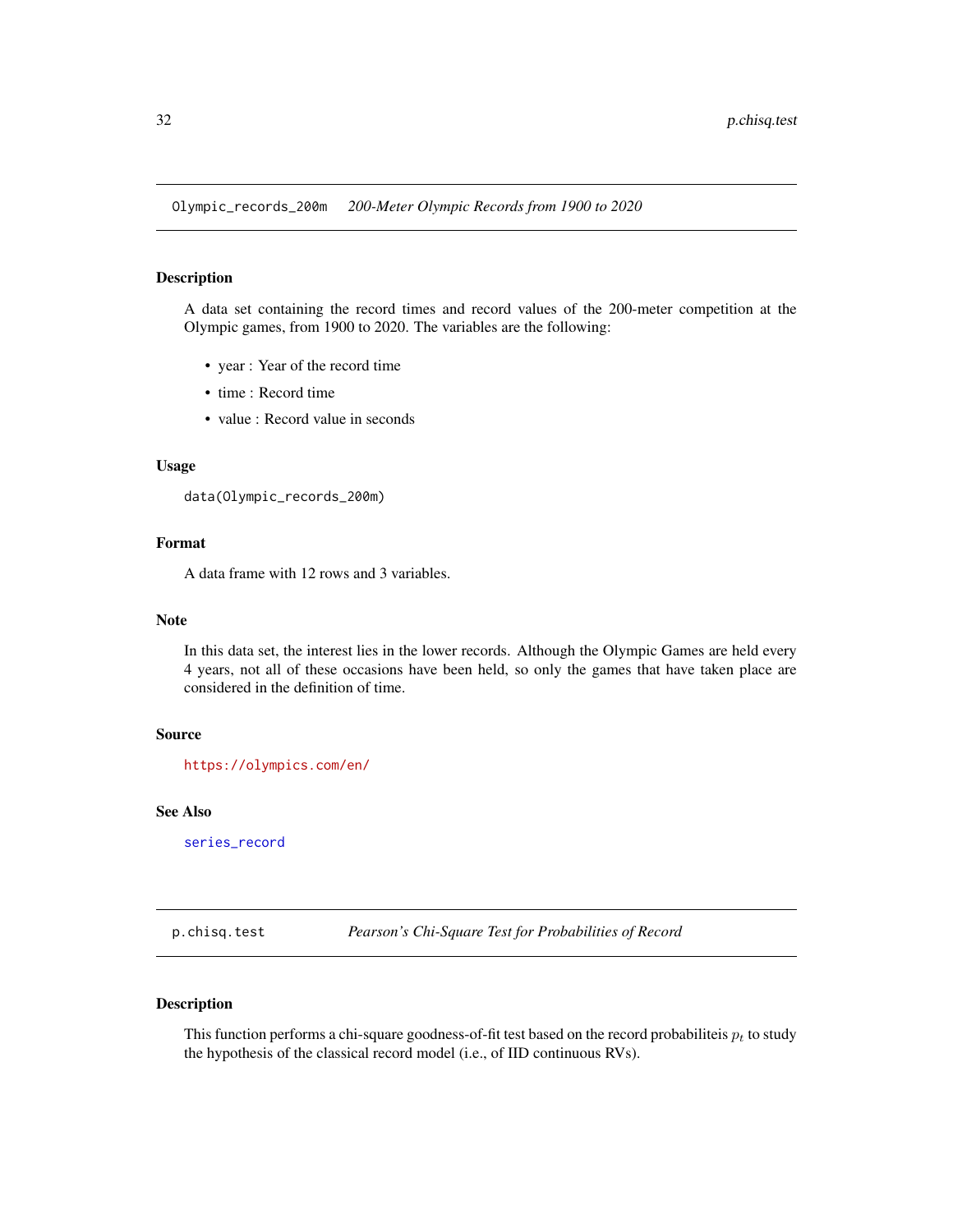# p.chisq.test 33

#### Usage

```
p.chisq.test(
 X,
  record = c("upper", "lower"),
  simulate.p.value = FALSE,
 B = 1000)
```
#### Arguments

| X.               | A numeric vector, matrix (or data frame).                                                                                                       |  |
|------------------|-------------------------------------------------------------------------------------------------------------------------------------------------|--|
| record           | A character string indicating the type of record to be calculated, "upper" or<br>"lower".                                                       |  |
| simulate.p.value |                                                                                                                                                 |  |
|                  | Logical. Indicates whether to compute p-values by Monte Carlo simulation. It<br>is recommended if the function returns a warning (see Details). |  |
| B                | If simulate.p.value = TRUE, an integer specifying the number of replicates<br>used in the Monte Carlo estimation.                               |  |

# Details

The null hypothesis of this chi-square test is that in every vector (columns of the matrix  $X$ ), the probability of record at time t is  $1/t$  as in the classical record model, and the alternative that the probabilities are not equal to those values. First, the chi-square goodness-of-fit statistics to study the null hypothesis  $H_0$ :  $p_t = 1/t$  are calculated for each time  $t = 2, \ldots, T$ , where the observed value is the number of records at time  $t$  in the  $M$  vectors and the expected value under the null is  $M/t$ . The test statistic is the sum of the previous  $T - 1$  statistics and its distribution under the null is approximately  $\chi^2_{T-1}$ .

The chi-square approximation may not be valid with low  $M$ , since it requires expected values  $> 5$ or up to 20% of the expected values are between 1 and 5. If this condition is not satisfied, a warning is displayed. In order to avoid this problem, a simulate.p.value can be made by means of Monte Carlo simulations.

# Value

A "htest" object with elements:

| statistic | Value of the chi-squared statistic.                       |
|-----------|-----------------------------------------------------------|
| df        | Degrees of freedom.                                       |
| p.value   | P-value.                                                  |
| method    | A character string indicating the type of test performed. |
| data.name | A character string giving the name of the data.           |

# Author(s)

Jorge Castillo-Mateo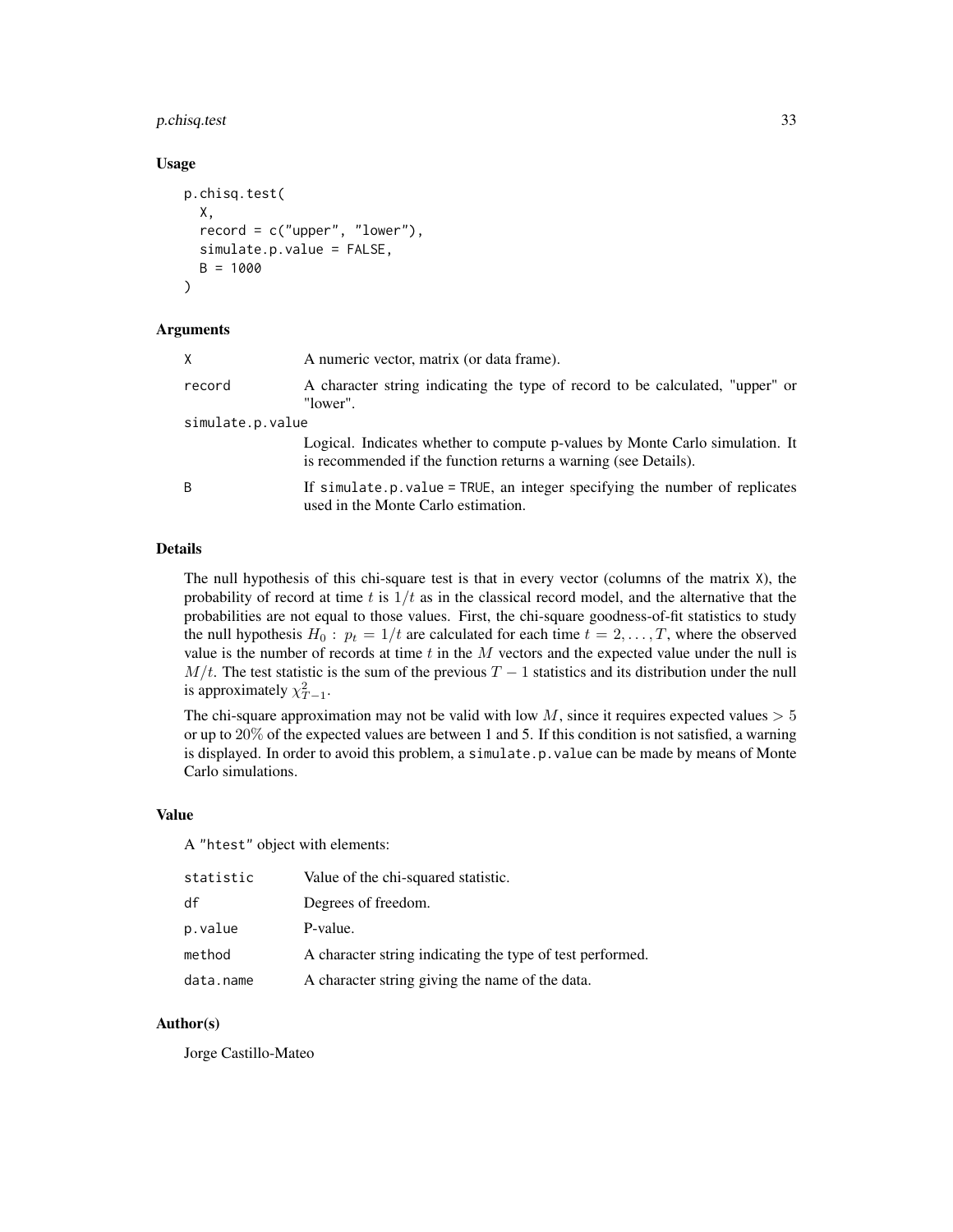#### <span id="page-33-0"></span>References

Benestad RE (2003). "How Often Can We Expect a Record Event?" *Climate Research*, 25(1), 3–13.

Benestad RE (2004). "Record-Values, Nonstationarity Tests and Extreme Value Distributions." *Global and Planetary Change*, 44(1–4), 11–26.

#### See Also

[global.test](#page-15-1), [score.test](#page-45-1), [p.record](#page-36-2), [p.regression.test](#page-37-1), [lr.test](#page-21-1)

#### Examples

```
# Warning, M = 76 small for the value of T = 70p.chisq.test(ZaragozaSeries)
# Simulate p-value
p.chisq.test(ZaragozaSeries, simulate.p.value = TRUE, B = 10000)
```
<span id="page-33-1"></span>

p.plot *Probabilities of Record Plots*

#### Description

This function builds a ggplot object to display different functions of the record probabilities at time t,  $p_t$ . A graphical tool to study the hypothesis of the classical record model (i.e., of IID continuous RVs).

#### Usage

```
p.plot(
  X,
  plot = c("1", "2", "3"),
  record = c(FU = 1, FL = 1, BU = 1, BL = 1),point.col = c(FU = "red", FL = "blue", BU = "red", BL = "blue"),
  point.shape = c(FU = 19, FL = 19, BU = 4, BL = 4),
  conf.int = TRUE,conf. level = 0.9,
  conf.aes = c("ribbon", "errorbar"),
  conf.col = "grey69",smooth = TRUE,smooth.formula = y \sim x,
  smooth.method = stats::lm,
  smooth.weight = TRUE,
  smooth.linetype = c(FU = 1, FL = 1, BU = 2, BL = 2),
  ...
)
```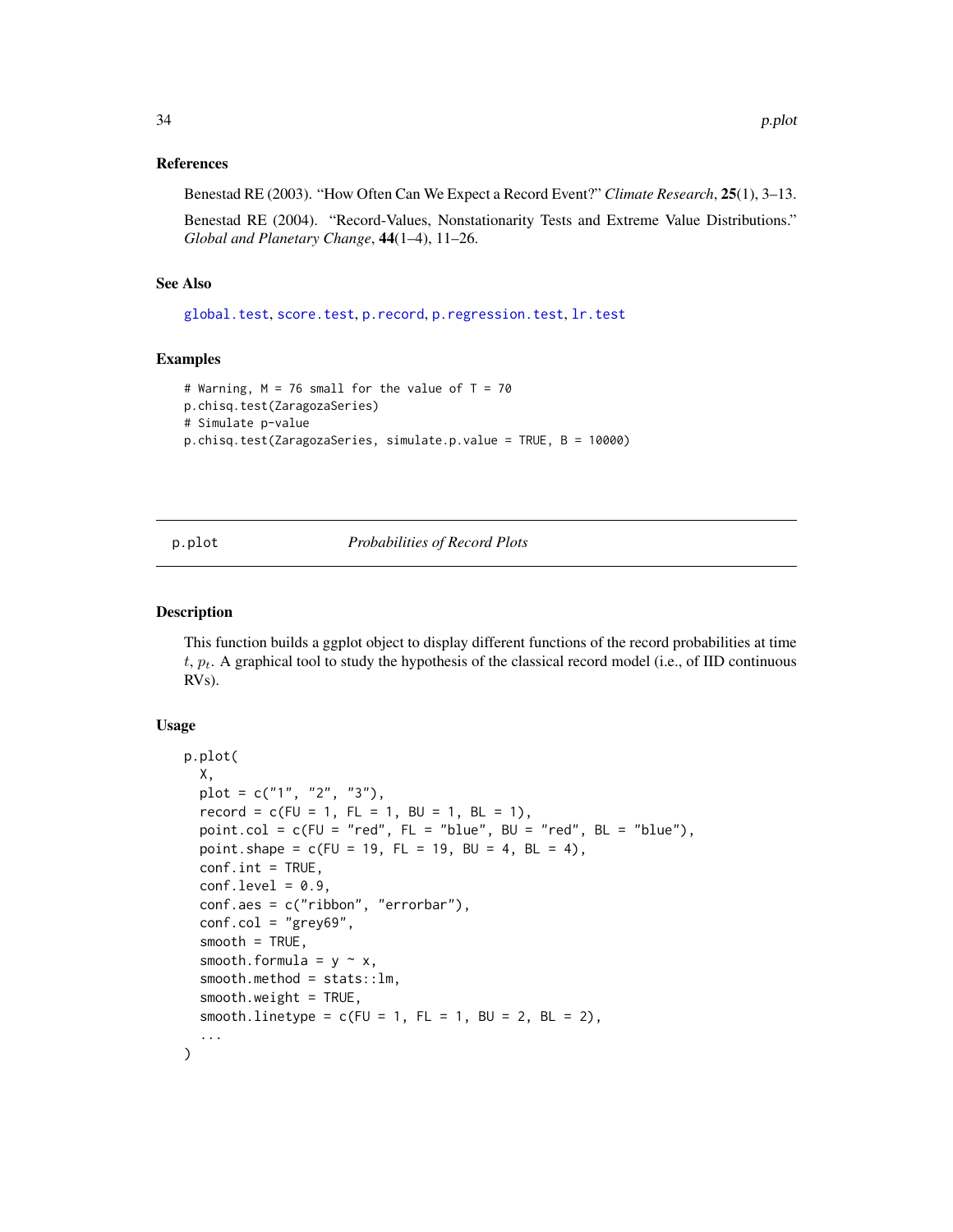#### <span id="page-34-0"></span>p.plot 35

#### Arguments

| X                      | A numeric vector, matrix (or data frame).                                                                                                                                                                              |
|------------------------|------------------------------------------------------------------------------------------------------------------------------------------------------------------------------------------------------------------------|
| plot                   | One of the values "1", "2" or "3" (character or numeric class are both allowed).<br>It determines the type of plot to be displayed (see Details).                                                                      |
| record                 | Logical vector. Vector with four elements indicating if forward upper, forward<br>lower, backward upper and backward lower are going to be shown, respectively.<br>Logical values or 0,1 values are accepted.          |
| point.col, point.shape |                                                                                                                                                                                                                        |
|                        | Vector with four elements indicating the colour and shape of the points. Every<br>one of the four elements represents forward upper, forward lower, backward<br>upper and backward lower, respectively.                |
| conf.int               | Logical. Indicates if the CIs are also shown.                                                                                                                                                                          |
| conf.level             | (If conf. int == TRUE) Confidence level of the CIs.                                                                                                                                                                    |
| conf.aes               | (If conf. $int = TRUE$ ) A character string indicating the aesthetic to display for<br>the CIs, "ribbon" (grey area) or "errorbar" (vertical lines).                                                                   |
| conf.col               | Colour used to plot the expected value and (if $\text{conf. int} = \text{TRUE}$ ) CIs.                                                                                                                                 |
| smooth                 | (If $plot = 1$ or 3) Logical. If TRUE, a smoothing in the probabilities is also<br>plotted.                                                                                                                            |
| smooth.formula         | (smooth = TRUE) formula to use in the smooth function, e.g., $y \sim x$ , $y \sim poly(x, 2, raw)$<br>$=$ TRUE), $y \sim log(x)$ .                                                                                     |
| smooth.method          | (If smooth = TRUE) Smoothing method (function) to use, e.g., $lm$ or loess.                                                                                                                                            |
| smooth.weight          | (If smooth = TRUE) Logical. If TRUE (the default) the smoothing is estimated<br>with weights.                                                                                                                          |
| smooth.linetype        |                                                                                                                                                                                                                        |
|                        | (If smooth = TRUE) Vector with four elements indicating the line type of the<br>smoothing. Every one of the four elements represents forward upper, forward<br>lower, backward upper and backward lower, respectively. |
| $\cdots$               | Further arguments to pass through the smooth (see ggplot2:: geom_smooth).                                                                                                                                              |

#### Details

Three different types of plots which aim to analyse the hypothesis of the classical record model using the record probabilities are implemented. Estimations of the record probabilities  $\hat{p}_t$  used in the plots are obtained as the proportion of records at time  $t$  in  $M$  vectors (columns of matrix  $X$ ) (see [p.record](#page-36-2)).

Type 1 is the plot of the observed values  $t\hat{p}_t$  versus time t (see p. regression. test for its associated test and details). The expected values under the classical record model are 1 for any value  $t$ , so that a cloud of points around 1 and with no trend should be expected. The estimated values are plotted, together with binomial confidence intervals (CIs). In addition, a smoothing function can be fitted to the cloud of points.

Type 2 is the plot of the estimated record probabilities  $p_t$  versus time t. The expected probabilities under the classical record model,  $p_t = 1/t$ , are also plotted, together with binomial CIs.

Type 3 is the same plot but on a logarithmic scale, so that the expected value is  $-\log(t)$ . In this case, another smoothing function can be fitted to the cloud of points.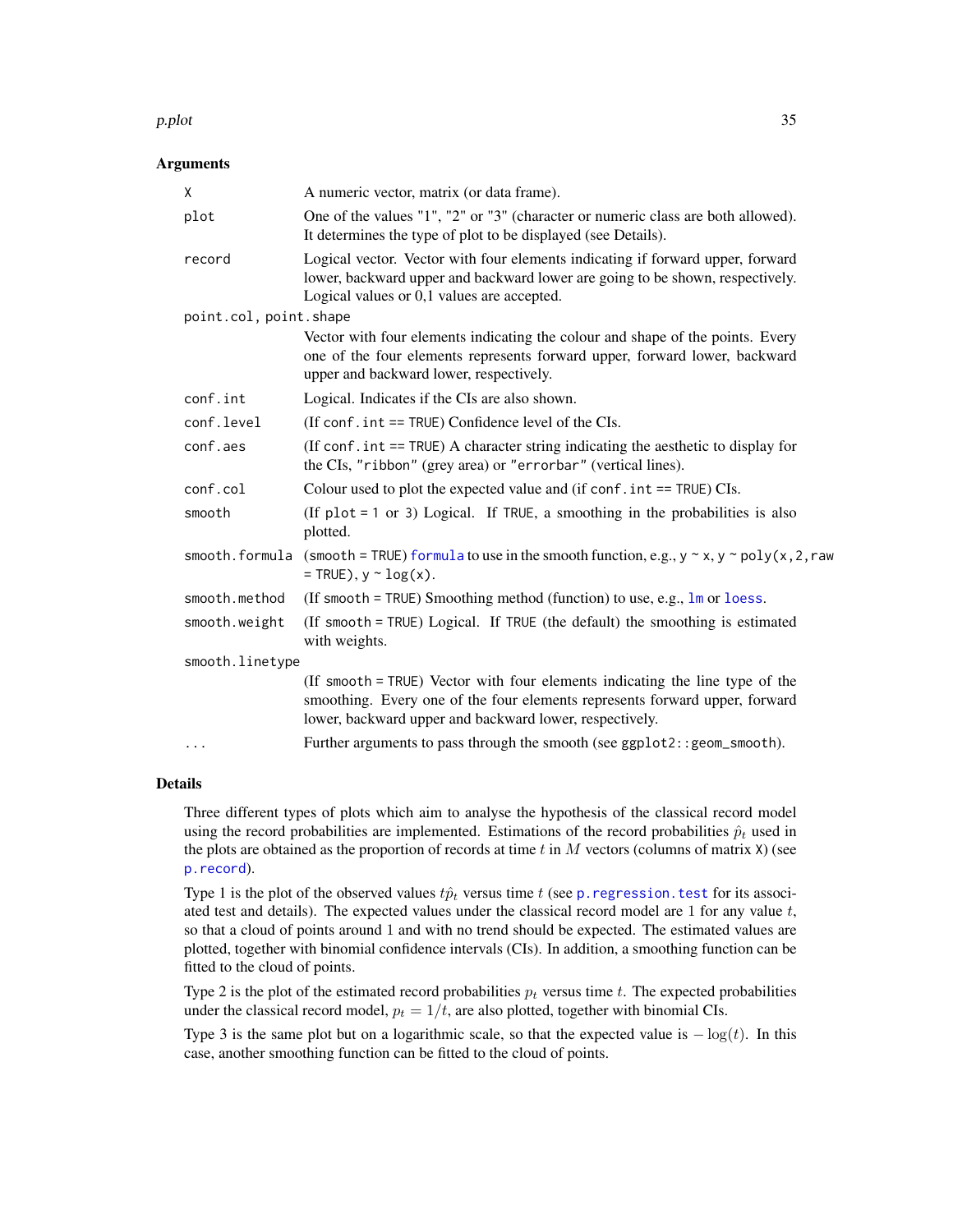<span id="page-35-0"></span>Type 1 plot was proposed by Cebrián, Castillo-Mateo, Asín (2021), while type 2 and 3 appear in Benestad (2003, Figures 8 and 9, 2004, Figure 4).

# Value

A ggplot object.

#### Author(s)

Jorge Castillo-Mateo

#### References

Benestad RE (2003). "How Often Can We Expect a Record Event?" *Climate Research*, 25(1), 3–13.

Benestad RE (2004). "Record-Values, Nonstationarity Tests and Extreme Value Distributions." *Global and Planetary Change*, 44(1–4), 11–26.

Cebrián A, Castillo-Mateo J and Asín J (2021). "Record Tests to Detect Non Stationarity in the Tails with an Application to Climate Change." Available at Research Square doi: [10.21203/rs.3.rs-](https://doi.org/10.21203/rs.3.rs-214787/v1)[214787/v1](https://doi.org/10.21203/rs.3.rs-214787/v1)

#### See Also

[p.regression.test](#page-37-1)

#### Examples

```
# three plots available
p.plot(ZaragozaSeries, plot = 1)
p.plot(ZaragozaSeries, plot = 2)
p.plot(ZaragozaSeries, plot = 3)
# Posible fits (plot 1):
#fit a line
p.plot(ZaragozaSeries, record = c(1,0,0,0))
# fit a second order polynomial
p.plot(ZaragozaSeries, record = c(1,0,0,0),
 smooth.formula = y \sim poly(x, \text{ degree = 2)})# force the line to pass by E(t*p_t) = 1 when t = 1, i.e., E(t*p_t) = 1 + beta_1 * (t-1)p.plot(ZaragozaSeries, record = c(1,0,0,0),
 smooth.formula = y \sim I(x-1) - 1 + \text{offset}(\text{rep}(1, \text{length}(x))))# force the second order polynomial pass by E(t*p_t t) = 1 when t = 1p.plot(ZaragozaSeries, record = c(1,0,0,0),
 smooth.formula = y \sim I(x-1) + I(x-2-1) - 1 + offset(rep(1, length(x))))# fit a loess
p.plot(ZaragozaSeries, record = c(1,0,0,0),
 smooth.method = stats::loess, span = 0.25)
```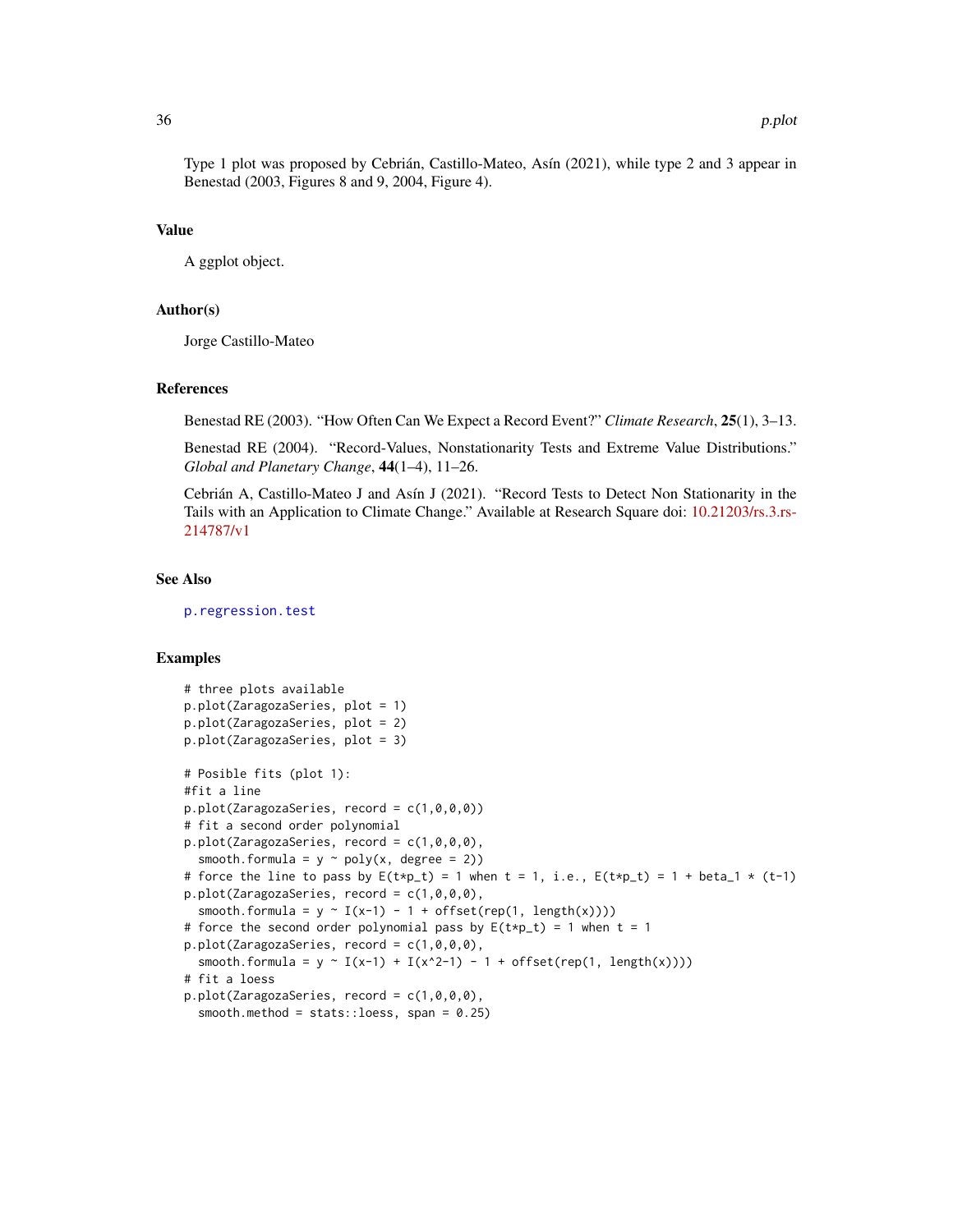<span id="page-36-2"></span><span id="page-36-0"></span>

# <span id="page-36-1"></span>Description

S.record and p.record return the sample number of records and mean number of records at each time t in a set of M vectors (columns of X), respectively. In particular, p. record is the estimated record probability at each time t.

(For the introduccion to records see Details in [I.record](#page-17-1).)

# Usage

```
p.record(X, record = c("upper", "lower"), weak = FALSE)
S.record(X, record = c("upper", "lower"), weak = FALSE)
```
#### Arguments

| X      | A numeric vector, matrix (or data frame).                                                 |
|--------|-------------------------------------------------------------------------------------------|
| record | A character string indicating the type of record to be calculated, "upper" or<br>"lower". |
| weak   | Logical. If TRUE, weak records are also counted. Default to FALSE.                        |

# Details

Given a matrix formed by  $M$  vectors (columns), measured at  $T$  times (rows), M. record calculates the number of records in the M vectors at each observed time  $t$ ,  $S_t$ .

The function  $p$ . record is equivalent, but calculates the proportion of records at each time  $t$ , that is the ratio:

$$
\hat{p}_t = \frac{S_t}{M} = \frac{I_{t,1} + \ldots + I_{t,M}}{M}
$$

,

this proportion is an estimation of the probability of record at that time.

Following the notation in I. record, in summary:

$$
\mathbf{X} = \begin{pmatrix} X_{1,1} & X_{1,2} & \cdots & X_{1,M} \\ X_{2,1} & X_{2,2} & \cdots & X_{2,M} \\ \vdots & \vdots & & \vdots \\ X_{T,1} & X_{T,2} & \cdots & X_{T,M} \end{pmatrix} \xrightarrow{\mathbf{S}.\mathsf{record}} \begin{pmatrix} S_1, S_2, \cdots, S_T \\ \vdots \\ \mathbf{p}.\mathsf{record}} \\ \left(\hat{p}_1, \hat{p}_2, \cdots, \hat{p}_T\right)
$$

Summaries for both upper and lower records can be calculated.

#### Value

A vector with the number (or proportion in the case of  $p$ . record) of records at each time  $t$  (row).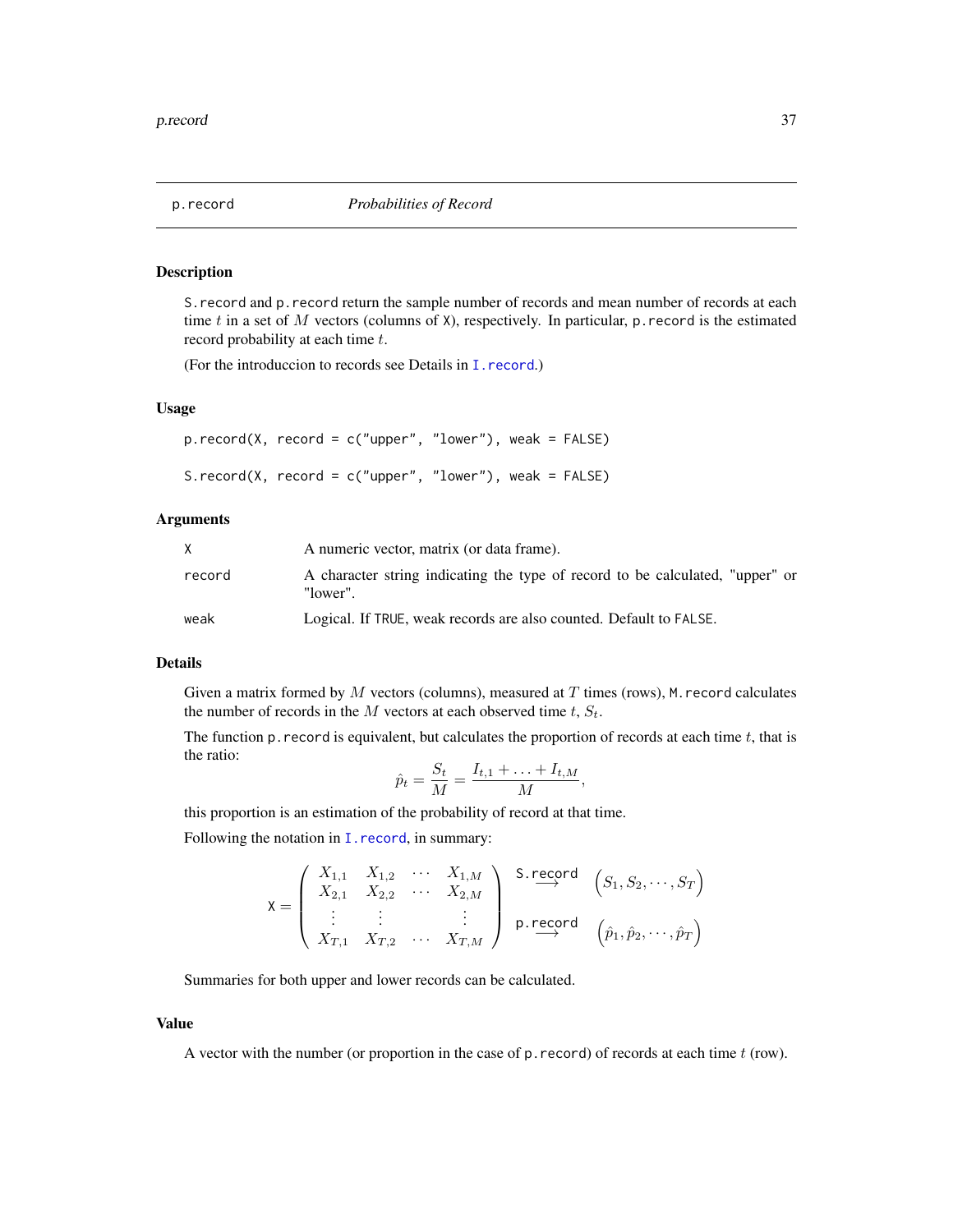#### <span id="page-37-0"></span>Author(s)

Jorge Castillo-Mateo

# References

Cebrián A, Castillo-Mateo J, Asín J (2021). "Record Tests to Detect Non Stationarity in the Tails with an Application to Climate Change." Available at Research Square doi: [10.21203/rs.3.rs214787/](https://doi.org/10.21203/rs.3.rs-214787/v1) [v1](https://doi.org/10.21203/rs.3.rs-214787/v1)

# See Also

[I.record](#page-17-1), [L.record](#page-20-1), [N.record](#page-26-1), [Nmean.record](#page-26-2), [R.record](#page-41-1), [records](#page-43-1)

# Examples

```
Y1 \leq -c(1, 5, 3, 6, 6, 9, 2)Y2 <- c(10, 5, 3, 6, 6, 9, 2)
Y3 <- c( 5, 7, 3, 6, 19, 2, 20)
Y <- cbind(Y1, Y2, Y3)
S.record(Y)
p.record(Y)
S.record(ZaragozaSeries)
p.record(ZaragozaSeries, record = "l")
```
<span id="page-37-1"></span>p.regression.test *Probabilities of Record Regression Test*

# Description

This function performs a linear hypothesis test based on a regression for the record probabilities  $p_t$ to study the hypothesis of the classical record model (i.e., of IID continuous RVs).

#### Usage

```
p.regression.test(
 X,
  record = c("upper", "lower"),formula = y \sim x,
  simulate.p.value = FALSE,
 B = 1000)
```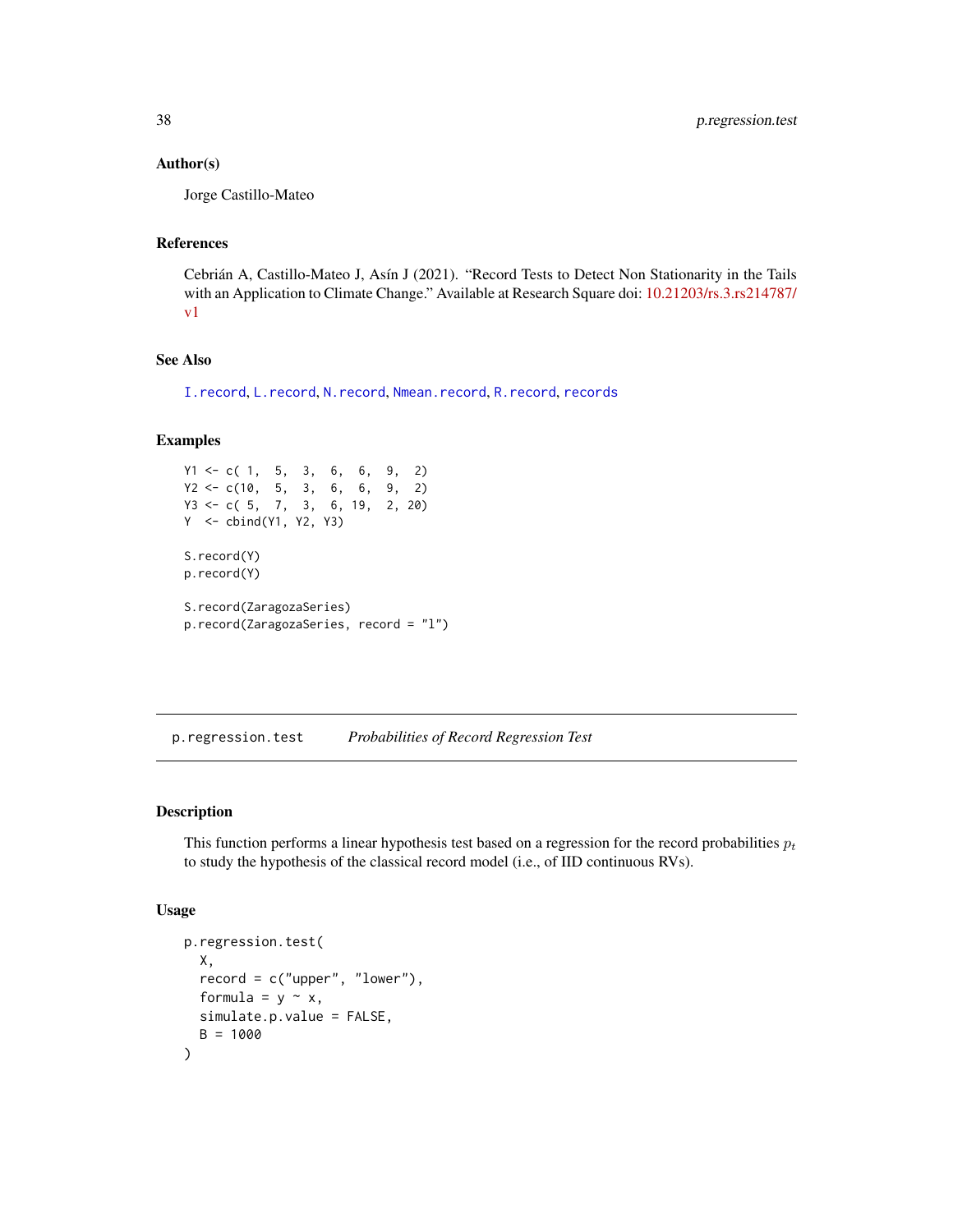#### <span id="page-38-0"></span>**Arguments**

| X                | A numeric vector, matrix (or data frame).                                                                                                                                                                                                    |  |
|------------------|----------------------------------------------------------------------------------------------------------------------------------------------------------------------------------------------------------------------------------------------|--|
| record           | A character string indicating the type of records to be calculated, "upper" or<br>"lower".                                                                                                                                                   |  |
| formula          | "formula" to use in $lm$ function, e.g., $y \sim x$ , $y \sim poly(x, 2, raw = TRUE)$ , $y \sim$<br>$log(x)$ . By default formula = y $\sim$ x. See Note for a caveat.                                                                       |  |
| simulate.p.value |                                                                                                                                                                                                                                              |  |
|                  | Logical. Indicates whether to compute p-values by Monte Carlo simulation. It<br>is recommended if the number of columns of X (i.e., the number of series) is<br>lower than 12, since for lower values the size of the test is not fulfilled. |  |
| B                | If $simulate.p.value = TRUE$ , an integer specifying the number of replicates<br>used in the Monte Carlo estimation.                                                                                                                         |  |

#### Details

The null hypothesis is that the data come from a population with independent and identically distributed realisations. This implies that in all the vectors (columns in matrix X), the sample probability of record at time t (p. record) is  $1/t$ , so that

$$
t\,\mathrm{E}(\hat{p}_t)=1.
$$

Then,

$$
H_0: p_t = 1/t, t = 2, ..., T \iff H_0: \beta_0 = 1, \beta_1 = 0,
$$

where  $\beta_0$  and  $\beta_1$  are the coefficients of the regression model

 $t E(\hat{p}_t) = \beta_0 + \beta_1 t.$ 

The model has to be estimated by weighted least squares since the response is heteroskedastic.

Other models can be considered with the formula argument. However, for the test to be correct, the model must leave the intercept free or fix it to 1 (see Examples for possible models).

The  $F$  statistic is computed for carrying out a comparison between the restricted model under the null hypothesis and the more general model (e.g., the alterantive hypothesis where  $t E(\hat{p}_t)$  is a linear function of time  $t$ ). This alternative hypothesis may be reasonable in many real examples, but not always.

If the sample size (i.e., the number of series or columns of  $X$ ) is lower than 8 or 12 the simulate.p. value option is recommended.

### Value

A "htest" object with elements:

| null.value  | Value of the coefficients under the null hypothesis when more than one coeff-<br>cient is fitted. |
|-------------|---------------------------------------------------------------------------------------------------|
| alternative | Character string indicating the type of alternative hypothesis.                                   |
| method      | A character string indicating the type of test performed.                                         |
| estimate    | Value of the fitted coefficients.                                                                 |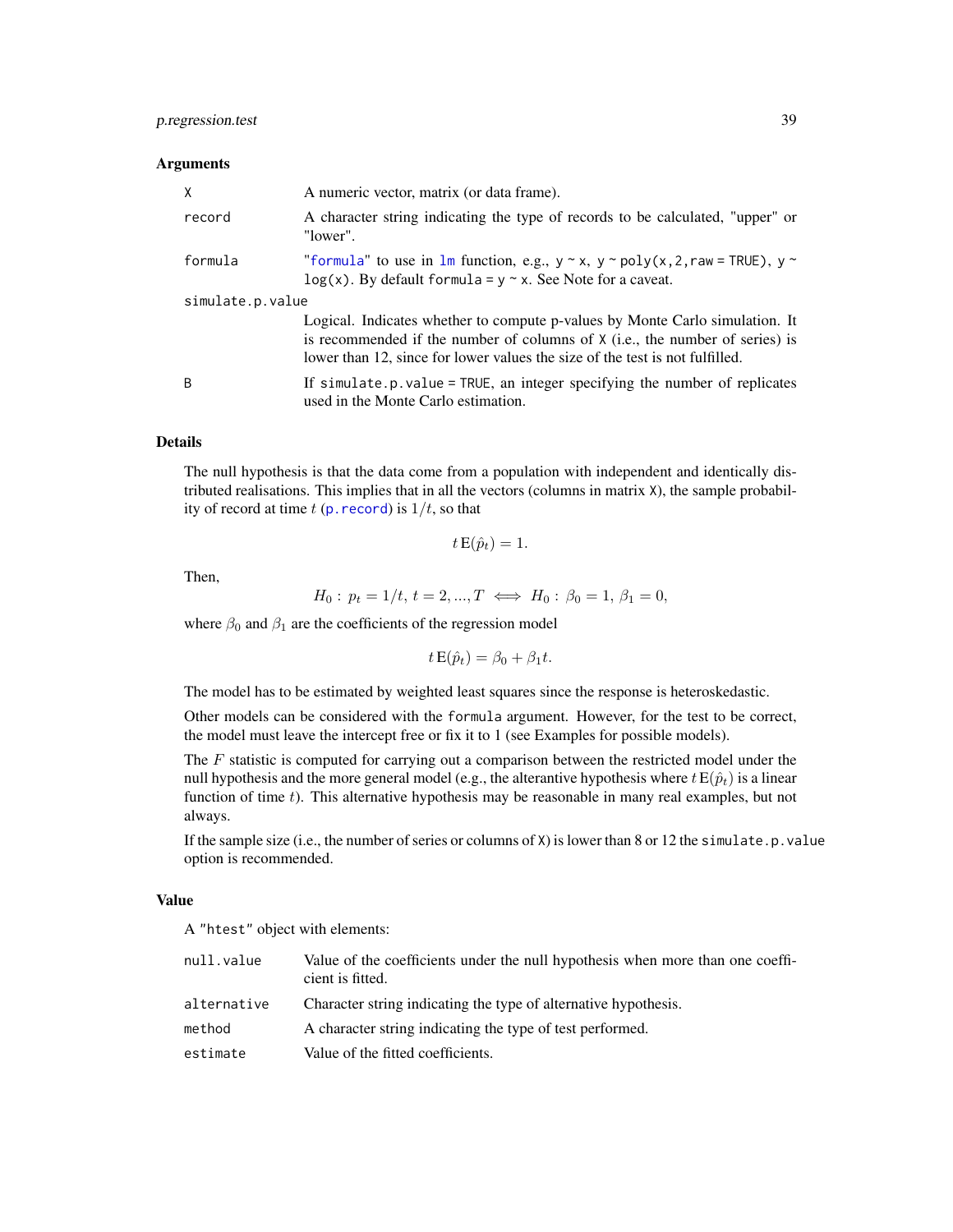<span id="page-39-0"></span>

| data.name  | A character string giving the name of the data. |
|------------|-------------------------------------------------|
| statistic  | Value of the $F$ statistic.                     |
| parameters | Degrees of freedom of the $F$ statistic.        |
| p.value    | P-value.                                        |

#### Note

IMPORTANT: In formula the intercept has to be free or fixed to 1 so that the test is correct.

#### Author(s)

Jorge Castillo-Mateo

#### See Also

[p.chisq.test](#page-31-1), [p.plot](#page-33-1)

#### Examples

```
# Simple test for upper records (p-value = 0.01202)
p.regression.test(ZaragozaSeries)
# Simple test for lower records (p-value = 0.006175)
p.regression.test(ZaragozaSeries, record = "lower")
# Fit a 2nd term polynomial for upper records (p-value = 0.0003933)
p.regression.test(ZaragozaSeries, formula = y \sim I(x^2))
# Fit a 2nd term polynomial for lower records (p-value = 0.005108)
p.regression.test(ZaragozaSeries, record = "lower", formula = y \sim I(x^2))
# Fix the intercept to 1 for upper records (p-value = 0.01416)
p.regression.test(ZaragozaSeries, formula = y \sim I(x-1) - 1 + \text{offset}(\text{rep}(1, \text{length}(x))))# Fix the intercept to 1 for lower records (p-value = 0.00138)
p.regression.test(ZaragozaSeries, record = "lower",
 formula = y \sim I(x-1) - 1 + \text{offset}(\text{rep}(1, \text{length}(x))))# Simulate p-value when the number of series is small
TxZ <- apply(series_split(TX_Zaragoza$TX), 1, max, na.rm = TRUE)
p.regression.test(TxZ, simulate.p.value = TRUE)
```
Poisson-Binomial *The Poisson Binomial Distribution*

#### <span id="page-39-1"></span>Description

Density, distribution function, quantile function and random generation for the Poisson binomial distribution with parameters size and prob.

This is conventionally interpreted as the number of successes in size  $\star$  length(prob) trials with success probabilities prob.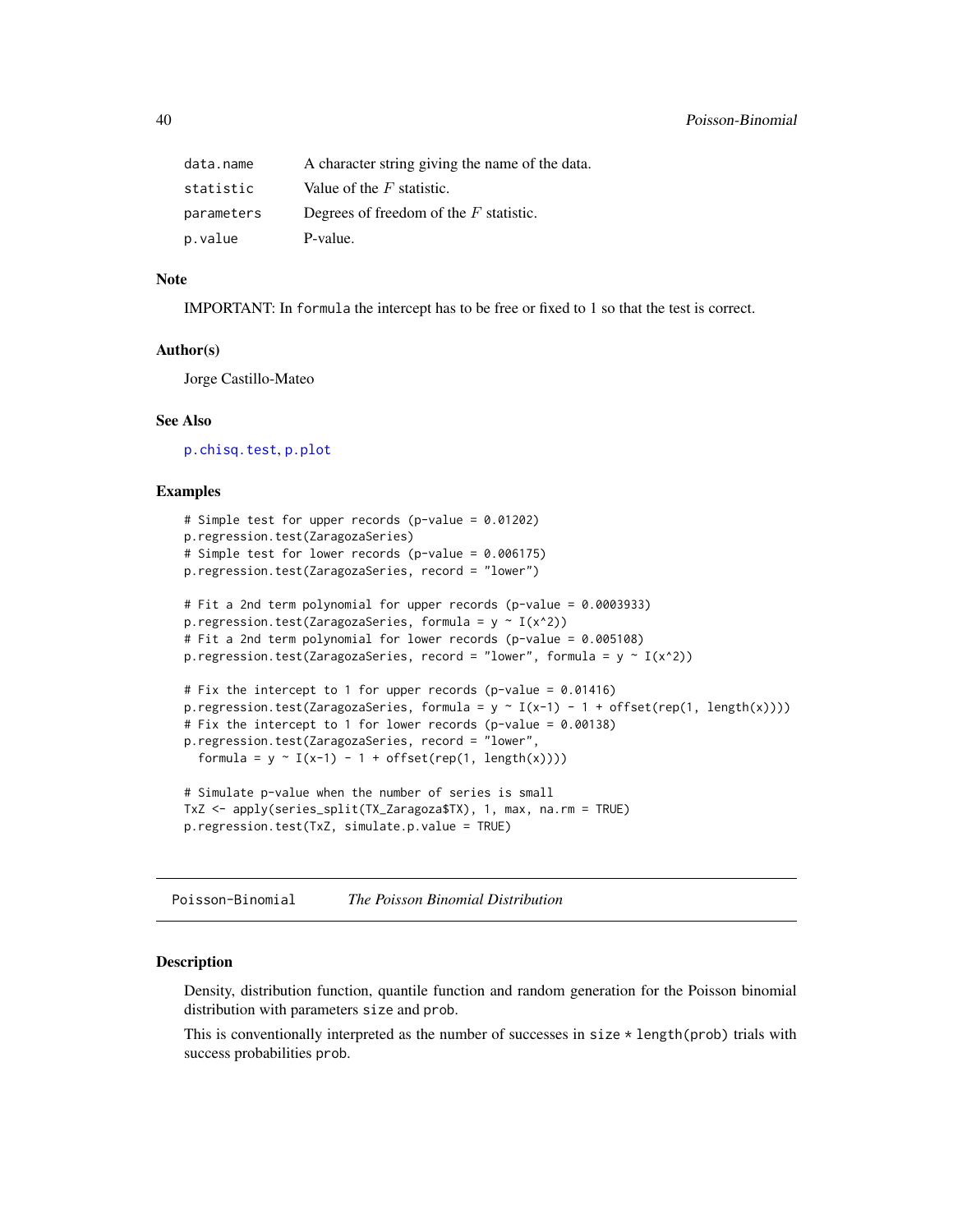#### Usage

```
dpoishinom(x, size = 1, prob, log = FALSE)ppoisbinom(q, size = 1, prob, lower.tail = TRUE, log.p = FALSE)
qpoisbinom(p, size = 1, prob, lower.tail = TRUE, log.p = FALSE)
rpoisbinom(n, size = 1, prob)
```
#### Arguments

| x, q       | Vector of quantiles.                                                                  |
|------------|---------------------------------------------------------------------------------------|
| size       | The Poisson binomial distribution has size times the vector of probabilities<br>prob. |
| prob       | Vector with the probabilities of success on each trial.                               |
| log, log.p | Logical. If TRUE, probabilities p are given as $log(p)$ .                             |
| lower.tail | Logical. If TRUE (default), probabilities are $P(X \le x)$ , otherwise, $P(X > x)$ .  |
| p          | Vector of probabilities.                                                              |
| n          | Number of observations.                                                               |

# Details

The Poisson binomial distribution with size = 1 and prob =  $(p_1, p_2, \ldots, p_n)$  has density

$$
p(x) = \sum_{A \in F_x} \prod_{i \in A} p_i \prod_{j \in A^c} (1 - p_j)
$$

for  $x = 0, 1, \ldots, n$ ; where  $F_x$  is the set of all subsets of x integers that can be selected from  $\{1, 2, \ldots, n\}.$ 

 $p(x)$  is computed using Hong (2013) algorithm, see the reference below.

The quantile is defined as the smallest value x such that  $F(x) \geq p$ , where F is the cumulative distribution function.

#### Value

dpoisbinom gives the density, ppoisbinom gives the distribution function, qpoisbinom gives the quantile function and rpoisbinom generates random deviates.

The length of the result is determined by x, q, p or n.

# Author(s)

Jorge Castillo-Mateo

#### References

Hong Y (2013). "On Computing the Distribution Function for the Poisson Binomial Distribution." *Computational Statistics & Data Analysis*, 59(1), 41-51.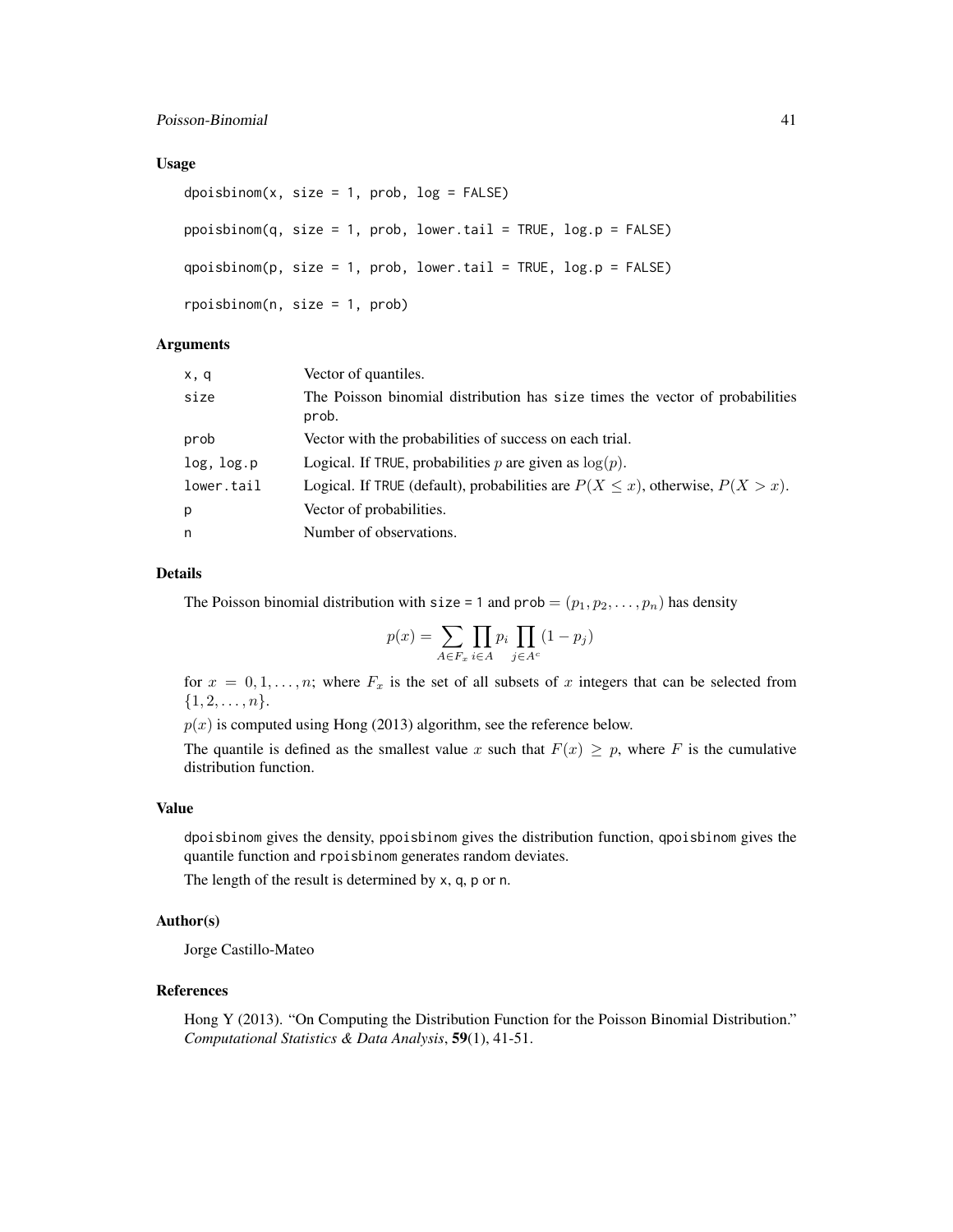<span id="page-41-1"></span><span id="page-41-0"></span>

#### Description

Returns the record values of the values in a vector. A record value is the magnitude of a record observation.

If the argument X is a matrix, then each column is treated as a different vector.

#### Usage

```
R.record(X, record = c("upper", "lower"), weak = FALSE)
```
#### Arguments

|        | A numeric vector, matrix (or data frame).                                                 |
|--------|-------------------------------------------------------------------------------------------|
| record | A character string indicating the type of record to be calculated, "upper" or<br>"lower". |
| weak   | Logical. If TRUE, weak records are also counted. Default to FALSE.                        |

# Details

The sequence of record values  $\{R_1, \ldots, R_I\}$  can be expressed in terms of the record times L. record by

$$
R_i = X_{L_i}.
$$

Record values can be calculated for both upper and lower records.

# Value

If X is a vector, the function returns a column matrix containing the record values. If X is a matrix, the function returns a list where each element is a vector indicating the record values of the corresponding X column.

# Author(s)

Jorge Castillo-Mateo

# References

Arnold BC, Balakrishnan N, Nagaraja HN (1998). *Records*. Wiley Series in Probability and Statistics. Wiley, New York.

# See Also

[I.record](#page-17-1), [L.record](#page-20-1), [N.record](#page-26-1), [Nmean.record](#page-26-2), [p.record](#page-36-2), [R.record](#page-41-1), [records](#page-43-1), [S.record](#page-36-1)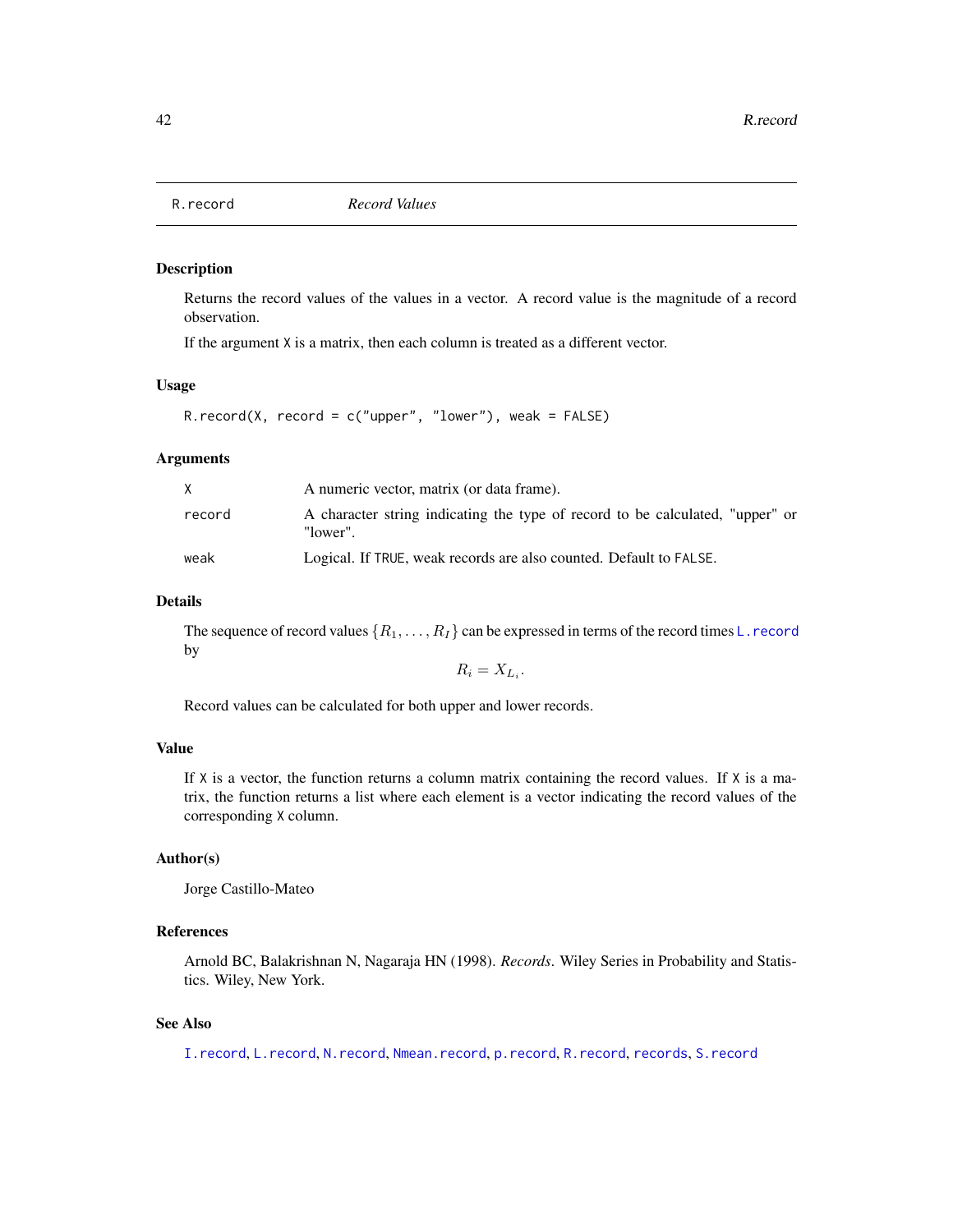<span id="page-42-0"></span>rcrm and the contract of the contract of the contract of the contract of the contract of the contract of the contract of the contract of the contract of the contract of the contract of the contract of the contract of the c

#### Examples

 $Y1 \leq -c(1, 5, 3, 6, 6, 9, 2)$  $YZ \leq c(10, 5, 3, 6, 6, 9, 2)$ Y3 <- c( 5, 7, 3, 6, 19, 2, 20) Y <- cbind(Y1, Y2, Y3) R.record(Y1) R.record(Y)

# <span id="page-42-1"></span>rcrm *The Classical Record Model*

# Description

Random generation for the classical record model, i.e., sequences of independent and identically distributed (IID) continuous random variables (RVs).

# Usage

 $rcrm(Trows = 50, Mcols = 100, rdist = stats::rnorm, ...)$ 

#### Arguments

| Trows, Mcols | Integers indicating the number of rows and columns of the returned matrix, <i>i.e.</i> ,<br>the length and number of series for the record analysis. |
|--------------|------------------------------------------------------------------------------------------------------------------------------------------------------|
| rdist        | A function that simulates continuous random variables, e.g., runif (fastest in<br>stats package), rnorm or rexp.                                     |
| $\cdot$      | Further arguments to introduce in the rest function.                                                                                                 |

#### Value

A matrix of draws of IID continuous RVs with common distribution rdist.

#### Author(s)

Jorge Castillo-Mateo

# References

Arnold BC, Balakrishnan N, Nagaraja HN (1998). *Records*. Wiley Series in Probability and Statistics. Wiley, New York.

# See Also

[L.record](#page-20-1), [S.record](#page-36-1), [N.record](#page-26-1), [Nmean.record](#page-26-2), [p.record](#page-36-2), [records](#page-43-1)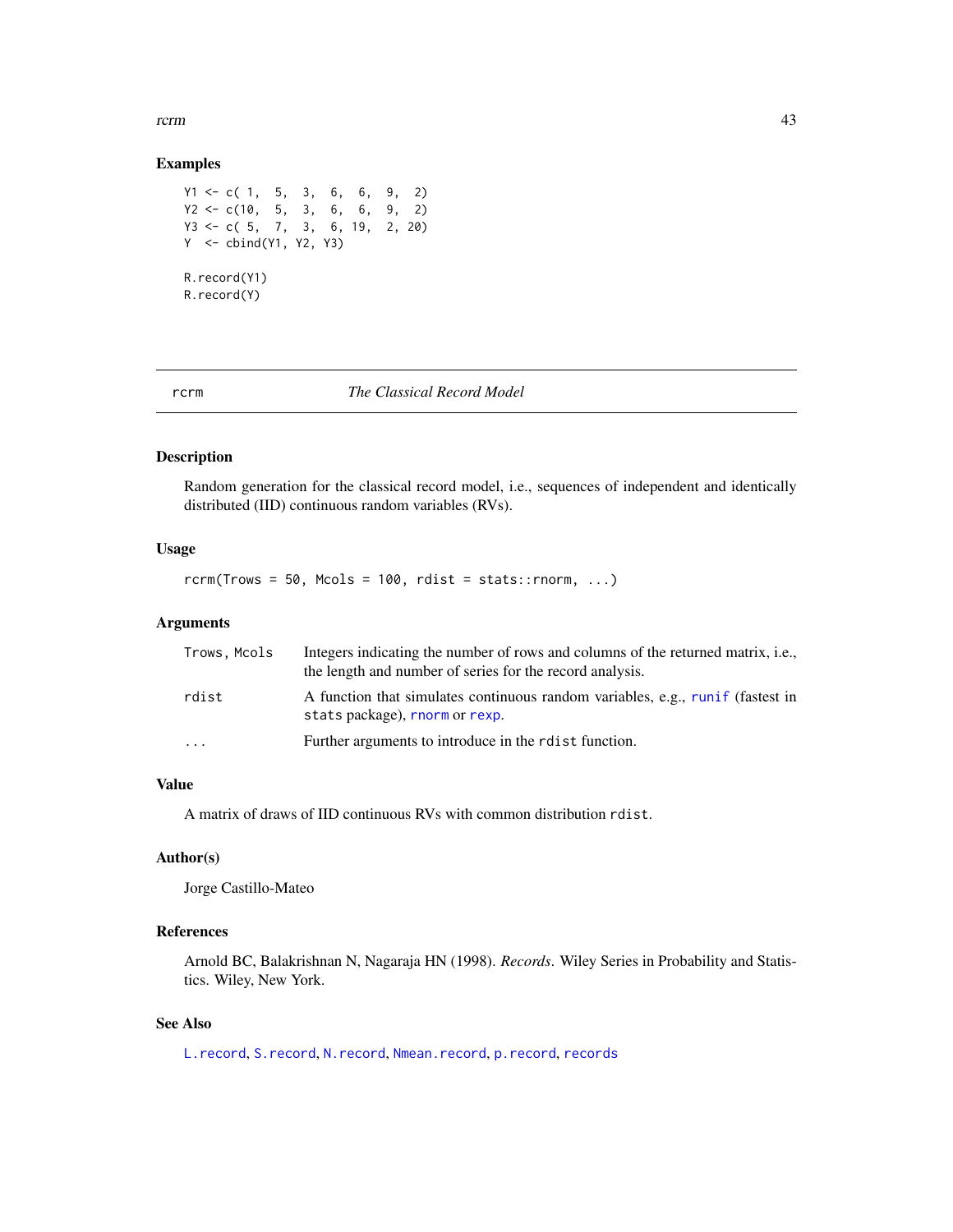44 records

#### Examples

```
# By default, draw a sample of 100 series of length 50
# with observations coming from a standard normal distribution
X \leftarrow \text{rcrm}()# Compute its record indicators
I \leftarrow I. record(X)# Implement some tests
N.test(X, distribution = "poisson-binomial")
foster.test(X, weights = function(t) t-1, statistic = "D")
```
<span id="page-43-1"></span>

records *Record Values and Record Times*

#### Description

This function identifies (and plots if argument plot = TRUE) the record values  $(R<sub>i</sub>)$ , and the record times  $(L<sub>i</sub>)$  in a vector, for all upper and lower records in forward and backward directions.

#### Usage

```
records(
 X,
 plot = TRUE,
 direction = c("forward", "backward", "both"),
 variable,
  type = c("lines", "points"),
 col = c(T = "black", U = "salmon", L = "skyblue", 0 = "black"),alpha = c(T = 1, U = 1, L = 1, 0 = 1),shape = c(F = 19, B = 4, 0 = 19),
 linetype = c(F = 1, B = 2))
```
#### Arguments

| X          | A numeric vector.                                                                                                                                                                                                                                                                              |
|------------|------------------------------------------------------------------------------------------------------------------------------------------------------------------------------------------------------------------------------------------------------------------------------------------------|
| plot       | Logical. If TRUE (the default) the records are plotted.                                                                                                                                                                                                                                        |
| direction  | A character string indicating the type of record to show in the plot if $plot ==$<br>TRUE: "forward", "backward" or "both" (see Details).                                                                                                                                                      |
| variable   | Optional. A vector, containing other variable related to X and measured at the<br>same times. Only used if $plot = FALSE$ .                                                                                                                                                                    |
| type       | Character string indicating if X is shown with "lines" or "points".                                                                                                                                                                                                                            |
| col, alpha | Character and numeric vectors of length four, respectively. These arguments<br>represent respectively the colour and transparency of the points or lines: triv-<br>ial record, upper records, lower records and observations respectively. Vector<br>names in the default are only indicative. |

<span id="page-43-0"></span>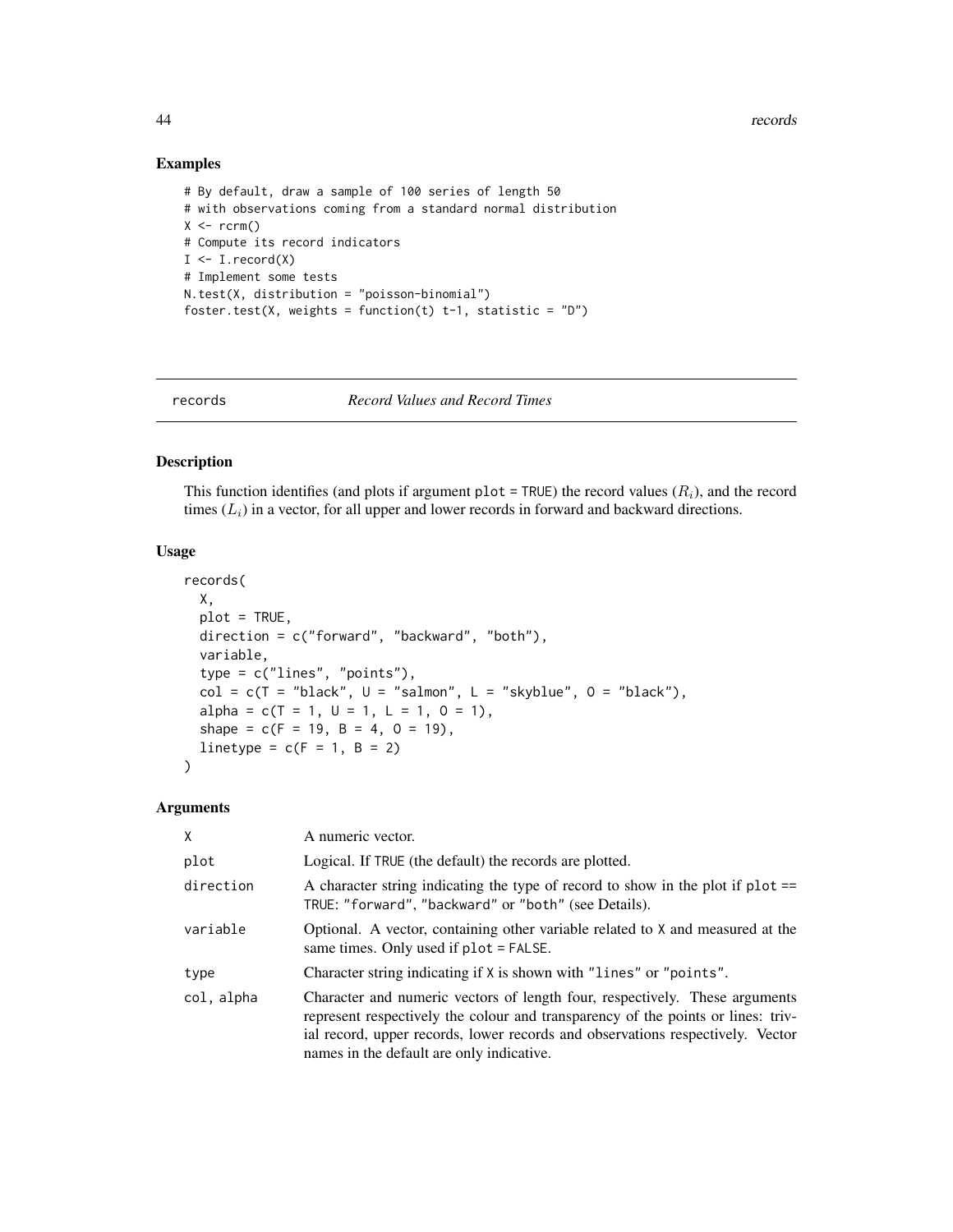#### <span id="page-44-0"></span>records and the set of the set of the set of the set of the set of the set of the set of the set of the set of the set of the set of the set of the set of the set of the set of the set of the set of the set of the set of t

| shape    | If type $==$ "points". Integer vector of length 3 indicating the shape of the<br>points for forward records, backward records and observations. Vector names in<br>the default are only indicative. |
|----------|-----------------------------------------------------------------------------------------------------------------------------------------------------------------------------------------------------|
| linetype | Integer vector of length 2 indicating the line type of the step functions in the<br>forward and backward records, respectively. Vector names in the default are<br>only indicative.                 |

# Details

Customarily, the records in a time series  $(X_t)$  observed in T instances  $t = 1, 2, \ldots, T$  can be obtained using chronological order. Besides, we could also compute the records in similar sequences of random variables if we consider reversed chronological order starting from the last observation, i.e.,  $t' = T, \ldots, 2, 1$ . The analysis of series with reversed order is customarily referred to as backward, as opposed to a forward analysis.

# Value

If plot = TRUE a ggplot object, otherwise a list with four data frames where the first column are the record times, the second the record values and, if variable is not null, the third column are their values at the record times, respectively for upper and lower records in forward and backward series.

#### Author(s)

Jorge Castillo-Mateo

#### See Also

[I.record](#page-17-1), [series\\_double](#page-47-1), [series\\_rev](#page-49-1), [series\\_split](#page-50-1), [series\\_uncor](#page-53-1), [series\\_untie](#page-55-1)

# Examples

```
Y <- c(5, 7, 3, 6, 19, 2, 20)
records(Y, plot = FALSE, variable = seq_along(Y))
```

```
# Show the whole series and its upper and lower records
records(TX_Zaragoza$TX)
# Compute tables for the whole series
TxZ.record <- records(TX_Zaragoza$TX, plot = FALSE, variable = TX_Zaragoza$DATE)
TxZ.record
names(TxZ.record)
# To show the Forward Upper records
TxZ.record[[1]]
plot(TxZ.record[[1]]$Times, TxZ.record[[1]]$Values)
```

```
# Annual maximum daily maximum temperatures
TxZ <- apply(series_split(TX_Zaragoza$TX), 1, max)
# Plot for the records in forward and backward directions
records(TxZ, direction = "both")
# Compute tables for the annual maximum
records(TxZ, plot = FALSE, variable = 1951:2020)
```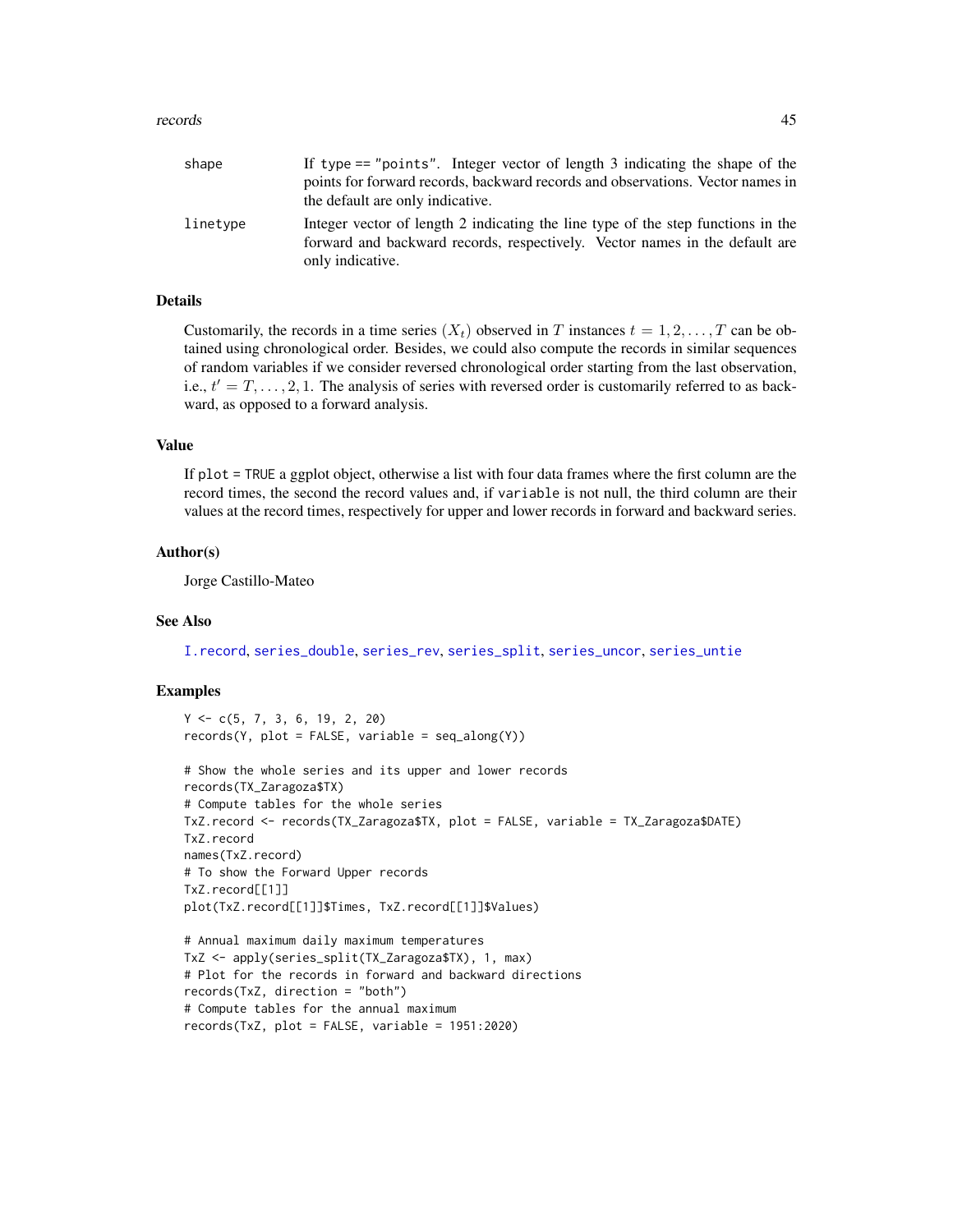<span id="page-45-1"></span><span id="page-45-0"></span>

#### Description

This function performs score (or Lagrange multiplier) tests for the likelihood of the record indicators  $I_t$  to study the hypothesis of the classical record model (i.e., of IID continuous RVs).

### Usage

```
score.test(
 X,
  record = c("upper", "lower"),
  alternative = c("two.sided", "greater", "less"),
 probabilities = c("different", "equal"),
  simulate.p.value = FALSE,
  B = 1000)
```
### Arguments

| X                | A numeric vector, matrix (or data frame).                                                                                                                                            |
|------------------|--------------------------------------------------------------------------------------------------------------------------------------------------------------------------------------|
| record           | A character string indicating the type of record, "upper" or "lower".                                                                                                                |
| alternative      | A character indicating the alternative hypothesis ("two.sided", "greater" or<br>"less"). Different statistics are used in the one-sided and two-sided alternatives<br>(see Details). |
| probabilities    | A character indicating if the alternative hypothesis assume all series with "equal"<br>or "different" probabilities of record.                                                       |
| simulate.p.value |                                                                                                                                                                                      |
|                  | Logical. Indicates whether to compute p-values by Monte Carlo simulation.                                                                                                            |
| B                | An integer specifying the number of replicates used in the Monte Carlo estima-<br>tion.                                                                                              |

#### Details

The null hypothesis of the score tests is that in every vector (columns of the matrix X), the probability of record at time t is  $1/t$  as in the classical record model, and the alternative depends on the alternative and probabilities arguments. The probability at time  $t$  is any value, but equal in the M series if probabilities = "equal" or different in the M series if probabilities = "different". The alternative hypothesis is more specific in the first case than in the second one. Furthermore, the "two.sided" alternative is tested with the usual Lagrange multiplier statistic, while the one-sided alternatives use specific statistics based on scores. (See Cebrián, Castillo-Mateo and Asín (2021) for details on these tests.)

If alternative = "two.sided" & probabilities = "equal", under the null, the Lagrange multiplier statistic has an asymptotic  $\chi^2$  distribution with  $T-1$  degrees of freedom. It has been seen that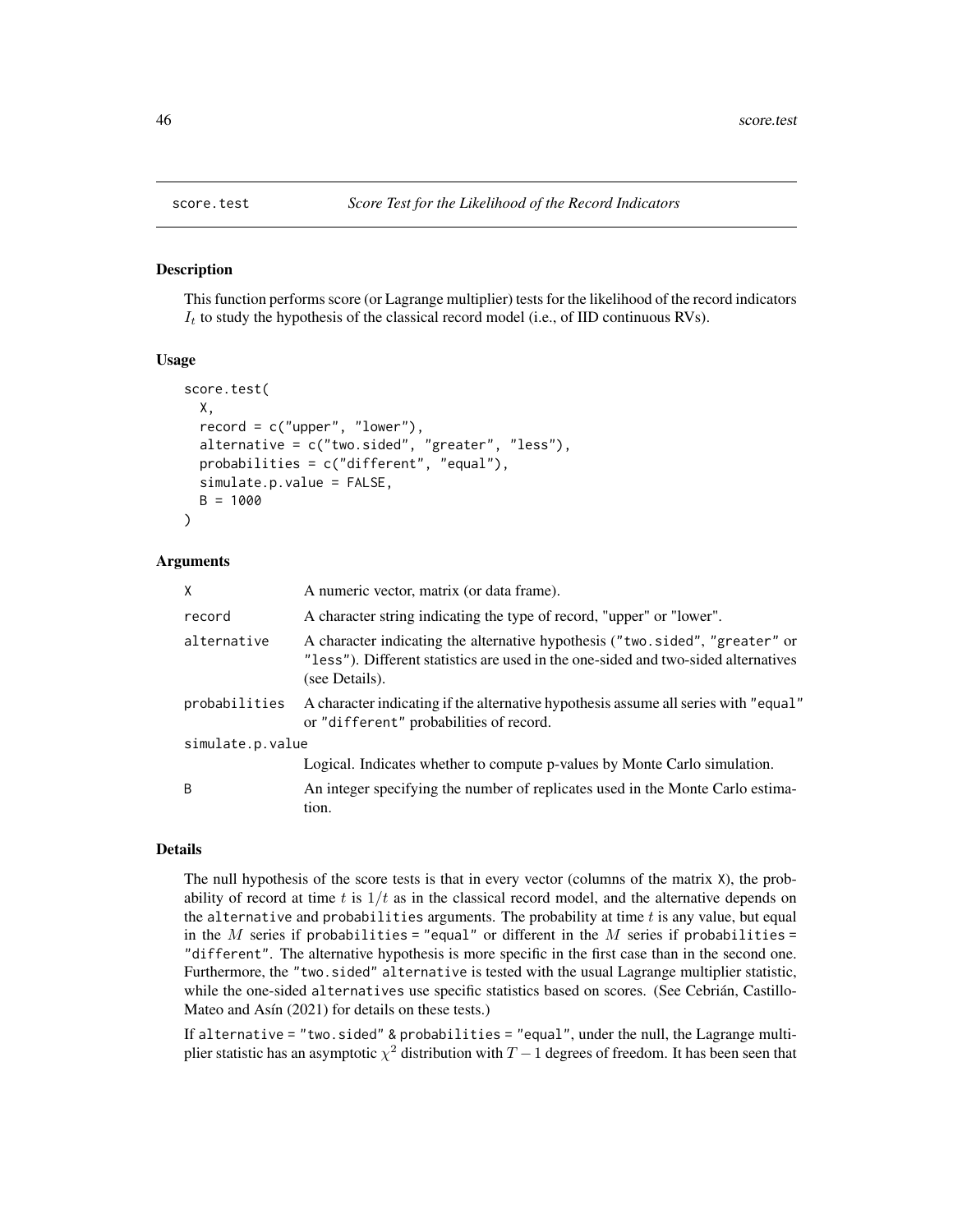#### <span id="page-46-0"></span>score.test 47

for the approximation to be adequate M should be greater than T. Otherwise, a simulate.p. value can be computed.

If alternative = "two.sided" & probabilities = "different", the asymptotic behaviour of the Lagrange multiplier statistic is not fulfilled, but the Monte Carlo approach to simulate the pvalue is applied.

If alternative is one-sided and probabilities = "equal", the statistic of the test is

$$
\mathcal{T} = \sum_{t=2}^{T} \frac{(tS_t - M)^2}{M(t-1)} I_{\{S_t > M/t\}}.
$$

The p-value of this test is estimated with Monte Carlo simulations, since the compute the exact distribution of  $T$  is very expensive.

If alternative is one-sided and probabilities = "different", the statistic of the test is

$$
S = \frac{\sum_{t=2}^{T} t(tS_t - M)/(t - 1)}{\sqrt{M \sum_{t=2}^{T} t^2/(t - 1)}},
$$

which is asymptotically standard normal distributed in  $M$ . It is equivalent to the statistic of the weighted number of records N. test with weights  $\omega_t = t^2/(t-1)$   $(t = 2, ..., T)$ .

#### Value

A list of class "htest" with the following elements:

| statistic   | Value of the statistic.                                      |
|-------------|--------------------------------------------------------------|
| parameter   | Degrees of freedom of the approximate $\chi^2$ distribution. |
| p.value     | P-value.                                                     |
| method      | A character string indicating the type of test.              |
| data.name   | A character string giving the name of the data.              |
| alternative | A character string indicating the alternative hypothesis.    |

# Author(s)

Jorge Castillo-Mateo

# References

Cebrián A, Castillo-Mateo J, Asín J (2021). "Record Tests to Detect Non Stationarity in the Tails with an Application to Climate Change." Available at Research Square doi: [10.21203/rs.3.rs214787/](https://doi.org/10.21203/rs.3.rs-214787/v1) [v1](https://doi.org/10.21203/rs.3.rs-214787/v1)

#### See Also

[lr.test](#page-21-1), [global.test](#page-15-1)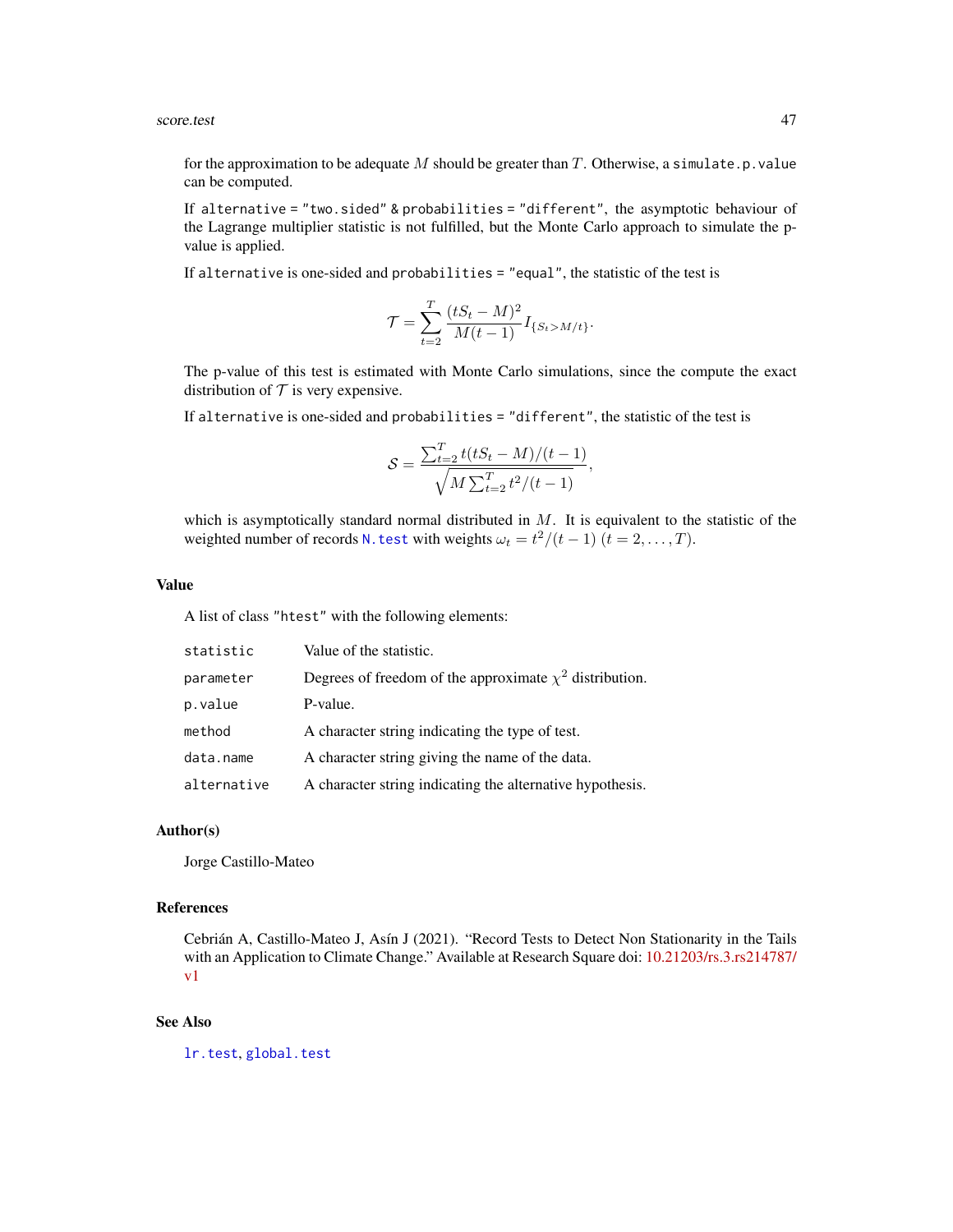#### Examples

```
set.seed(23)
# two-sided and different probabilities of record, always simulated the p-value
score.test(ZaragozaSeries, probabilities = "different")
# equal probabilities
score.test(ZaragozaSeries, probabilities = "equal")
# equal probabilities with simulated p-value
score.test(ZaragozaSeries, probabilities = "equal", simulate.p.value = TRUE)
# one-sided and different probabilities of record
score.test(ZaragozaSeries, alternative = "greater", probabilities = "different")
# different probabilities with simulated p-value
score.test(ZaragozaSeries, alternative = "greater", probabilities = "different",
 simulate.p.value = TRUE)
# equal probabilities, always simulated the p-value
score.test(ZaragozaSeries, alternative = "greater", probabilities = "equal")
```
<span id="page-47-1"></span>series\_double *Double the Number of Series*

#### **Description**

This function changes the format of a matrix transforming a  $T \times M$  matrix in a  $|T/k| \times k M$  matrix in the following way.

First, the matrix is divided into k matrices  $|T/k| \times M$ , containing the rows whose remainder of the division of the row number by k is  $1, 2, \ldots, k - 1, 0$ , respectively; and secondly those matrices are cbinded.

#### Usage

series\_double( $X, k = 2$ )

#### **Arguments**

| A numeric vector, matrix (or data frame).                |
|----------------------------------------------------------|
| Integer $> 1$ , times to increase the number of columns. |

#### Details

This function is used in the data preparation (or pre-processing) often required to apply the exploratory and inference tools based on theory of records within this package.

Most of the record inference tools require a high number of independent series  $M$  (number of columns) to be applied. If M is low and the time period of observation, T, is high enough, the following procedure can be applied in order to multiply by  $k$  the value  $M$ . The approach consists of considering that the observations at two (or more) consecutive times, t and  $t + 1$  (or  $t + k - 1$ ), are independent observations measured at the same time unit. That means that we are doubling (or

<span id="page-47-0"></span>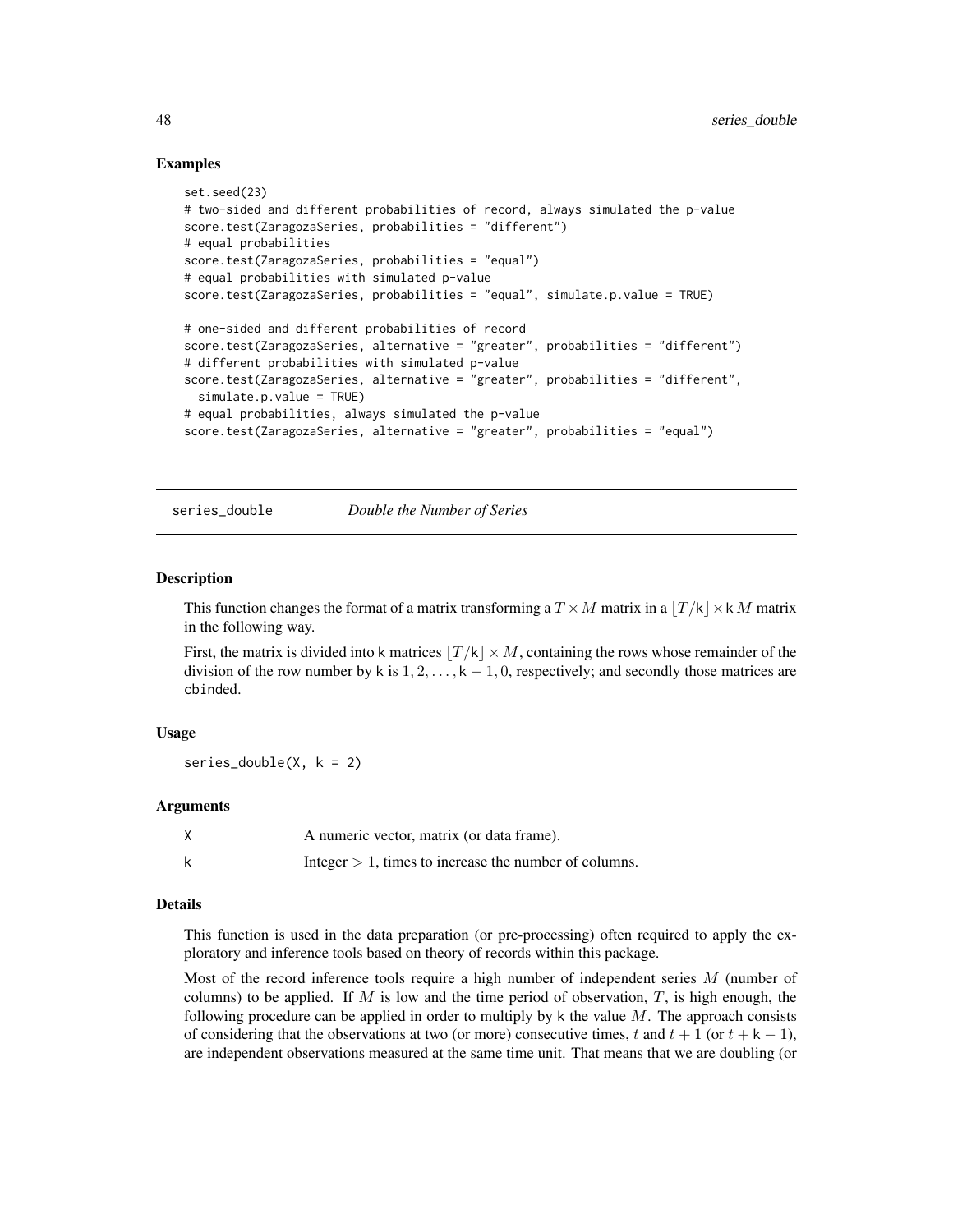# <span id="page-48-0"></span>series\_record 49

multiplying by k) the original time unit of the records, so that the length of the observation period will be  $|T/k|$ . This function rearranges the original data matrix into the new format.

If the number of rows of the original matrix is not divisible by k, the first  $\text{rrow}(X)$  %% k rows are deleted.

#### Value

A  $|T/k| \times k M$  matrix.

# Author(s)

Jorge Castillo-Mateo

#### See Also

[series\\_record](#page-48-1), [series\\_rev](#page-49-1), [series\\_split](#page-50-1), [series\\_ties](#page-52-1) [series\\_uncor](#page-53-1), [series\\_untie](#page-55-1)

#### Examples

```
series_double(matrix(1:100, 10, 10))
```

```
series_double(ZaragozaSeries, k = 4)
```
<span id="page-48-1"></span>series\_record *From Record Times to Time Series*

# Description

If only the record times are available (upper or lower, or both) and not the complete series, series\_record builds a complete series with the same record occurrence as specified in the arguments. This function is useful to apply the plots and tests within [RecordTest-package](#page-1-1) to a vector of record times.

#### Usage

```
series_record(L_upper, R_upper, L_lower, R_lower, Trows = NA)
```
# Arguments

| L_upper, L_lower |                                                                                                                                                              |
|------------------|--------------------------------------------------------------------------------------------------------------------------------------------------------------|
|                  | A vector of (increasing) integers denoting the upper or/and lower record times.                                                                              |
| R_upper, R_lower |                                                                                                                                                              |
|                  | (Optional) A vector of (increasing/decreasing) values denoting the upper or/and<br>lower record values.                                                      |
| Trows            | Integer indicating the actual length of the series. If it is not specified, then the<br>length of the series is assumed equal to the last record occurrence. |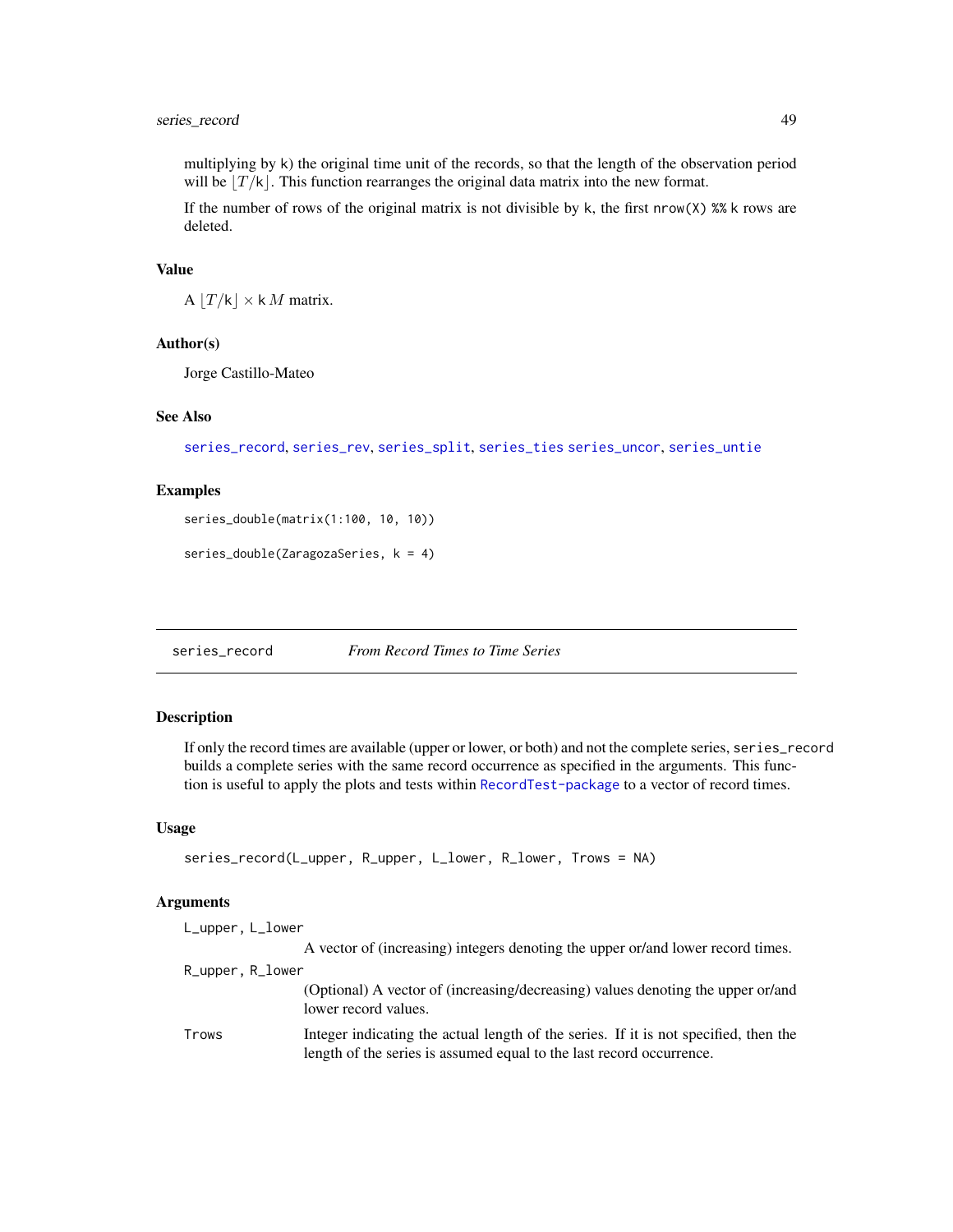# <span id="page-49-0"></span>Value

A vector of length Trows with L\_upper upper or/and L\_lower lower record times and R\_upper upper or/and R\_lower lower record values.

#### Note

Remember that the first observation in a series is always a record time.

# Author(s)

Jorge Castillo-Mateo

#### See Also

[series\\_double](#page-47-1), [series\\_rev](#page-49-1), [series\\_split](#page-50-1), [series\\_ties](#page-52-1), [series\\_uncor](#page-53-1), [series\\_untie](#page-55-1)

#### Examples

```
# upper record times observed in a 100 length time series
L \leq -c(1, 4, 14, 40, 45, 90)X \le - series_record(L_upper = L, Trows = 100)
# now you can apply plots and tests for upper records to the X series
#N.plot(X)
#N_normal.test(X)
# if you also have lower record times
L_lower <- c(1, 2, 12, 56, 57, 78, 91)
X \le series_record(L_upper = L, L_lower = L_lower, Trows = 100)
# now you can apply plots and tests to the X series with both types of record times
#foster.plot(X, statistic = 'd')
#foster.test(X, statistic = 'd')
# apply to the 200-meter Olympic records from 1900 to 2020
or200m <- series_record(L_lower = Olympic_records_200m$t,
                        R_lower = Olympic_records_200m$value,
                        Trows = 27# some plots and tests
N.plot(or200m, record = c(0,1,0,0))N.test(or200m, record = "lower", distribution = "poisson-binomial")
```
#### <span id="page-49-1"></span>series\_rev *Reverse Elements by Columns*

#### **Description**

Result of applying [rev](#page-0-0) function by columns to the matrix. This allows the study of the series backwards and not only forward.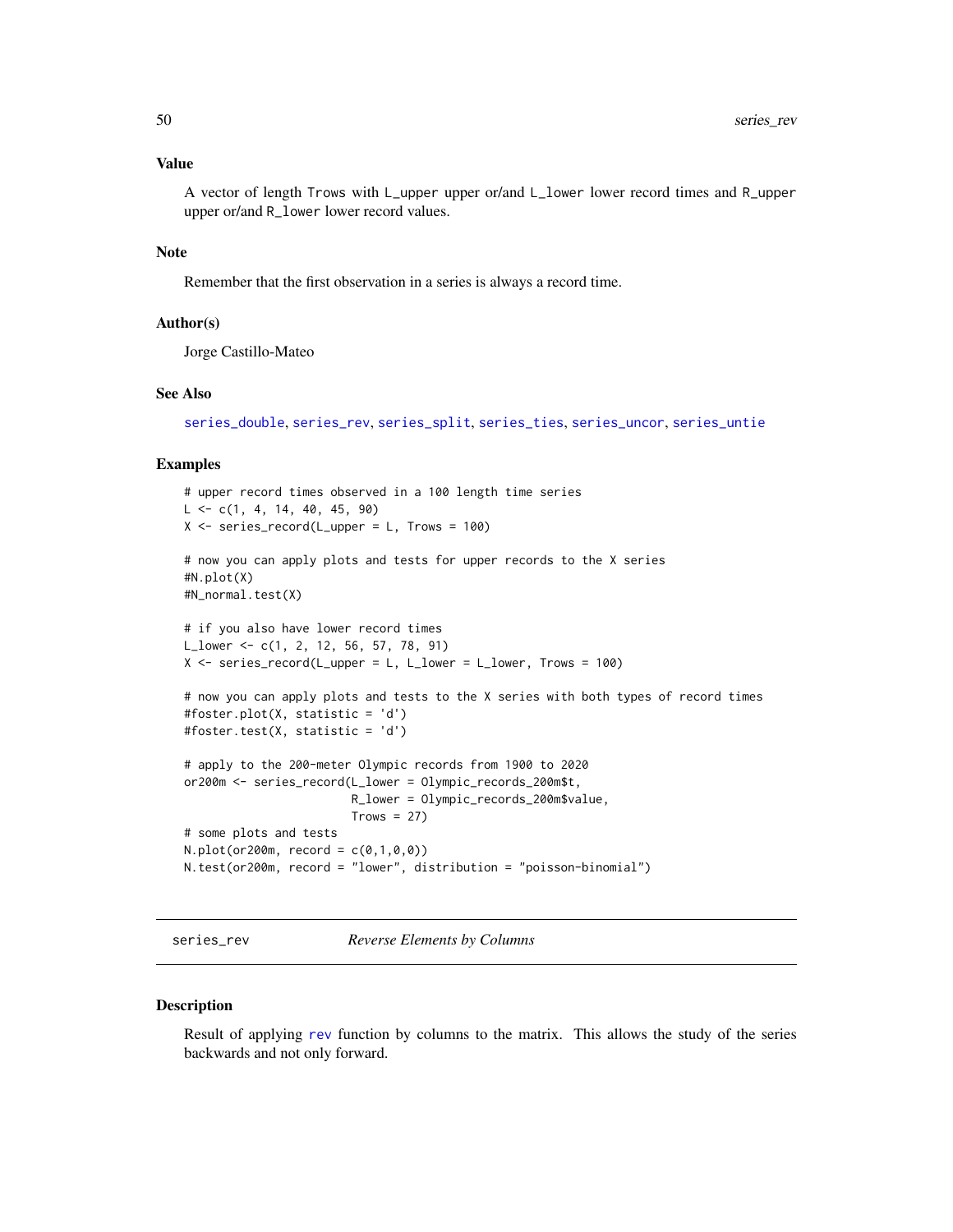# <span id="page-50-0"></span>series\_split 51

# Usage

series\_rev(X)

# Arguments

X A numeric vector, matrix (or data frame).

# Author(s)

Jorge Castillo-Mateo

# See Also

[series\\_double](#page-47-1), [series\\_record](#page-48-1), [series\\_split](#page-50-1), [series\\_ties](#page-52-1), [series\\_uncor](#page-53-1), [series\\_untie](#page-55-1)

# Examples

```
series_rev(matrix(1:100, 10, 10))
```

```
series_rev(ZaragozaSeries)
```
<span id="page-50-1"></span>series\_split *Splitted Series*

# Description

The vector X of length  $T$  is broken into Mcols blocks, each part containing  $T/M \text{cols}$  elements.

If the vector X represents consecutive daily values in a year, then Mcols = 365 is preferred. This function rearranges X into a matrix format, where each column is the vector of values at the same day of the year. For monthly data in a year, Mcols = 12 should be used.

#### Usage

series\_split(X, Mcols = 365)

# Arguments

|       | A numeric vector.                                                    |
|-------|----------------------------------------------------------------------|
| Mcols | An integer number, giving the number of columns in the final matrix. |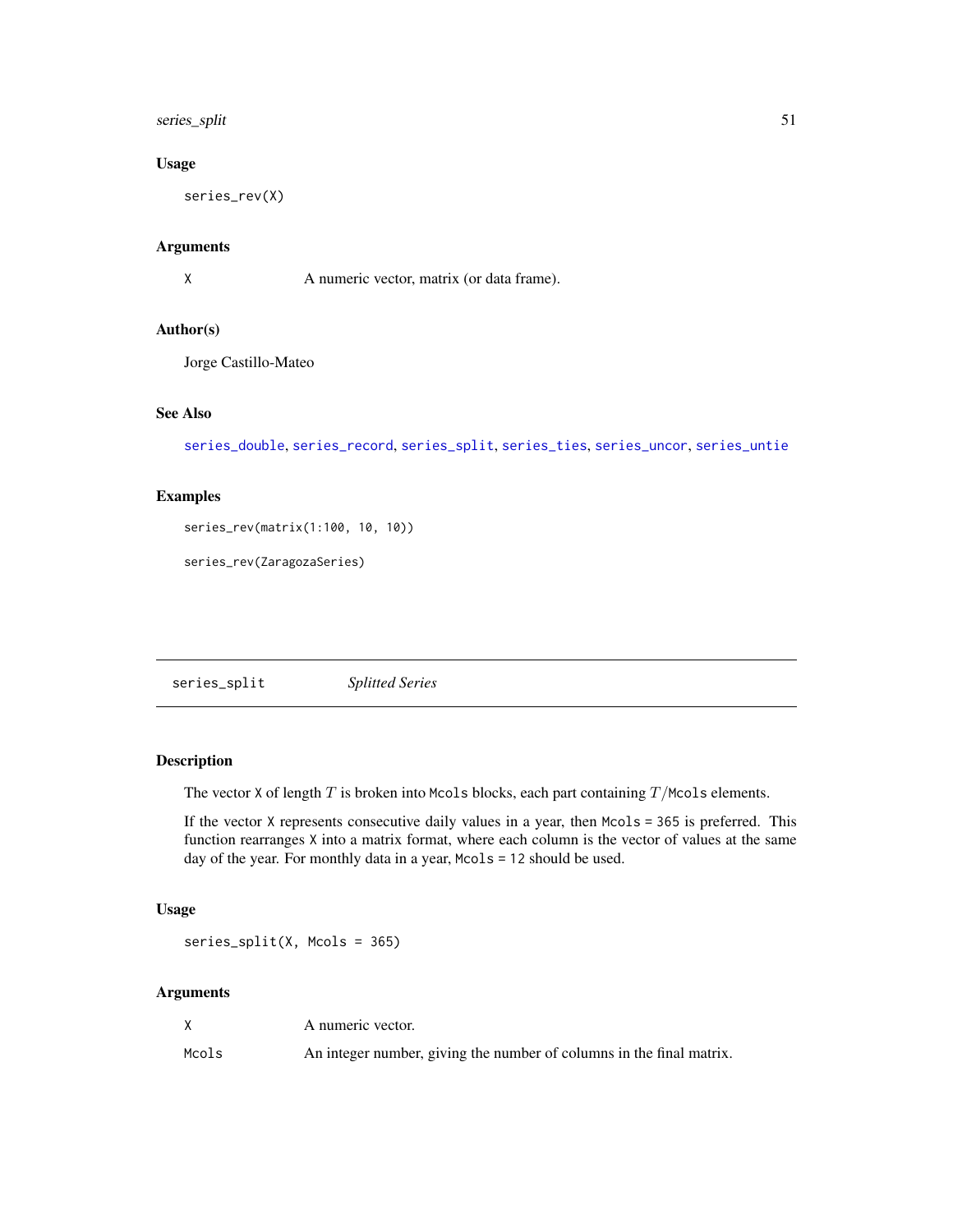# <span id="page-51-0"></span>Details

This function is used in the data preparation (or pre-processing) often required to apply the exploratory and inference tools based on theory of records within this package when the time series presents seasonality.

This function transforms a vector into a matrix, applying the following procedure: the first row of the matrix is built of the first Mcols elements of the vector, the second row by the Mcols following elements, and so on. The length of the vector must be a multiple of Mcols (see Note otherwise).

In the case of a vector of daily values, Mcols is usually 365, so that the first column corresponds to all the values observed at the 1st of January, the second to the 2nd of January, etc.

If  $X_{t,m}$  represents the value in day m of year t, then if

 $X = (X_{1,1}, X_{1,2}, \ldots, X_{1,365}, X_{2,1}, X_{2,2}, \ldots, X_{T,365}),$ 

applying series\_split to X returns the following matrix:

|  |                     | $X_{1,1}$ $X_{1,2}$ $\cdots$ $X_{1,365}$                    |  |
|--|---------------------|-------------------------------------------------------------|--|
|  | $X_{2,1}$ $X_{2,2}$ | $\cdots X_{2,365}$                                          |  |
|  |                     |                                                             |  |
|  |                     |                                                             |  |
|  |                     | $X_{T,1}$ $X_{T,2}$ $\cdots$ $X_{T,365}$ / $T_{\times 365}$ |  |

.

#### Value

A matrix with Mcols columns.

#### Note

[series\\_double](#page-47-1) can be implemented for the same purpose as this function but without requiring that the length of X be divisible by Mcols. It removes the first elements of X until its length is divisible by Mcols.

# Author(s)

Jorge Castillo-Mateo

#### References

Cebrián A, Castillo-Mateo J, Asín J (2021). "Record Tests to Detect Non Stationarity in the Tails with an Application to Climate Change." Available at Research Square doi: [10.21203/rs.3.rs214787/](https://doi.org/10.21203/rs.3.rs-214787/v1) [v1](https://doi.org/10.21203/rs.3.rs-214787/v1)

# See Also

[series\\_double](#page-47-1), [series\\_record](#page-48-1), [series\\_rev](#page-49-1), [series\\_ties](#page-52-1), [series\\_uncor](#page-53-1), [series\\_untie](#page-55-1)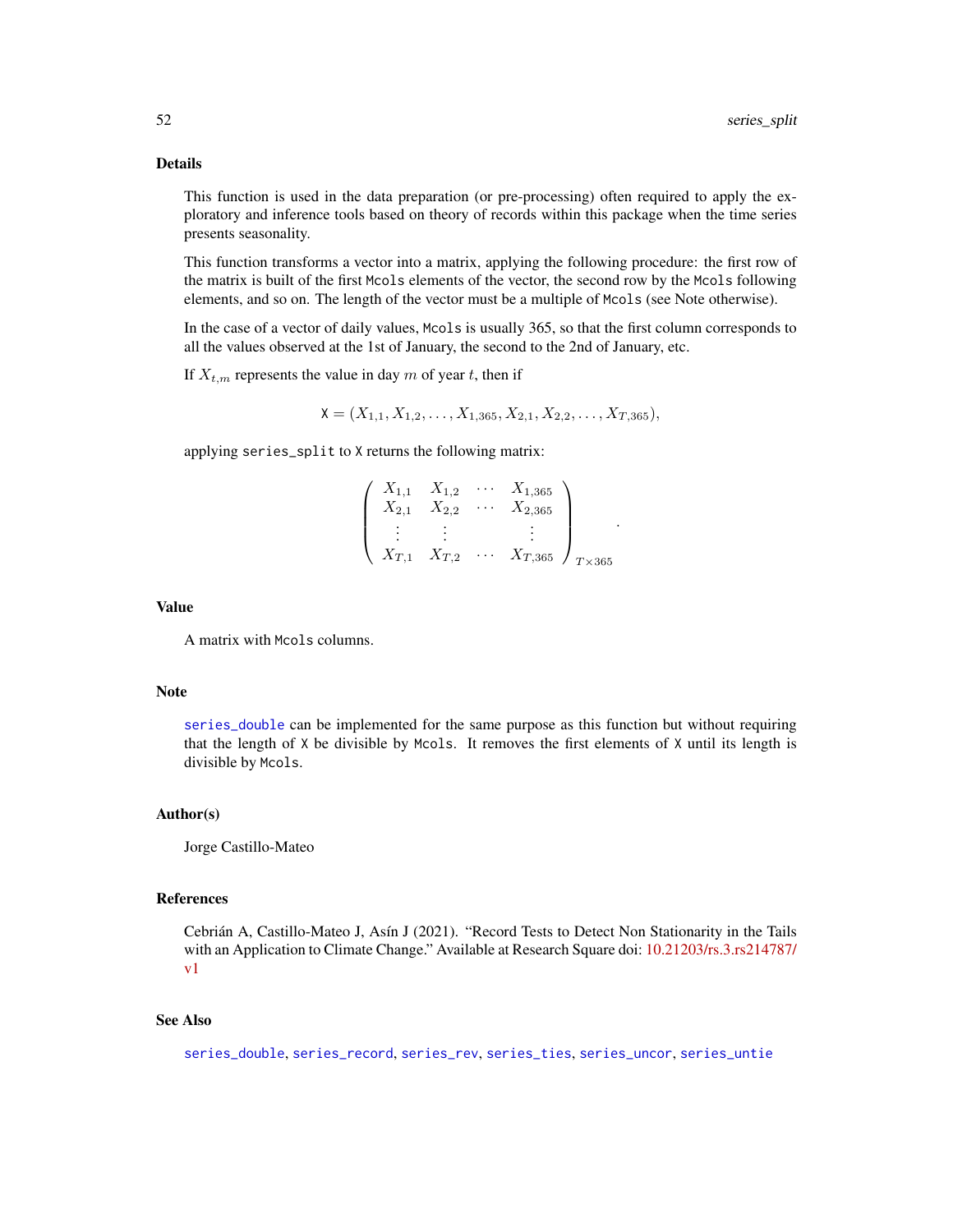# <span id="page-52-0"></span>series\_ties 53

#### Examples

series\_split(1:100, Mcols = 10) TxZ <- series\_split(TX\_Zaragoza\$TX) dim(TxZ)

<span id="page-52-1"></span>series\_ties *Summary of Record Ties*

#### Description

This function compares the number of strog and weak records to quantify whether rounding effects could greatly skew the conclusions.

#### Usage

series\_ties(X, record = c("upper", "lower"))

# Arguments

|        | A numeric vector, matrix (or data frame).                                            |
|--------|--------------------------------------------------------------------------------------|
| record | A character string indicating the type of record to be assessed, "upper" or "lower". |

### Details

This function is used in the data preparation (or pre-processing) often required to apply the exploratory and inference tools based on theory of records within this package.

The theory of records on which the hypothesis tests are based assumes that the random variables are continuous, proving that the probability that two observations take the same value is zero. Most of the data collected is rounded, giving a certain probability to the tie between records, thereby reducing the number of new records(see, e.g., Wergen et al. 2012).

This function summarises the difference between the number of observed strong records and the weak records.

#### Value

A list object with elements:

| number              | Number of records: A vector containing the observed total, strong and weak<br>number of records and the expected under IID. |  |
|---------------------|-----------------------------------------------------------------------------------------------------------------------------|--|
| percentage          | % of weak records: Percentage of weak records within the total.                                                             |  |
| percentage.position |                                                                                                                             |  |
|                     | % of weak records by position: A vector with the percentage of weak records                                                 |  |
|                     | with names corresponding to its observed instant.                                                                           |  |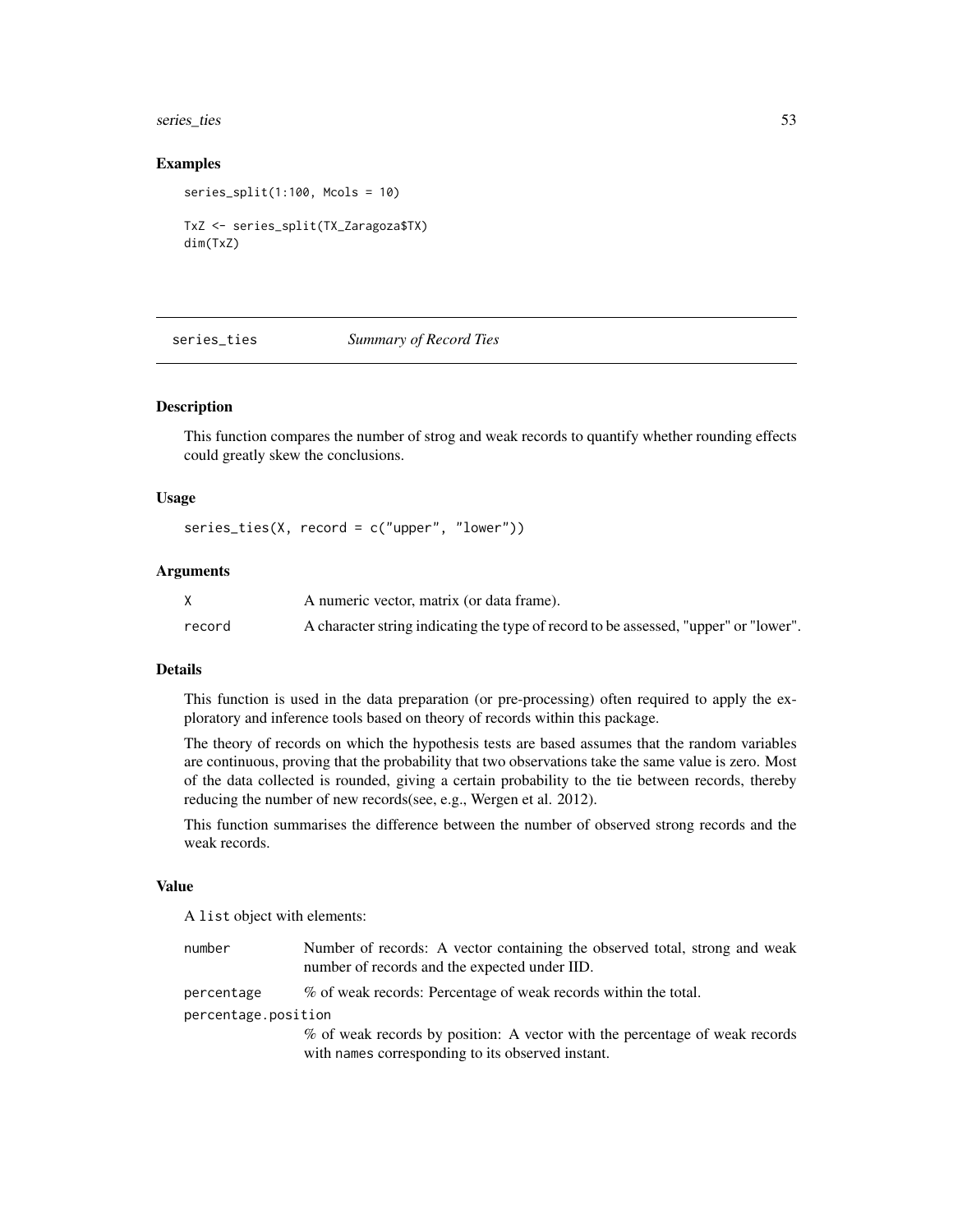# <span id="page-53-0"></span>Author(s)

Jorge Castillo-Mateo

# References

Wergen G, Volovik D, Redner S, Krug J (2012). "Rounding Effects in Record Statistics." *Physical Review Letters*, 109(16), 164102.

# See Also

[series\\_double](#page-47-1), [series\\_record](#page-48-1), [series\\_rev](#page-49-1), [series\\_split](#page-50-1), [series\\_uncor](#page-53-1), [series\\_untie](#page-55-1)

# Examples

series\_ties(ZaragozaSeries)

<span id="page-53-1"></span>series\_uncor *Subset of Uncorrelated Series*

# Description

Given a matrix this function extracts a subset of uncorrelated columns (see Details).

# Usage

```
series_uncor(
 X,
 return.value = c("series", "indexes"),
 type = c("adjacent", "all"),
 first.last = TRUE,
 m = 1,alpha = 0.05,
  ...
)
```
# Arguments

| X            | A numeric matrix (or data frame) where the uncorrelated vectors are extracted<br>from.                                                                                                        |
|--------------|-----------------------------------------------------------------------------------------------------------------------------------------------------------------------------------------------|
| return.value | A character string indicating the return of the function, "series" for a matrix<br>with uncorrelated columns or "indexes" for a vector with the position of the<br>uncorrelated columns in X. |
| type         | A character string indicating the type of uncorrelation wanted between the ex-<br>tracted series (or columns), "adjacent" or "all" (see Details).                                             |
| first.last   | Logical. Indicates if the first and last columns have also to be uncorrelated<br>(when type $=$ "adjacent").                                                                                  |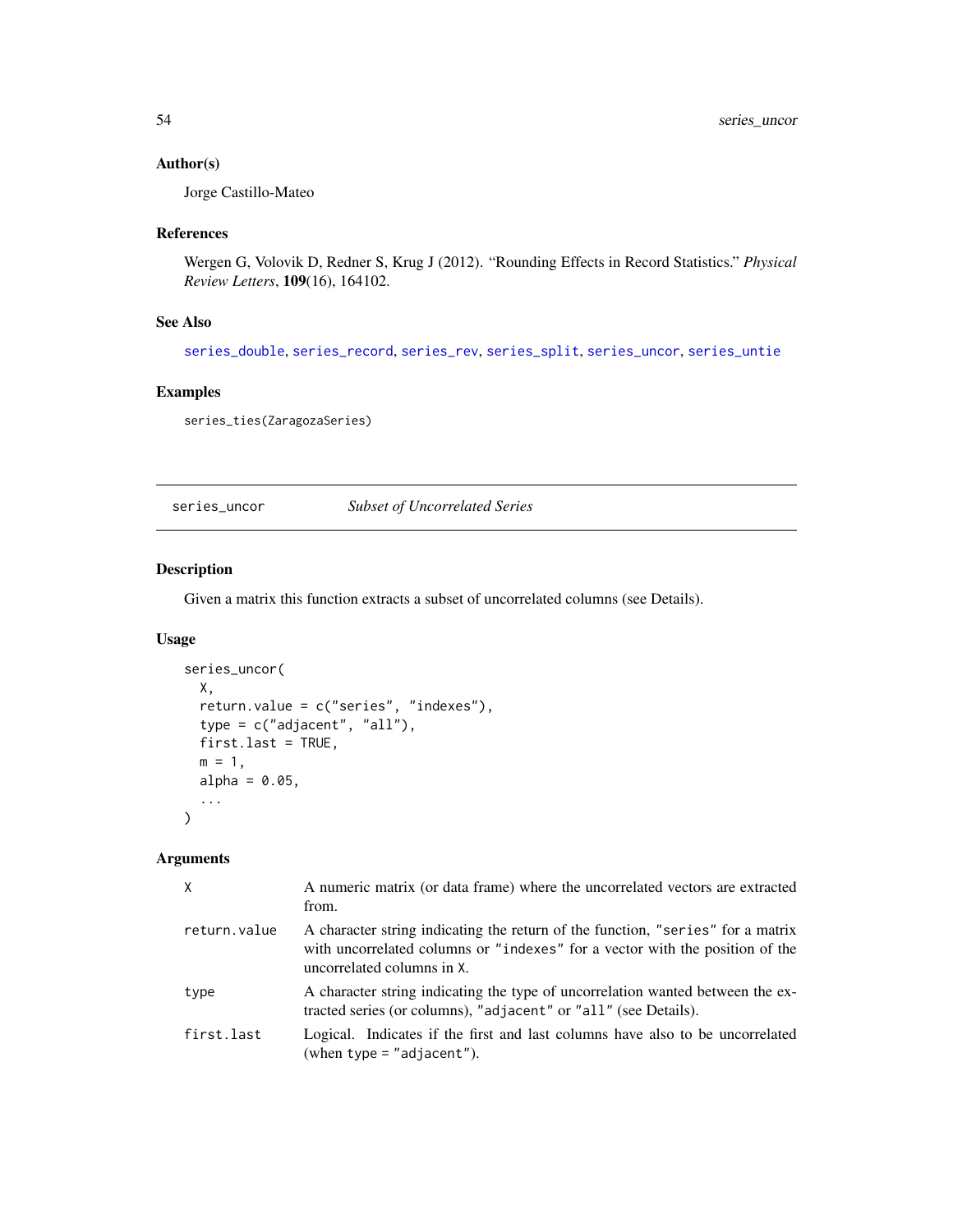<span id="page-54-0"></span>

| m         | Integer value giving the starting column.                                                                                                                           |
|-----------|---------------------------------------------------------------------------------------------------------------------------------------------------------------------|
| alpha     | Numeric value in $(0, 1)$ . It gives the significance level of the correlation test<br>where alternative hypothesis is that the true correlation is not equal to 0. |
| $\ddotsc$ | Further arguments to be passed to cor. test function (see cor. test for possible<br>arguments).                                                                     |

# Details

This function is used in the data preparation (or pre-processing) often required to apply the exploratory and inference tools based on theory of records within this package.

Given a matrix X considered as a set of  $M^*$  vectors, which are the columns of X, this function extracts the biggest subset of uncorrelated vectors (columns), using the following procedure: starting from column m, the test [cor.test](#page-0-0) is applied to study the correlation between columns depending on argument type.

If type = "adjacent", the test is computed between m and  $m + 1$ ,  $m + 2$ ,... and so on up to find a column  $m + k$  which is not significantly correlated with column m. Then, the process is repeated starting at column  $m + k$ . All columns are checked.

When the first and last columns may not have a significant correlation, where m is the first column, the parameter first.last should be FALSE. When the first and last columns could be correlated, the function requires first.last = TRUE.

If type = "all", the procedure is similar as above but the new kept column cannot be significant correlated with any other column already kept, not only the previous one. So this option results in a fewer number of columns.

# Value

A matrix or a vector as specified by return.value.

#### Author(s)

Jorge Castillo-Mateo

# References

Cebrián A, Castillo-Mateo J, Asín J (2021). "Record Tests to Detect Non Stationarity in the Tails with an Application to Climate Change." Available at Research Square doi: [10.21203/rs.3.rs214787/](https://doi.org/10.21203/rs.3.rs-214787/v1) [v1](https://doi.org/10.21203/rs.3.rs-214787/v1)

#### See Also

[series\\_double](#page-47-1), [series\\_record](#page-48-1), [series\\_rev](#page-49-1), [series\\_split](#page-50-1), [series\\_ties](#page-52-1), [series\\_untie](#page-55-1)

#### Examples

```
# Split Zaragoza series
TxZ <- series_split(TX_Zaragoza$TX)
```
# Index of uncorrelated columns depending on the criteria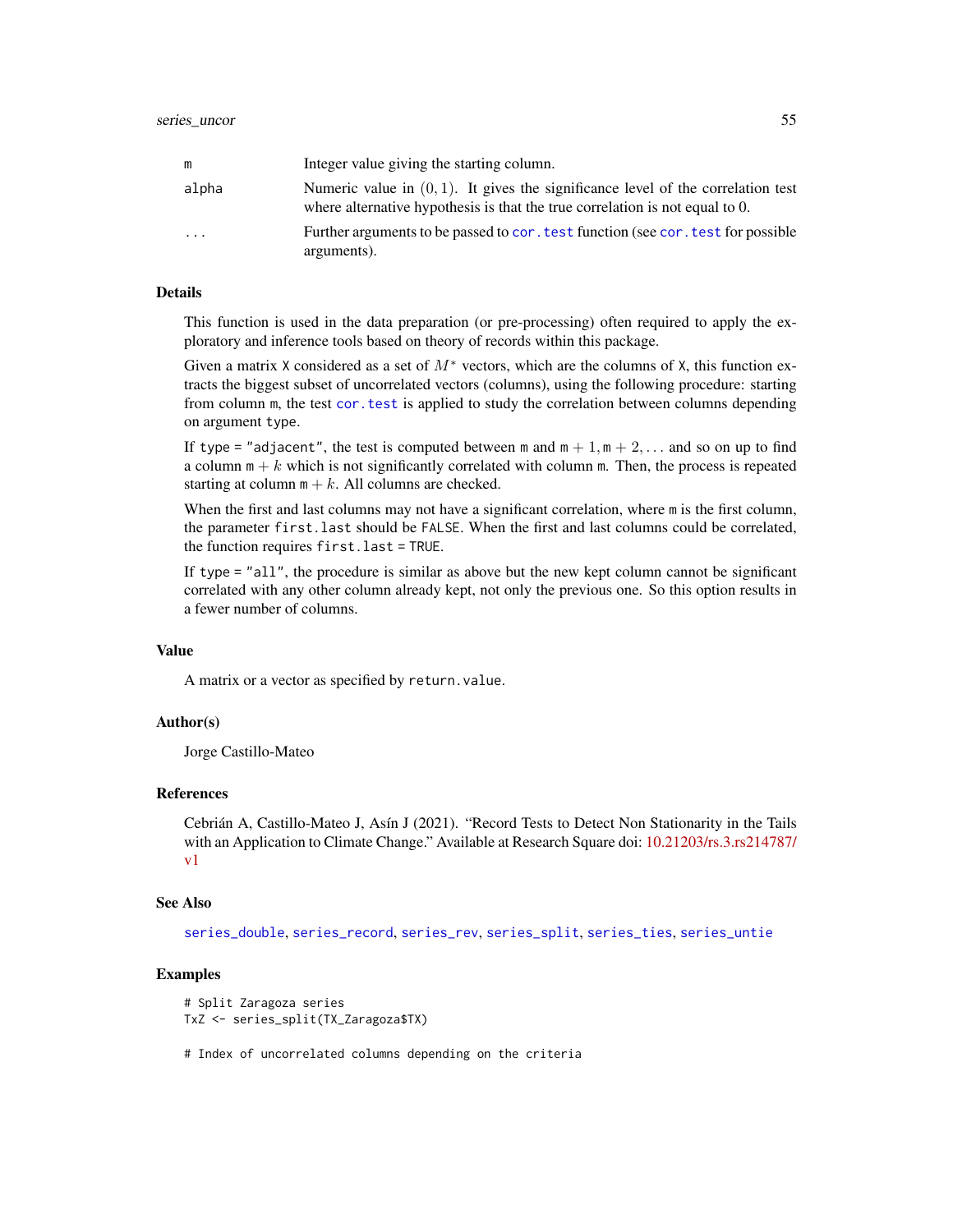```
series_uncor(TxZ, return.value = "indexes", type = "adjacent")
series_uncor(TxZ, return.value = "indexes", type = "all")
# Return the set of uncorrelated vectors
ZaragozaSeries <- series_uncor(TxZ)
```
<span id="page-55-1"></span>series\_untie *Breaking Record Ties*

#### Description

Breaks record ties when observations have been rounded.

#### Usage

series\_untie(X)

#### **Arguments**

X A numeric vector, matrix (or data frame).

# Details

This function is used in the data preparation (or pre-processing) often required to apply the exploratory and inference tools based on theory of records within this package.

The theory of records on which the hypothesis tests are based assumes that the random variables are continuous, so that the probability that two observations take the same value is zero. Most of the data collected is rounded, giving a certain probability to the tie between records, thereby reducing the number of new records (see, e.g., Wergen et al. 2012).

This function breaks ties by adding a uniform random variable to each element of X. The function computes the maximum number of decimal digits (let it be  $n$ ) for any element in X. Then the uniform variable is sampled in the interval  $(-5 \times 10^{-(n+1)}, 5 \times 10^{-(n+1)})$ , so the records in the original (rounded) series are also records in the new series.

#### Value

A matrix equal to X whose elements have been added a sample from a uniform variable, different for each element.

#### Author(s)

Jorge Castillo-Mateo

#### References

Wergen G, Volovik D, Redner S, Krug J (2012). "Rounding Effects in Record Statistics." *Physical Review Letters*, 109(16), 164102.

<span id="page-55-0"></span>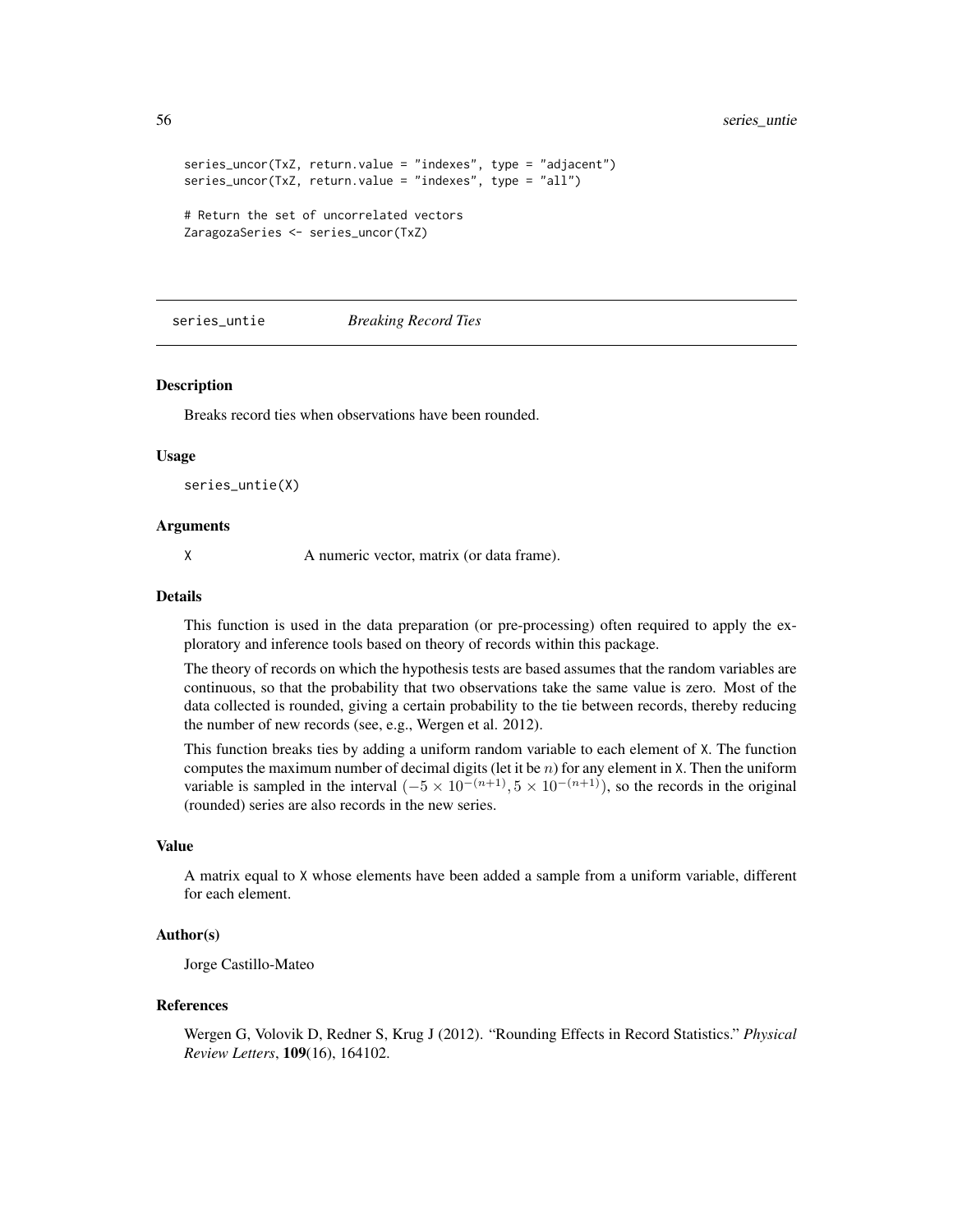# <span id="page-56-0"></span>TX\_Zaragoza 57

### See Also

[series\\_double](#page-47-1), [series\\_record](#page-48-1), [series\\_rev](#page-49-1), [series\\_split](#page-50-1), [series\\_ties](#page-52-1), [series\\_uncor](#page-53-1)

#### Examples

```
set.seed(23)
X \le matrix(round(stats::rnorm(100), digits = 1), nrow = 10, ncol = 10)
series_untie(X)
```
series\_untie(ZaragozaSeries)

<span id="page-56-1"></span>

TX\_Zaragoza *Time Series of Daily Maximum Temperature at Zaragoza (Spain)*

#### Description

A dataset containing the series of daily maximum temperature at Zaragoza aeropuerto (Spain), from 01/01/1951 to 31/12/2020. Zaragoza is located at the north-east (+41:39:42 N, -001:00:29 W) of Iberian Peninsula at 247 m above mean sea level. This series is obtained from the ECA&D series but it has been transformed, by removing days February 29th. The series has three NA missing observations corresponding to 31/03/1951, 04/01/1965, and 05/10/1965. The variables are the following:

- STAID : Station identifier
- SOUID : Source identifier
- DATE : Date YYYYMMDD
- TX : Maximum temperature in 0.1°C
- Q TX : quality code for TX (0='valid'; 1='suspect'; 9='missing')

#### Usage

data(TX\_Zaragoza)

# Format

A data frame with 25550 rows and 5 variables.

#### Source

#### [EUROPEAN CLIMATE ASSESSMENT & DATASET \(ECA&D\)](https://www.ecad.eu)

# References

Klein Tank AMG and Coauthors (2002). Daily Dataset of 20th-Century Surface Air Temperature and Precipitation Series for the European Climate Assessment. *International Journal of Climatology*, 22(12), 1441-1453.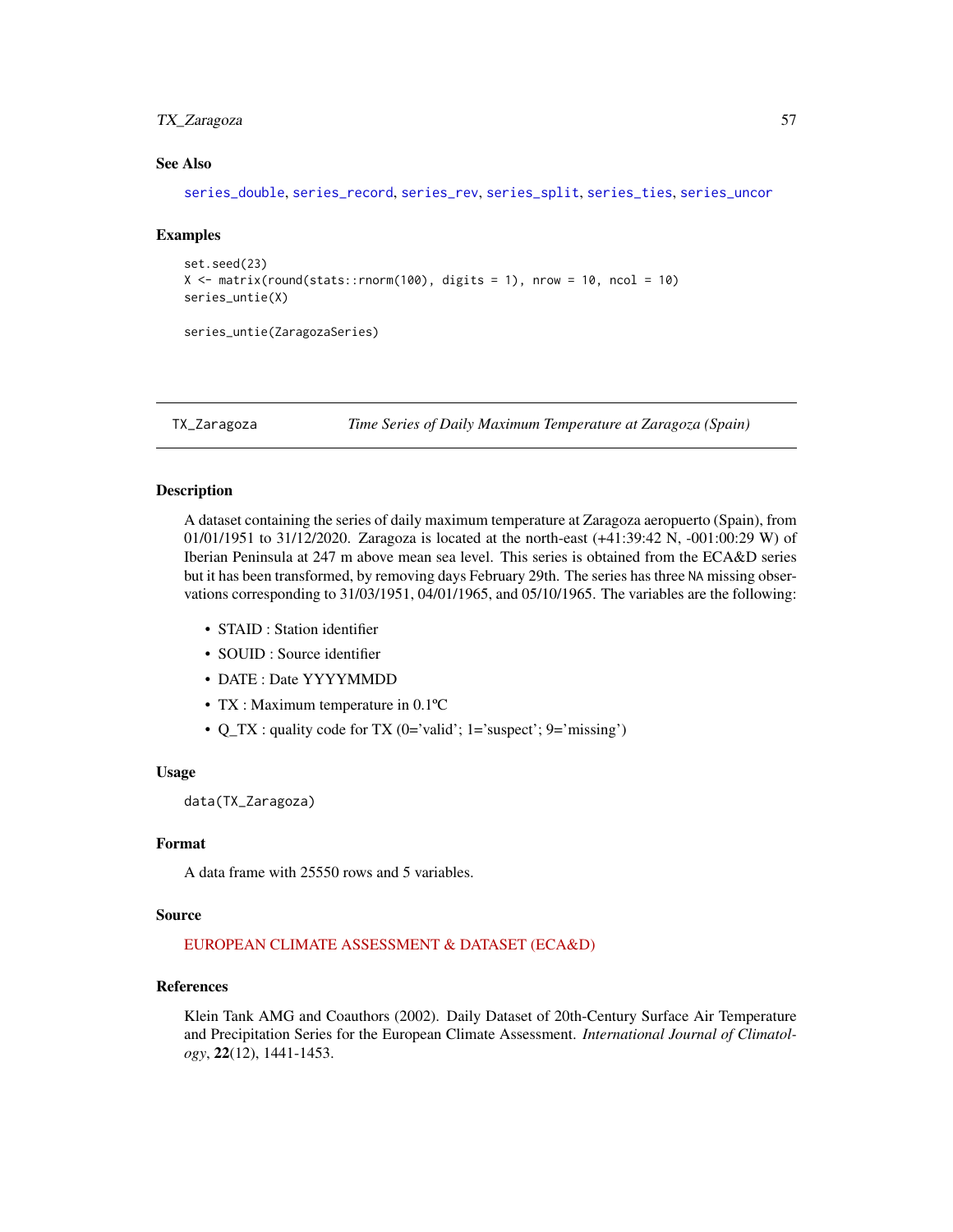# <span id="page-57-0"></span>See Also

[ZaragozaSeries](#page-57-1)

<span id="page-57-1"></span>ZaragozaSeries *Splitted and Uncorrelated Time Series* [TX\\_Zaragoza](#page-56-1)

#### Description

The matrix resulting from the data preparation (or pre-processing) of [TX\\_Zaragoza\\$](#page-56-1)TX.

# Usage

data(ZaragozaSeries)

# Format

A matrix with 70 rows and 76 columns.

# Details

The matrix is the result from applying: [series\\_uncor\(](#page-53-1)[series\\_split](#page-50-1)[\(TX\\_Zaragoza\\$](#page-56-1)TX)).

The data matrix corresponds to the 70 years with observations in [TX\\_Zaragoza\\$](#page-56-1)TX and to the 76 days in the year where adjacent daily maximum temperature subseries are uncorrelated. By coincidence, none of the subseries 4, 90 or 278 with missing observations is kept within the 76 uncorrelated days.

# See Also

[TX\\_Zaragoza](#page-56-1)